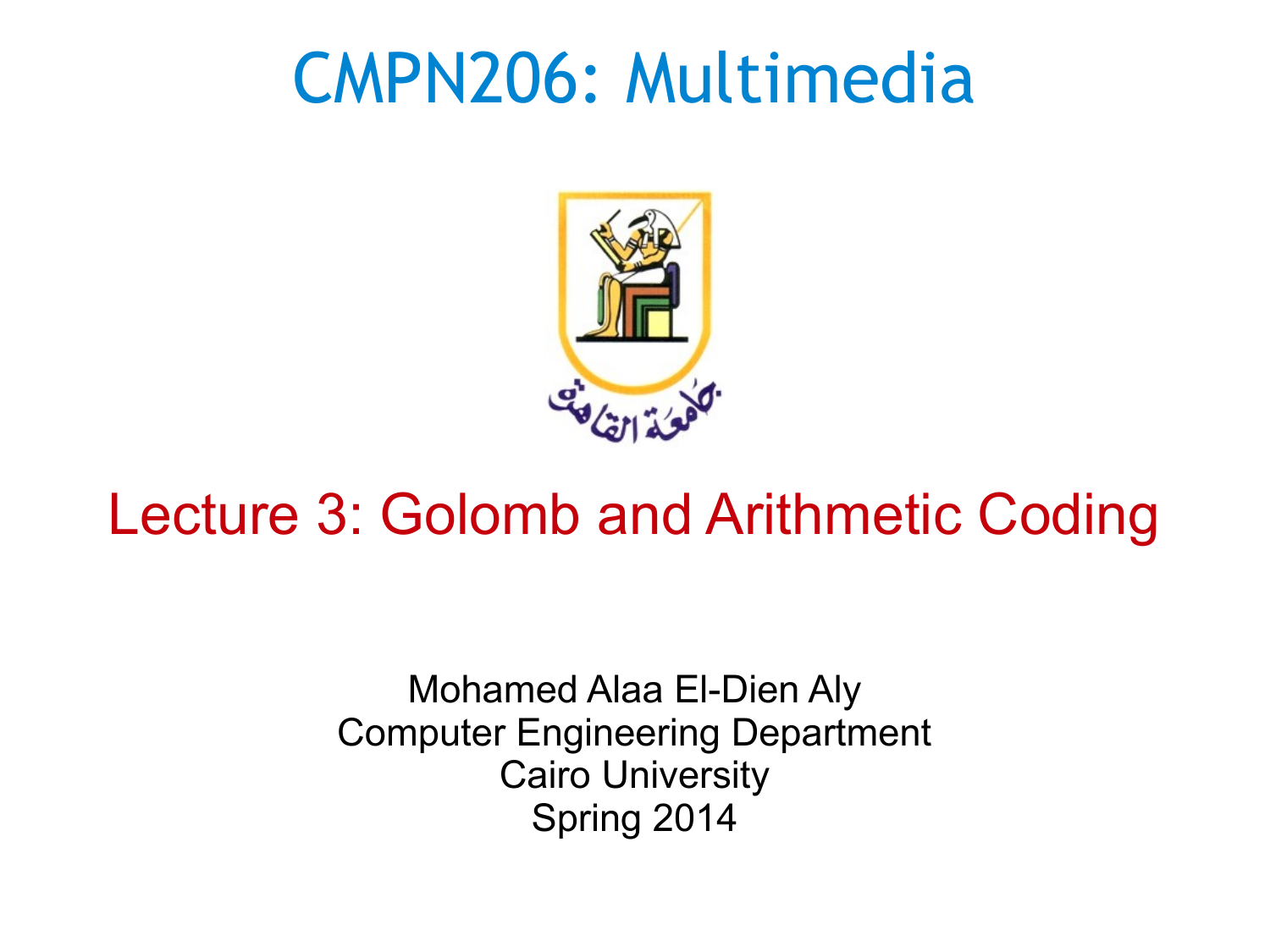

- Golomb Coding
- Arithmetic Coding

**Acknowledgments**: Most slides are adapted from Richard Ladner and from Li and Drew.

**Mohamed Aly – CMPN206 Spring 2014 Computer Engineering, Cairo University 2/94**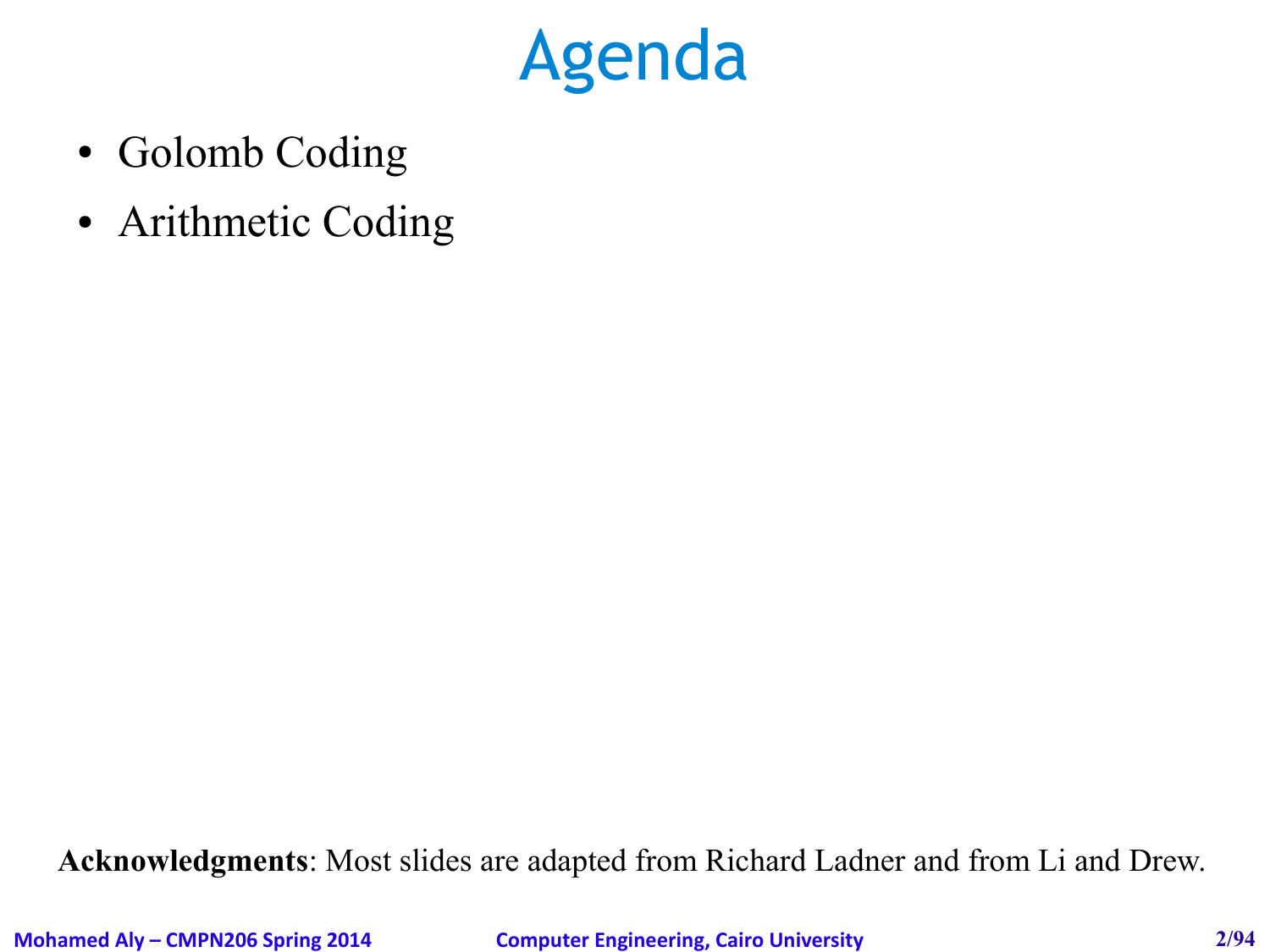# Unary Code

- Used to represent *non-negative integers*
- A non-negative integer  $n \geq 0$  is represented as *n* 1's followed by a 0
- Examples:
	- Code for 4 is 11110
	- Code for 7 is 1111 1110
	- Code for 0 is 0
- The unary code is actually optimal (similar to Huffman Coding) for the alphabet  $\{1, 2, 3, \dots\}$  with probability

$$
P(k) = \frac{1}{2^k}
$$

• Usually used together with other codes e.g. Golomb Codes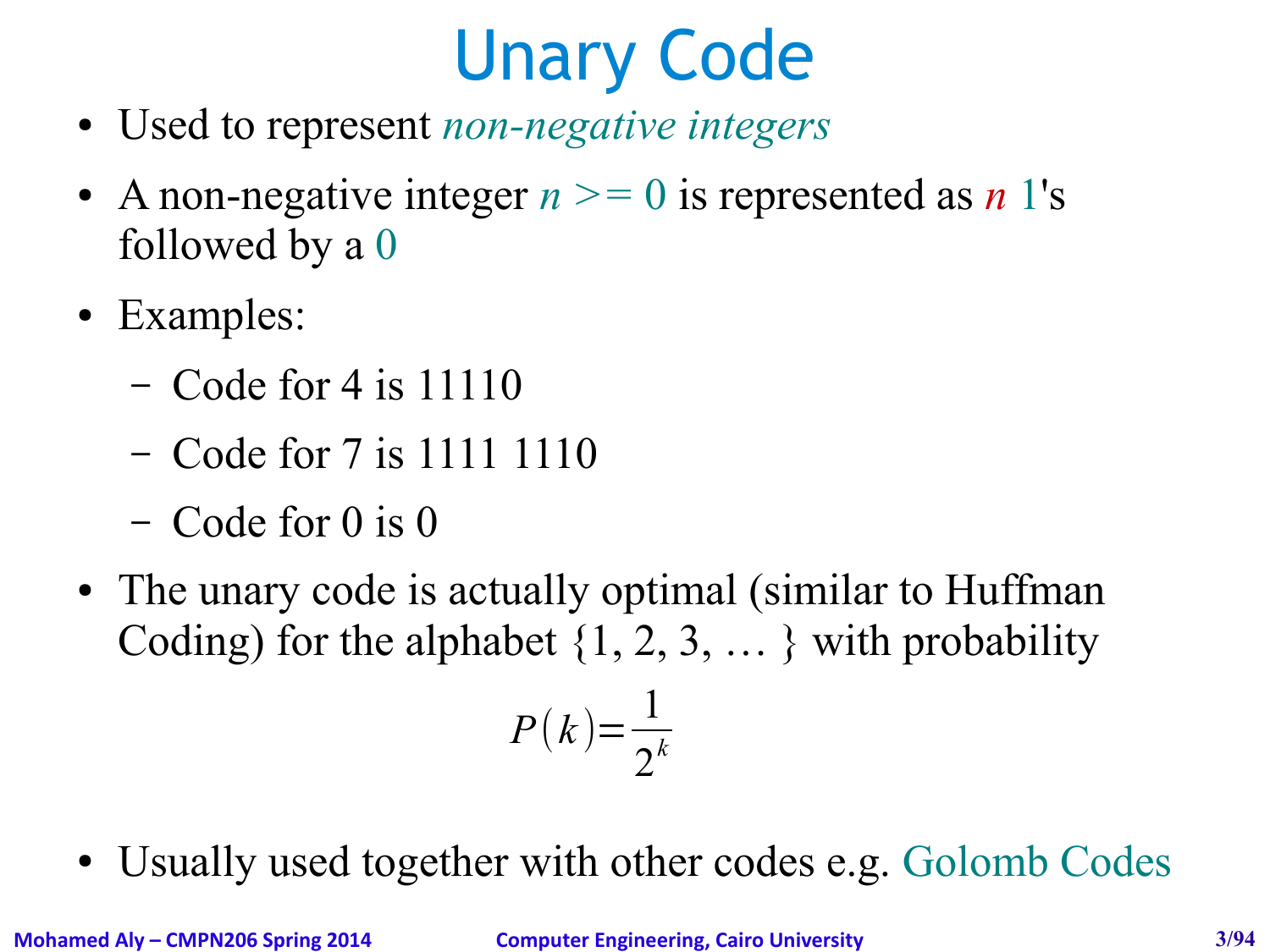# Golomb Codes

- Used to represent *positive integers*
- Parametrized by an integer  $m > 0$
- An integer  $n > 0$  is represented by two numbers q and  $r$ :

$$
q = \lfloor \frac{n}{m} \rfloor \qquad r = n - qm
$$

*q* is the quotient and *r* is the remainder

- *q* takes on values {0, 1, 2, … } and is represented in *unary*
- *r* takes on values  $\{0, 1, \ldots, m-1\}$  and is represented in binary using  $\lfloor \log_2 m \rfloor$  bits or  $\lceil \log_2 m \rceil$  bits using a fixed prefix code:
	- − The first 2<sup>[log<sub>2</sub>*m*]</sup> − *m* values are represented using 2<sup>[log<sub>2</sub>*m*]</sup> bits
	- The remaining values are represented by the 2<sup>[log<sub>2</sub>m]</sup>-bit representation of  $r+2^{\lceil \log_2 m \rceil} - m$

**Mohamed Aly – CMPN206 Spring 2014 Computer Engineering, Cairo University 4/94**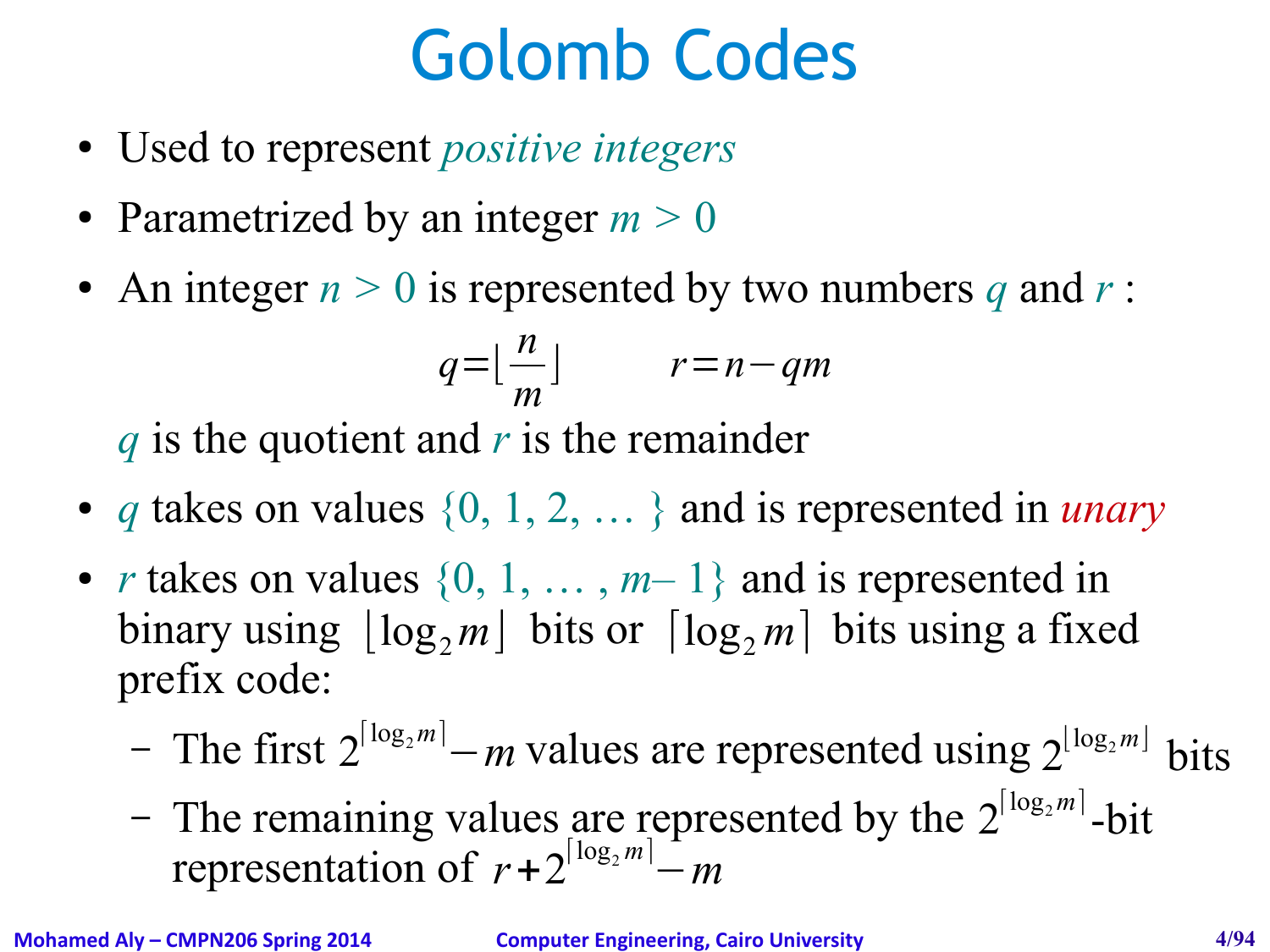$$
m = 5 \t 2^{\lceil \log_2 m \rceil} = 8 \t 2^{\lfloor \log_2 m \rfloor} = 4
$$

- The first  $8 5 = 3$  values of *r* will be represented by the 2-bit binary representation of *r*
- The next 5 values of *r* will be represented by the 3-bit binary representation of *r +* 3
- The quotient *q* is always represented in unary
- The codeword for 3 is:

 $3 = 0 m + 3$  i.e.  $q = 0 & r = 3$ 

0110 (0 in unary and  $3 + 3 = 6$  in 3-bit binary)

• The codeword for 21 is:

$$
21 = 4 m + 1
$$
 i.e.  $q = 4$  &  $r = 1$ 

1111001 (4 in unary and 1 in 2-bit binary)

**Mohamed Aly – CMPN206 Spring 2014 Computer Engineering, Cairo University 5/94**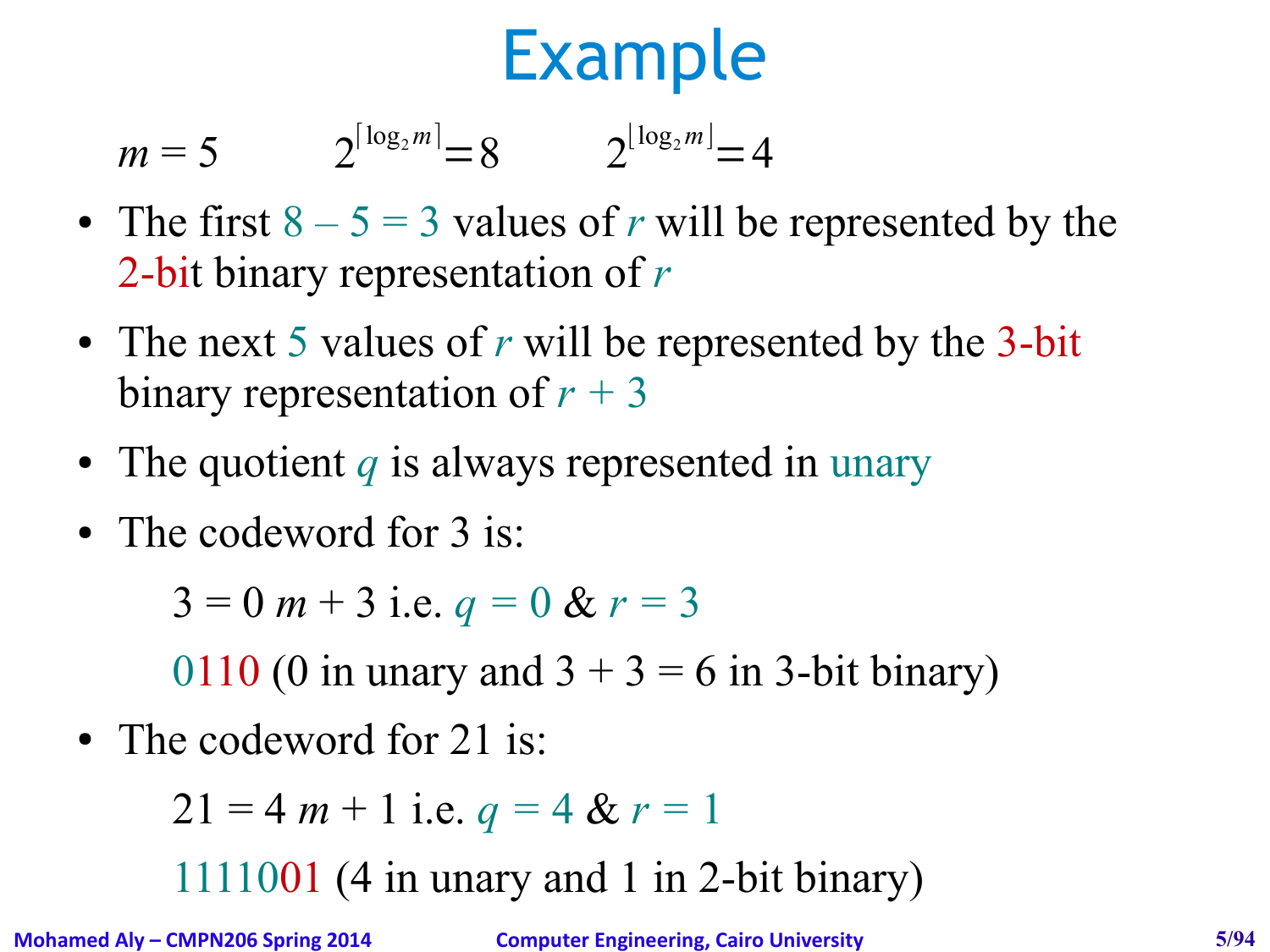$m = 5$  $2^{\lfloor \log_2 m \rfloor} = 8$   $2^{\lfloor \log_2 m \rfloor} = 4$ 

- The first  $8 5 = 3$  values of *r* will be represented by the 2-bit binary representation of *r*
- The next 5 values of *r* will be represented by the 3-bit binary representation of  $r + 3$
- This is in fact a *prefix code*!



**Mohamed Aly – CMPN206 Spring 2014 Computer Engineering, Cairo University 6/94**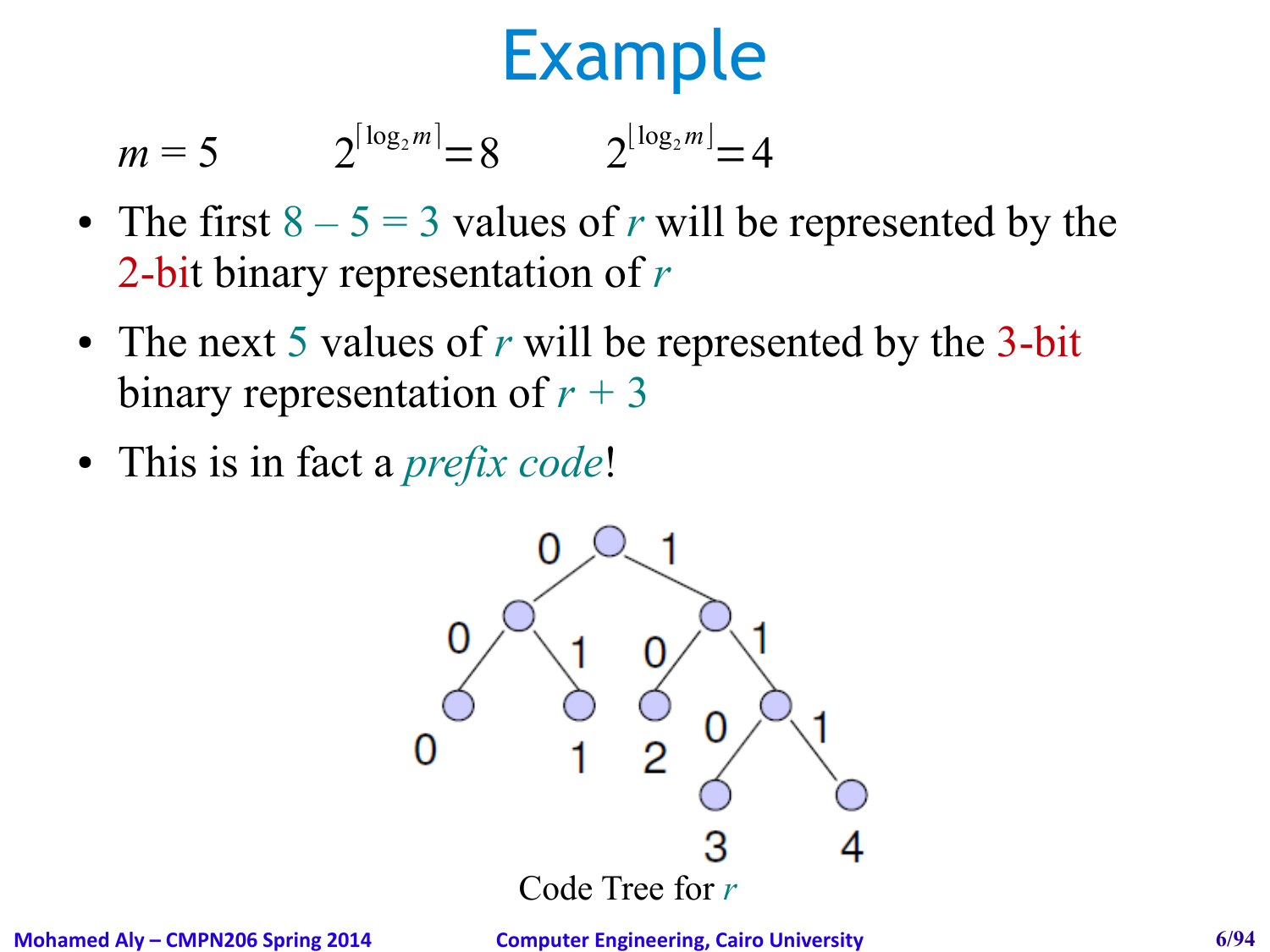$$
m = 5 \t 2^{\lceil \log_2 m \rceil} = 8 \t 2^{\lfloor \log_2 m \rfloor} = 4
$$

- The first  $8 5 = 3$  values of *r* will be represented by the 2-bit binary representation of *r*
- The next 5 values of *r* will be represented by the 3-bit binary representation of  $r + 3$

| n | q | r | Codeword | n  | q | r | Codeword |
|---|---|---|----------|----|---|---|----------|
| 0 | 0 | 0 | 000      | 8  |   | 3 | 10110    |
|   | 0 |   | 001      | 9  |   | 4 | 10111    |
| 2 | 0 | 2 | 010      | 10 | 2 | 0 | 11000    |
| 3 | 0 | 3 | 0110     | 11 | 2 |   | 11001    |
| 4 | 0 | 4 | 0111     | 12 | 2 | 2 | 11010    |
| 5 |   | 0 | 1000     | 13 | 2 | 3 | 110110   |
| 6 |   |   | 1001     | 14 | 2 | 4 | 110111   |
|   |   | 2 | 1010     | 15 | 3 | 0 | 111000   |

#### Golomb code for  $m = 5$ . **TABLE 3.16**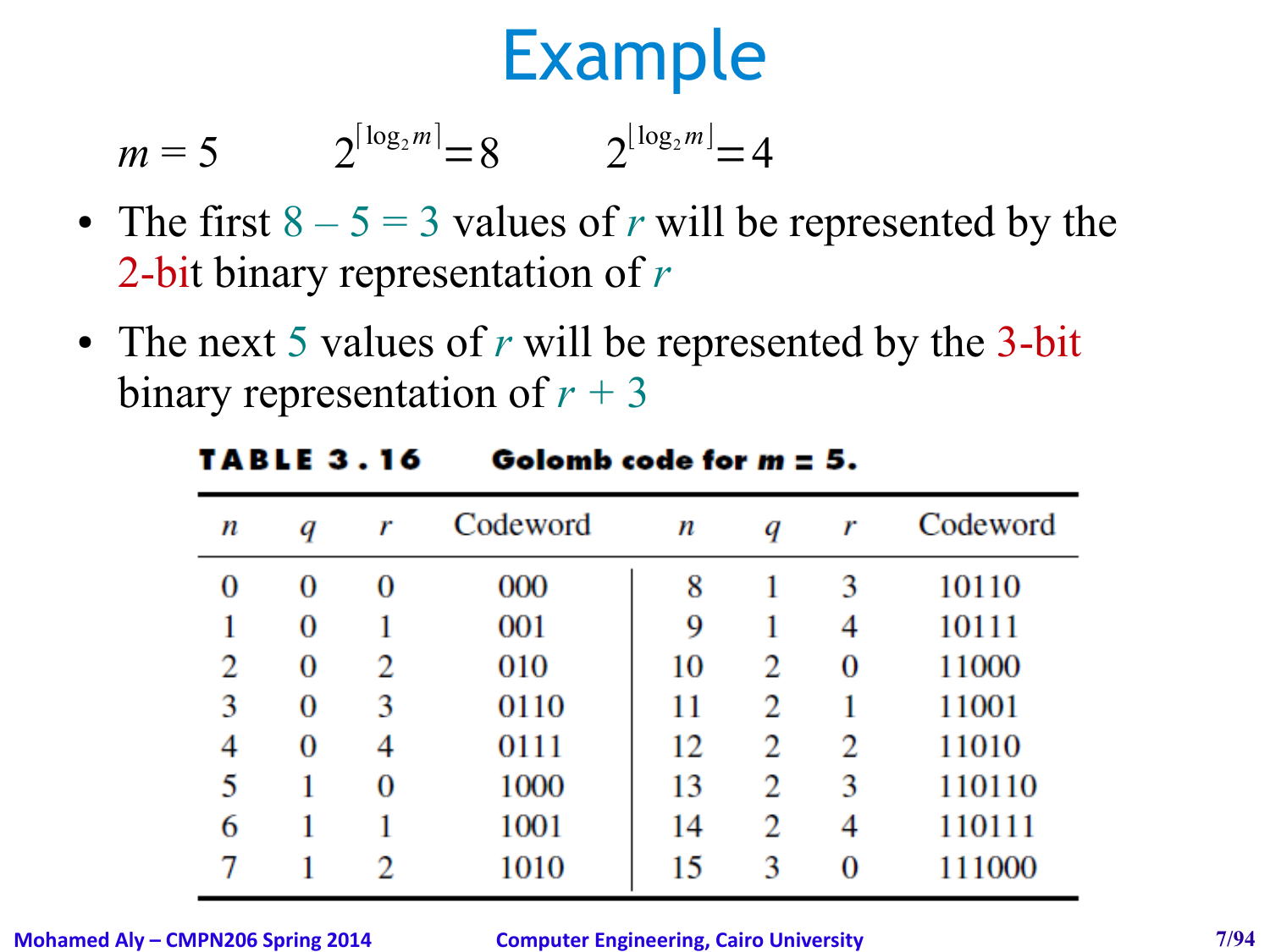# Run Length Coding

- So where do we get these *positive integers* to code?
- When the data we want to encode has lots of runs of 0's (or 1's), for example
	- fax
	- graphics
- Just send the *length* of each *run*
- Example: Assume we have long runs of 0's separated by a 1
	- Data: 00000010000000001000000000010001001
	- Represent as: 6 9 10 3 2
	- Encode these integers using Golomb codes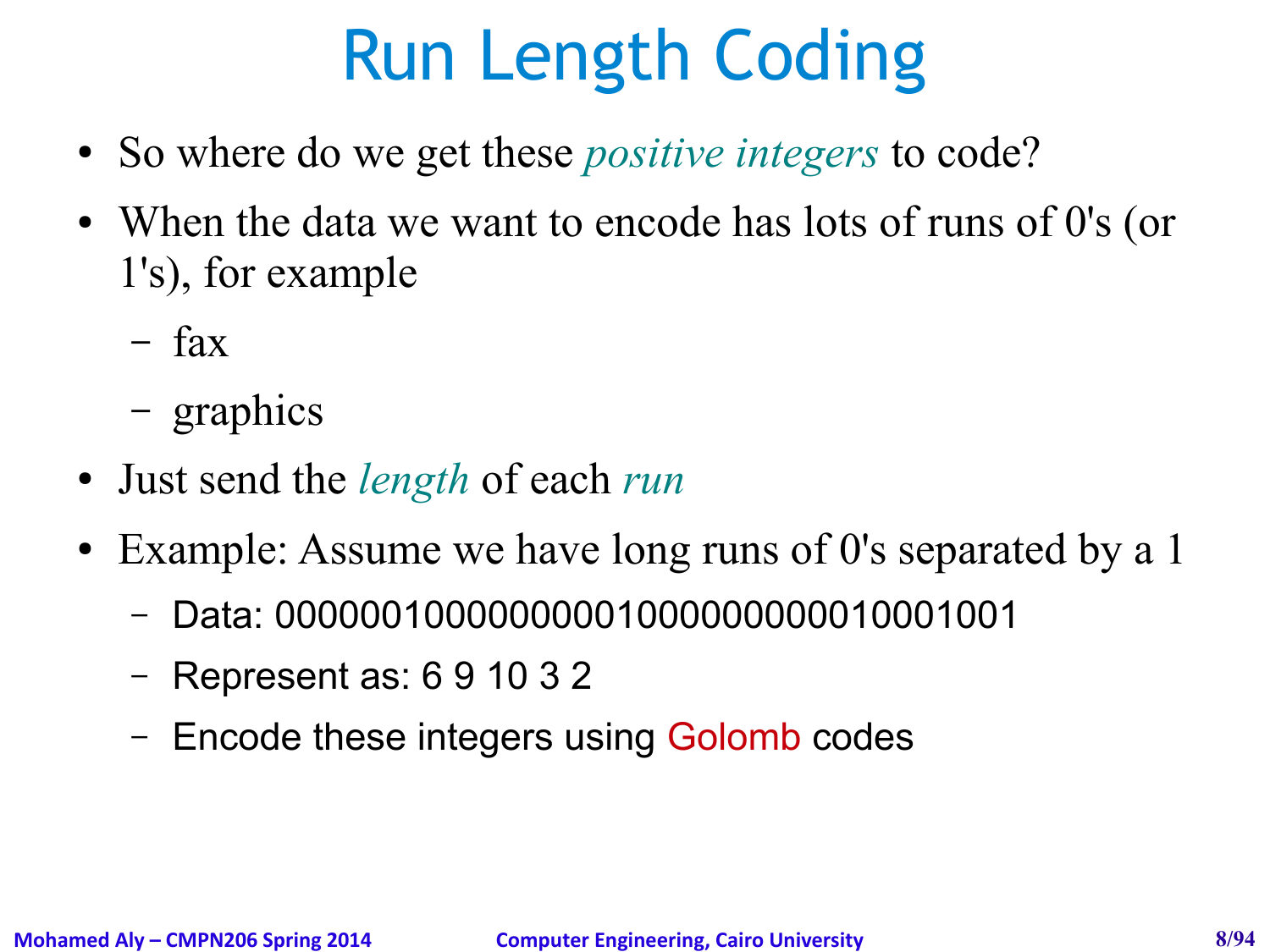- Data: 00000010000000001000000000010001001
- Represent as: 6 9 10 3 2
- Code: 1001 10111 11000 0110 010
- Compression ratio:

 $= 35 / 21$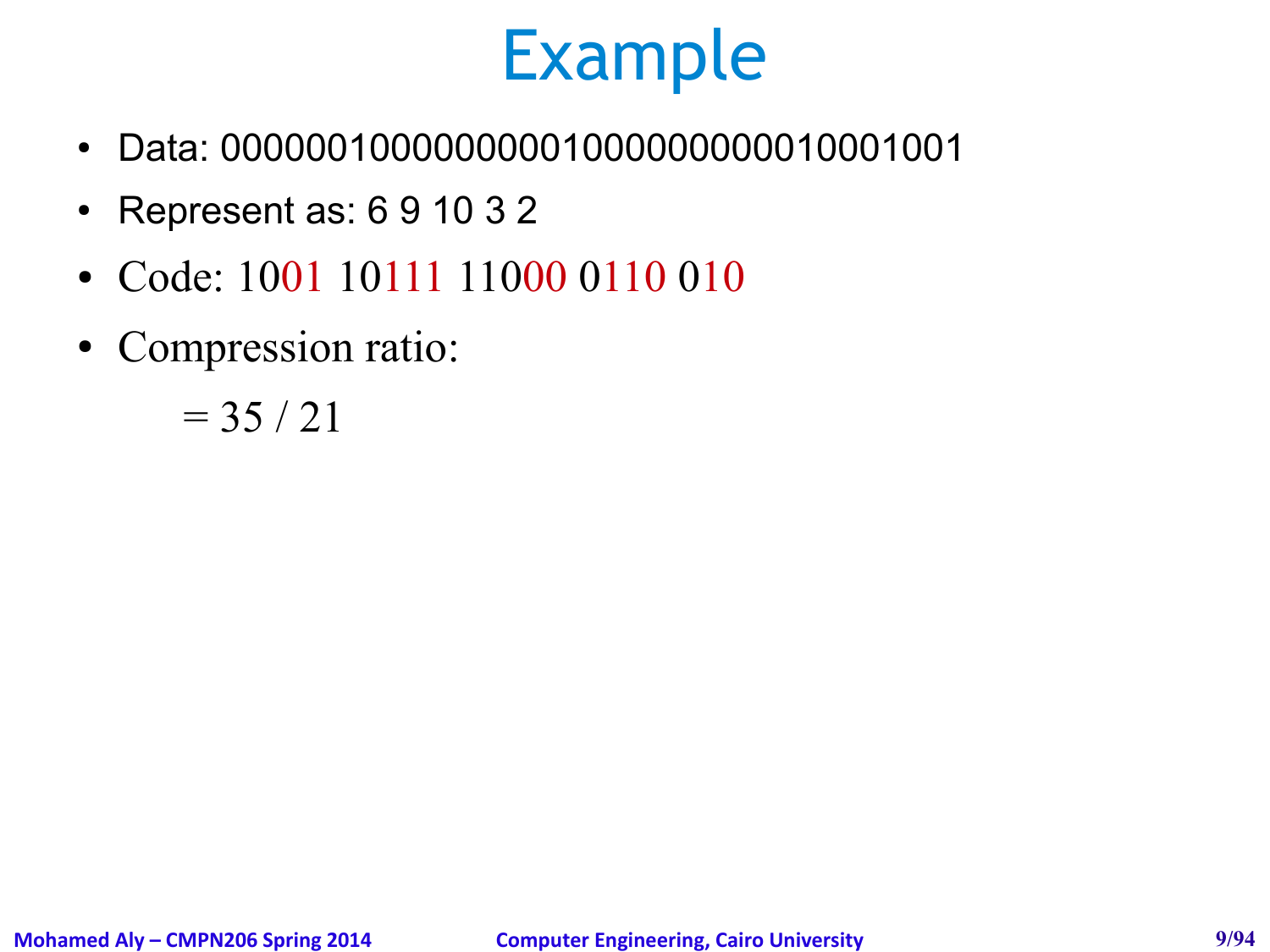# **Optimality**

• It can be shown that the Golomb Codes are optimal when *n* follows the model:

$$
P(n)=p^n(1-p)
$$

• The optimal *m* in that case is:

$$
m = \left\lceil \frac{-1}{\log_2 p} \right\rceil
$$

- This models numbers that are generated from runs of 0's followed by a 1, where  $P(0) = p$  and  $P(1) = 1 - p$
- For example to get  $n = 5$  i.e. the run 000001, we have five 0's and one 1 and hence the probability is  $p^5(1-p)$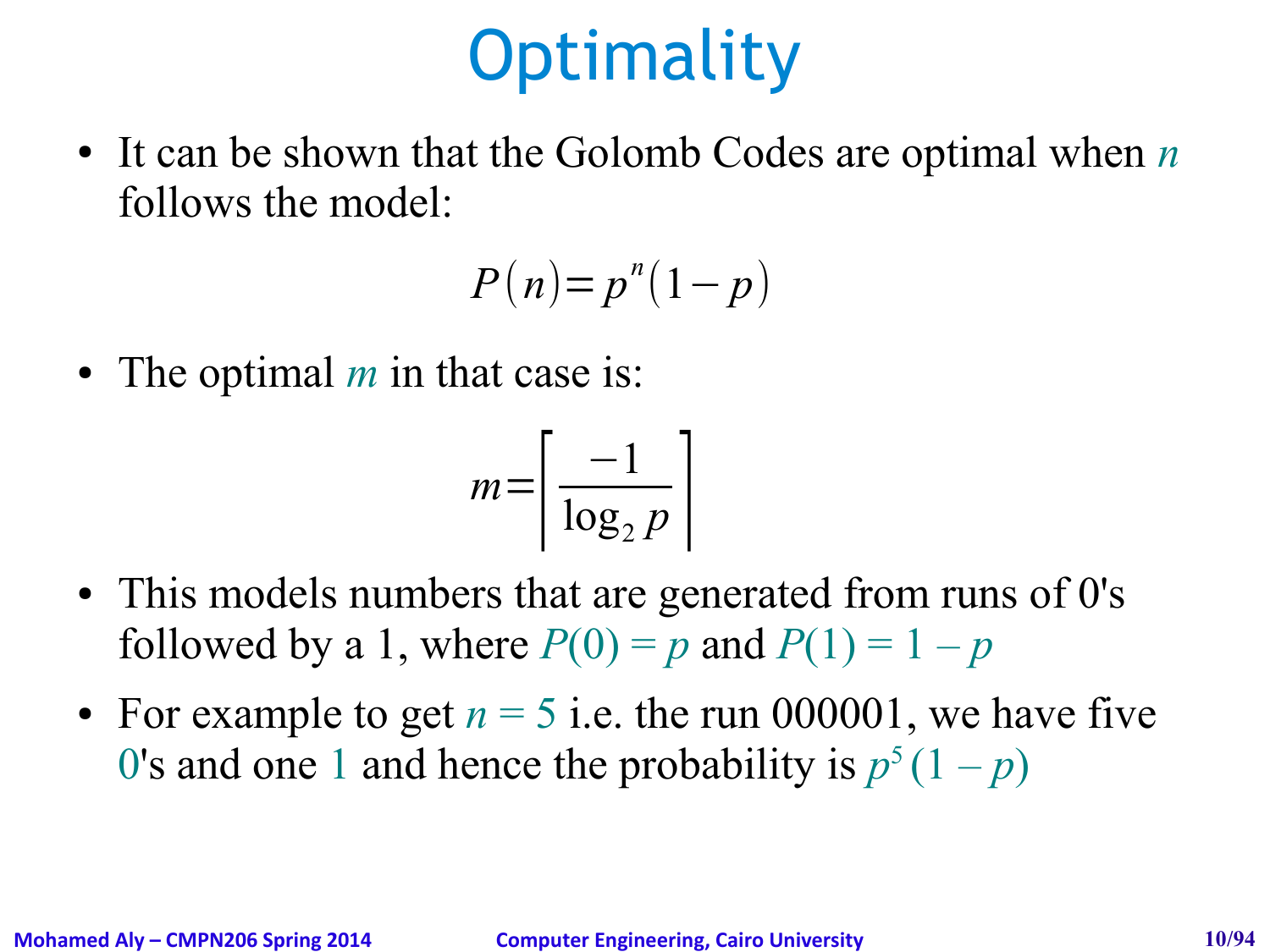# Golomb Codes

- Useful for binary compression when one symbol is much more likely than another
	- binary images
	- fax documents
- Need to set the parameter *m* 
	- Model the data
	- From training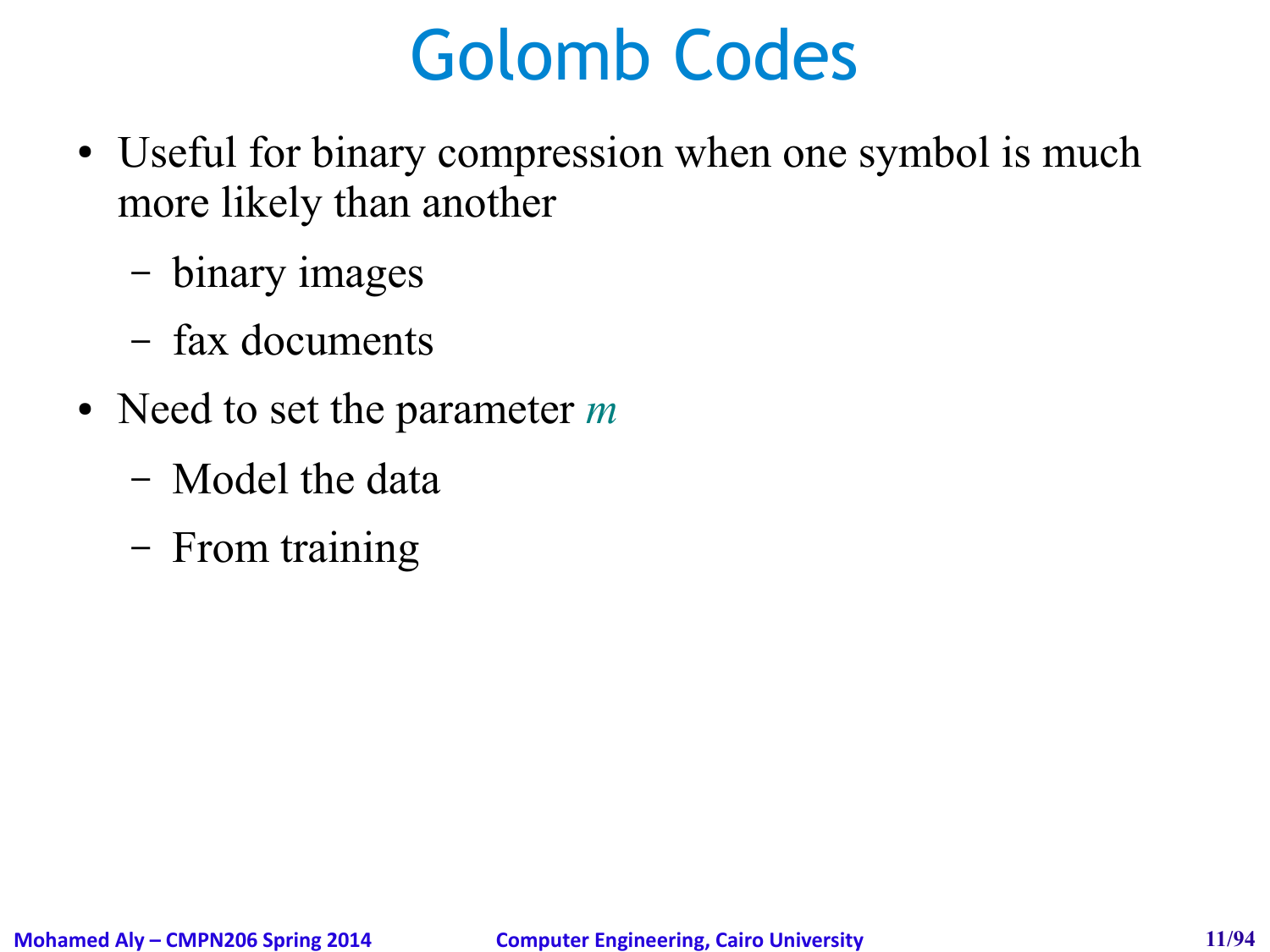# Huffman Limitations

- Does not work well with *small* alphabets or *skewed*  distributions.
- $S = \{a_1, a_2, a_3\}$  with  $P(a_1) = 0.95$ ,  $P(a_2) = 0.02$ ,  $P(a_3) = 0.03$

**TABLE 4.1 Huffman** code for three-letter alphabet.

| Letter  | Codeword |  |  |
|---------|----------|--|--|
| $a_{1}$ | 0        |  |  |
| $a_2$   | 11       |  |  |
| аz      | 10       |  |  |

- $H = 0.335$  bits/symbol
- $Huffman = 1.05 \, bits/symbol$
- *redundancy* =  $1.05 0.335 = 0.715$  bits/symbol =  $213\%$ !!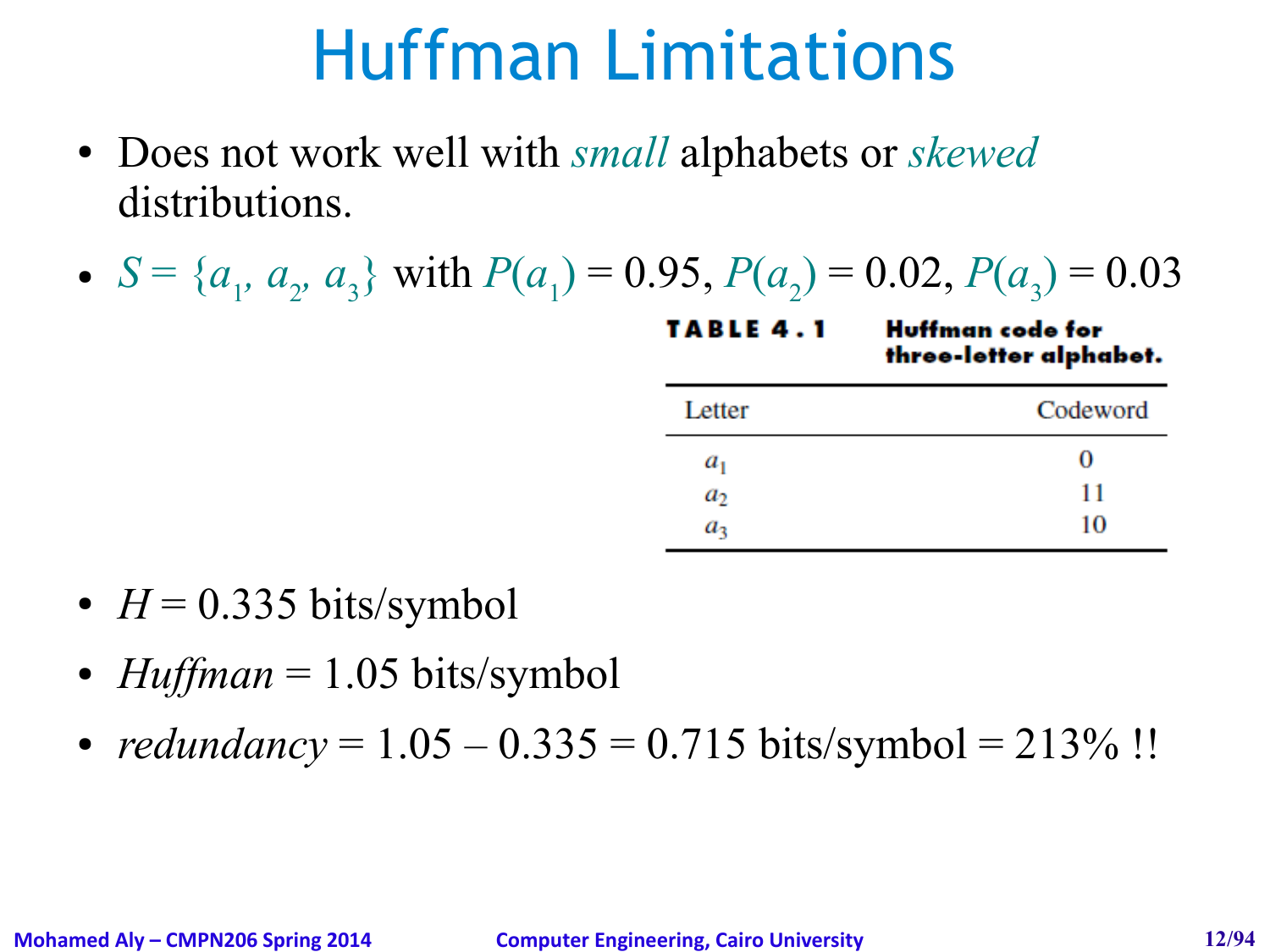# Huffman Limitations

- Does not work well with *small* alphabets or *skewed*  distributions.
- $S = \{a_1, a_2, a_3\}$  with  $P(a_1) = 0.95$ ,  $P(a_2) = 0.02$ ,  $P(a_3) = 0.03$

| • Extend alphabet by              | 1 A B L E 4 . Z<br>Huttman code for extended alphabet. |             |        |  |
|-----------------------------------|--------------------------------------------------------|-------------|--------|--|
| grouping two symbols              | Letter                                                 | Probability | Code   |  |
|                                   | $a_1a_1$                                               | 0.9025      | 0      |  |
| together                          | $a_1a_2$                                               | 0.0190      | 111    |  |
|                                   | $a_1a_3$                                               | 0.0285      | 100    |  |
|                                   | $a_2a_1$                                               | 0.0190      | 1101   |  |
|                                   | $a_2a_2$                                               | 0.0004      | 110011 |  |
|                                   | $a_2a_3$                                               | 0.0006      | 110001 |  |
|                                   | $a_3a_1$                                               | 0.0285      | 101    |  |
|                                   | $a_3a_2$                                               | 0.0006      | 110010 |  |
| • $H = 0.335 \text{ bits/symbol}$ | $a_3a_3$                                               | 0.0009      | 110000 |  |

- *Extended Huffman* = 1.222 bits/2 symbols = 0.611 bits/sym
- *redundancy* =  $0.611 0.335 = 0.276$  bits/symbol =  $72\%$ !!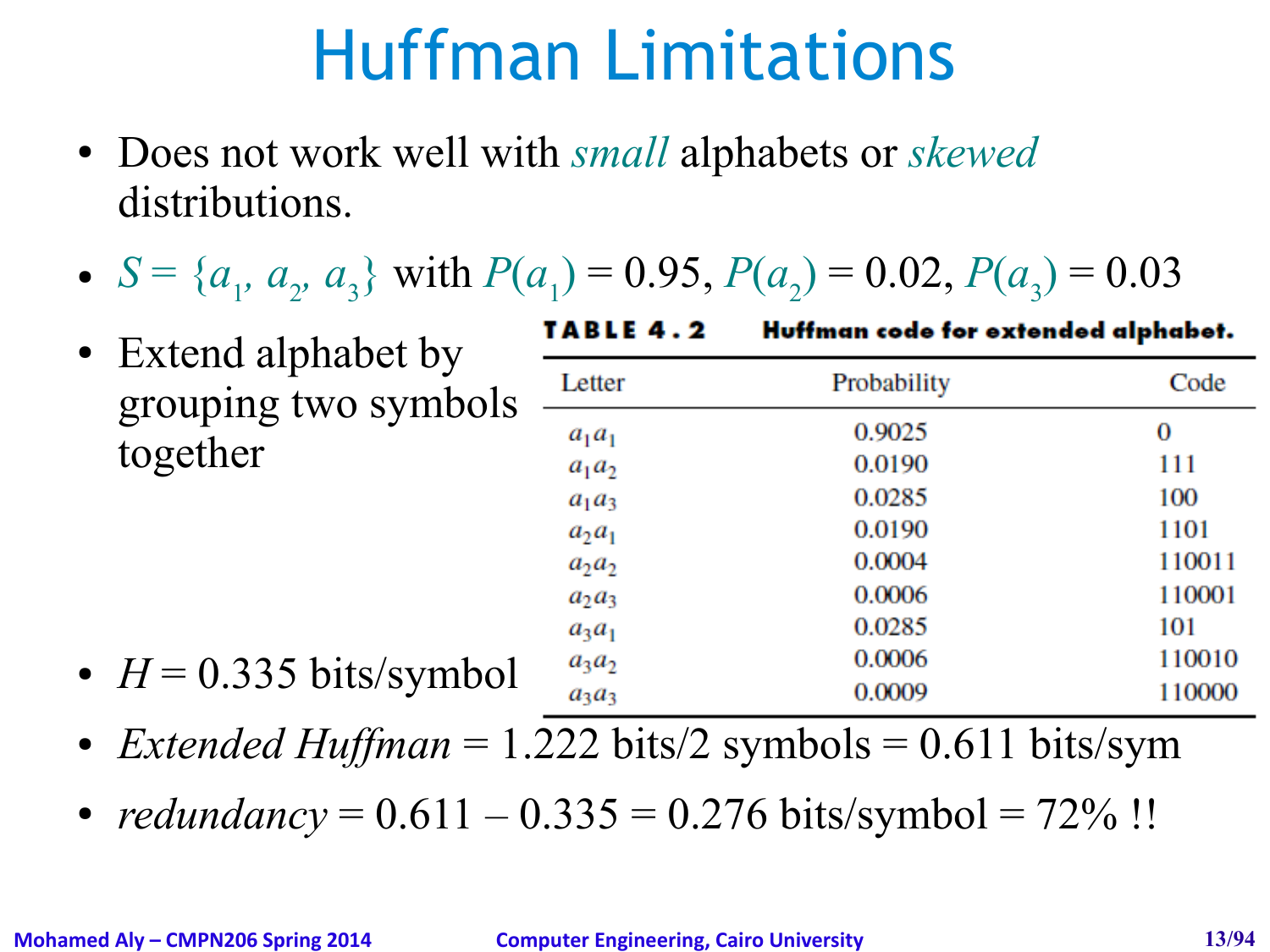# Huffman Limitations

- Does not work well with *small* alphabets or *skewed*  distributions.
- $S = \{a_1, a_2, a_3\}$  with  $P(a_1) = 0.95$ ,  $P(a_2) = 0.02$ ,  $P(a_3) = 0.03$
- We can keep *extending* the alphabet, but the size grows *exponentially* with the block size:
	- $-2$  symbols per block  $\rightarrow 3^2$  extended alphabet
	- $-$  3 symbols per block  $\rightarrow$  3<sup>3</sup> extended alphabet
- And we need to have codewords for every possible combination of symbols: large storage for the code tree and the code table!
- One solution: Arithmetic Coding!

– …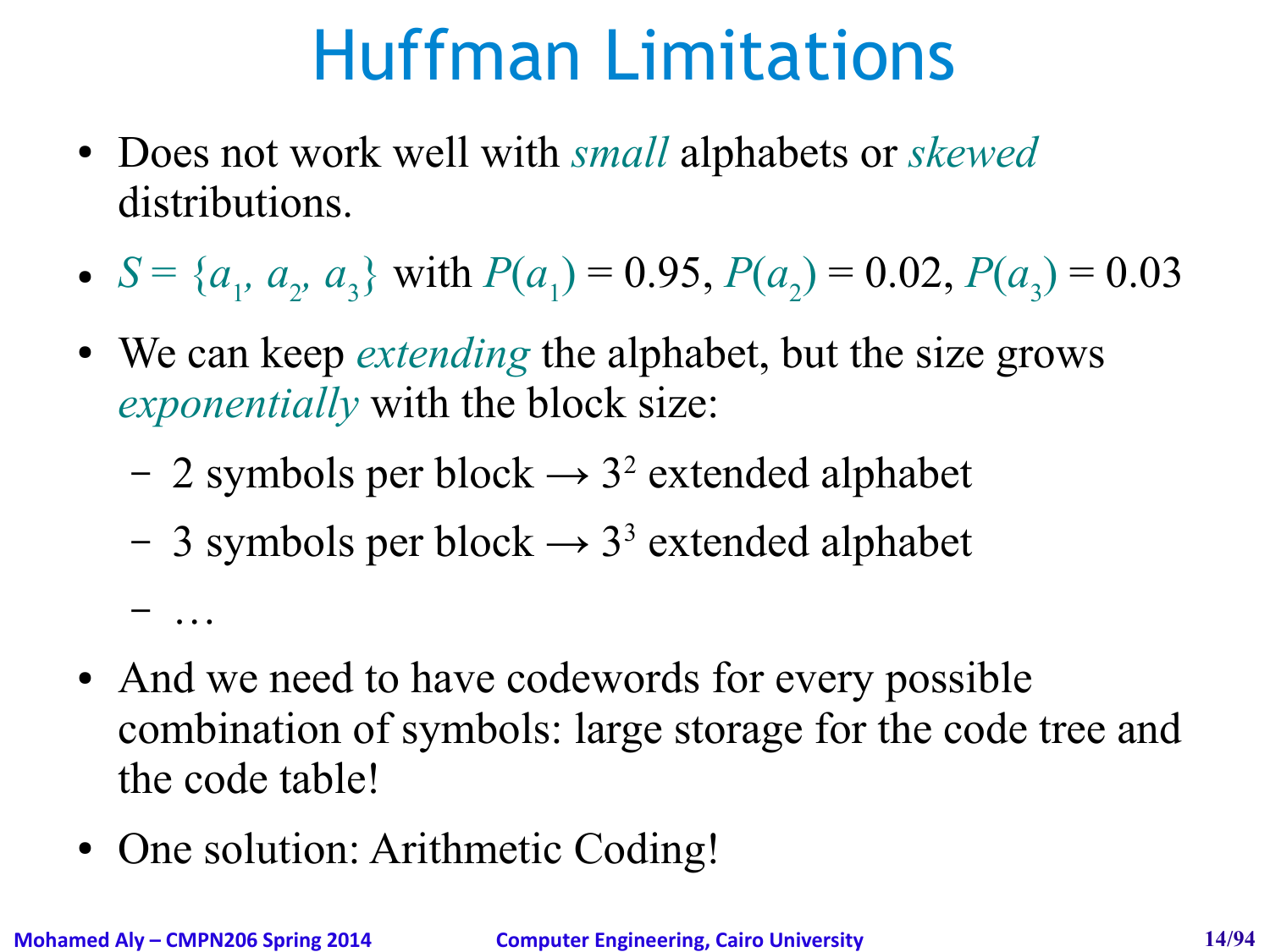# Arithmetic Coding

- Creates codewords for groups of symbols or *sequences*
- Assigns a unique identifier or *tag* for every sequence of symbols
- This tag is then converted to a unique binary code or *codeword*
- A unique codeword can be assigned to a sequence of length *m* without having to generate codewords for *all* sequences of length *m*, unlike Huffman Coding
- What is this tag?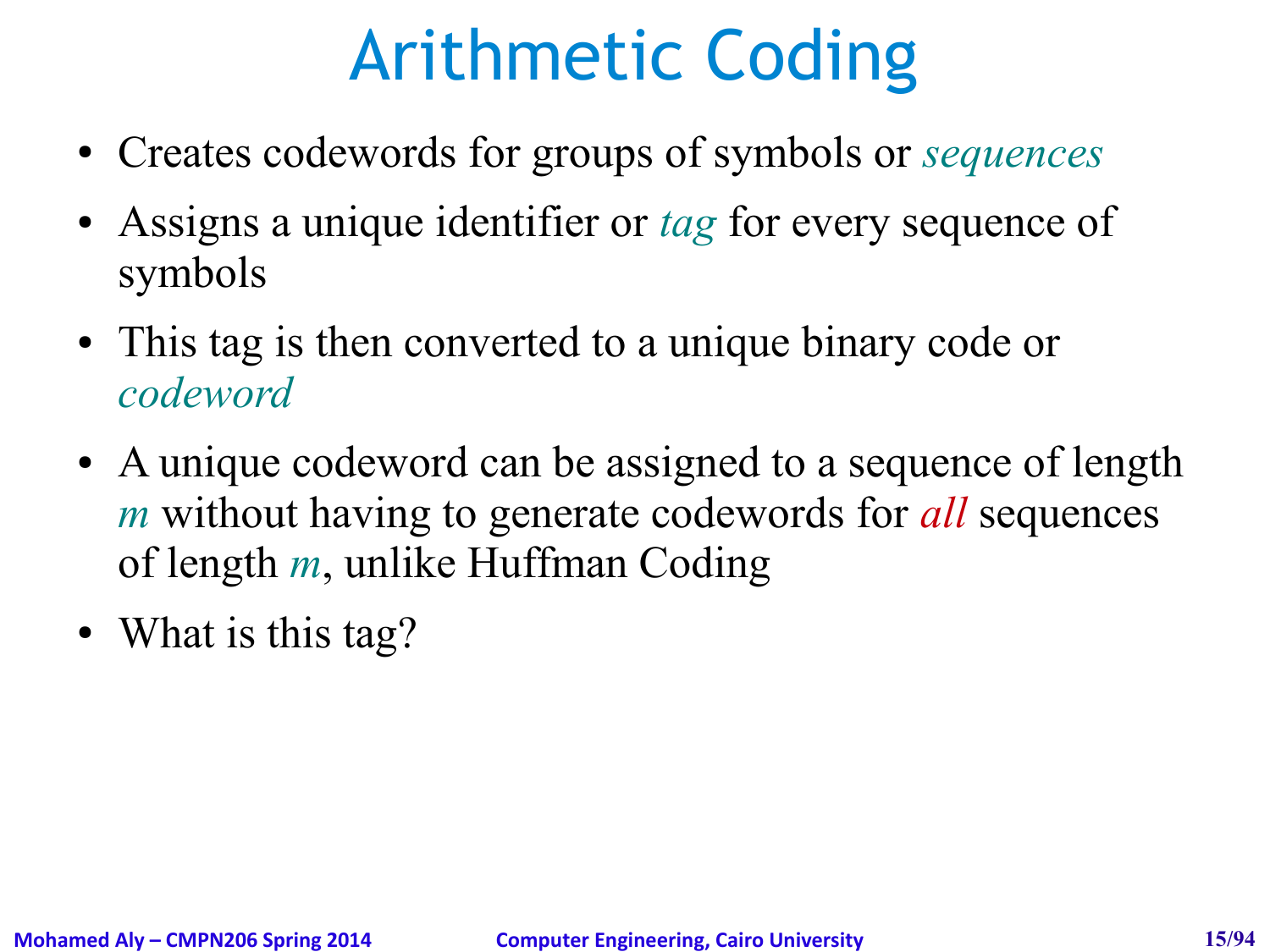# Binary Tags

- Arithmetic coding assigns a unique interval  $[L, R)$  in the unit interval [0, 1) for each sequence of symbols
	- For example, a sequence *abaa* can be assigned the interval [0.23, 0.35)
- Since each sequence has its own interval, the *tag* can be chosen as any *fraction* in that interval
	- For example, the tag for this sequence can be 0.23 or the midpoint 0.29
- The binary *codeword* for that sequence will be generated from the binary representation of that fraction i.e. tag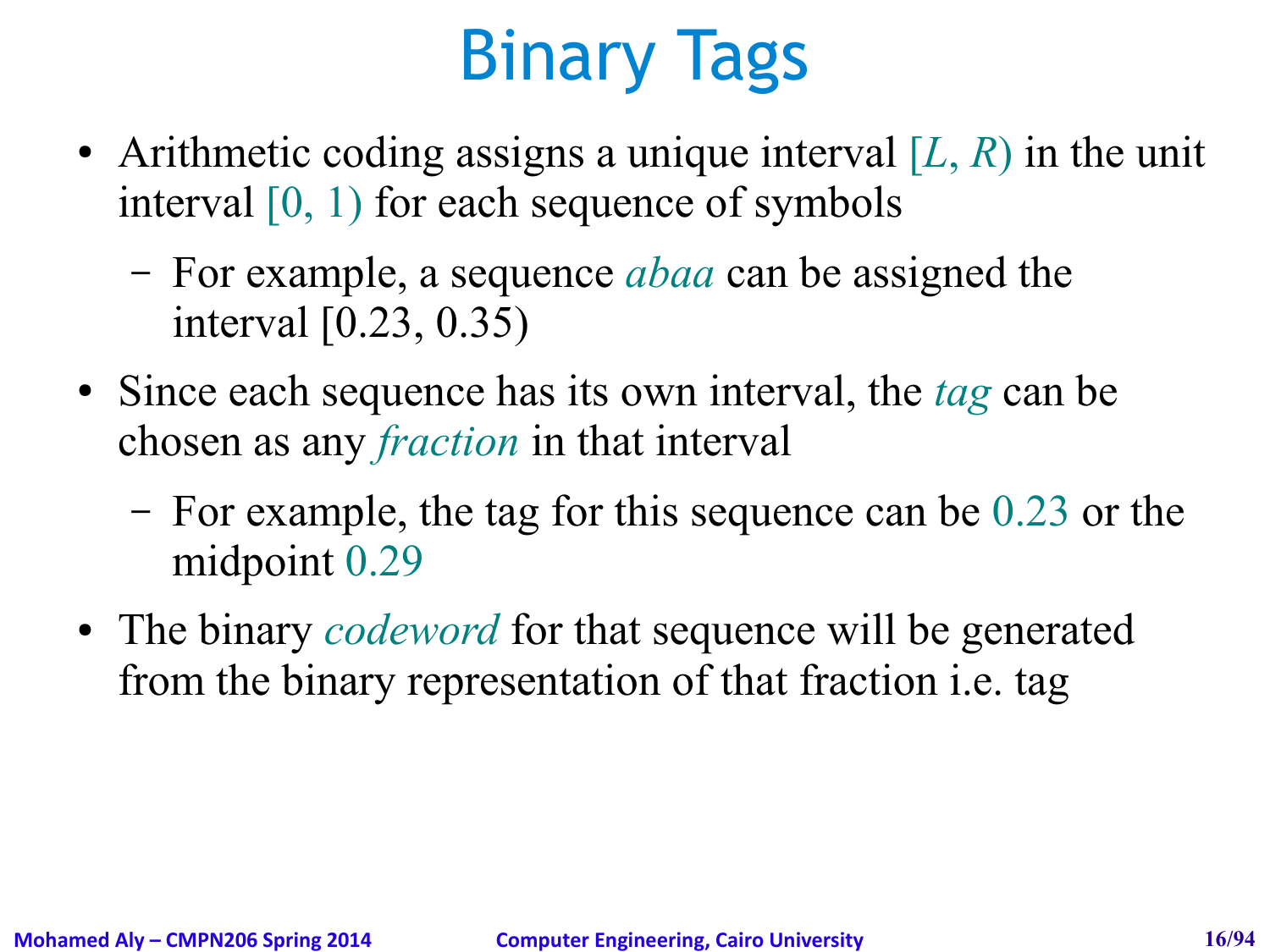# Binary Fractions

- Decimal fractions  $x = 0.123$  means that:  $x = 1 \times 10^{-1} + 2 \times 10^{-2} + 3 \times 10^{-3} = 0.1 + 0.02 + 0.003$
- The same applies for binary fractions e.g.  $x = 0.101$ <sub>b</sub> means that:

 $x = 1$  x  $2^{-1} + 0$  x  $2^{-2} + 1$  x  $2^{-3} = 0.5 + 0.125 = 0.625$ 

• Any real number in the interval  $[0, 1)$  can be represented by a *binary* fraction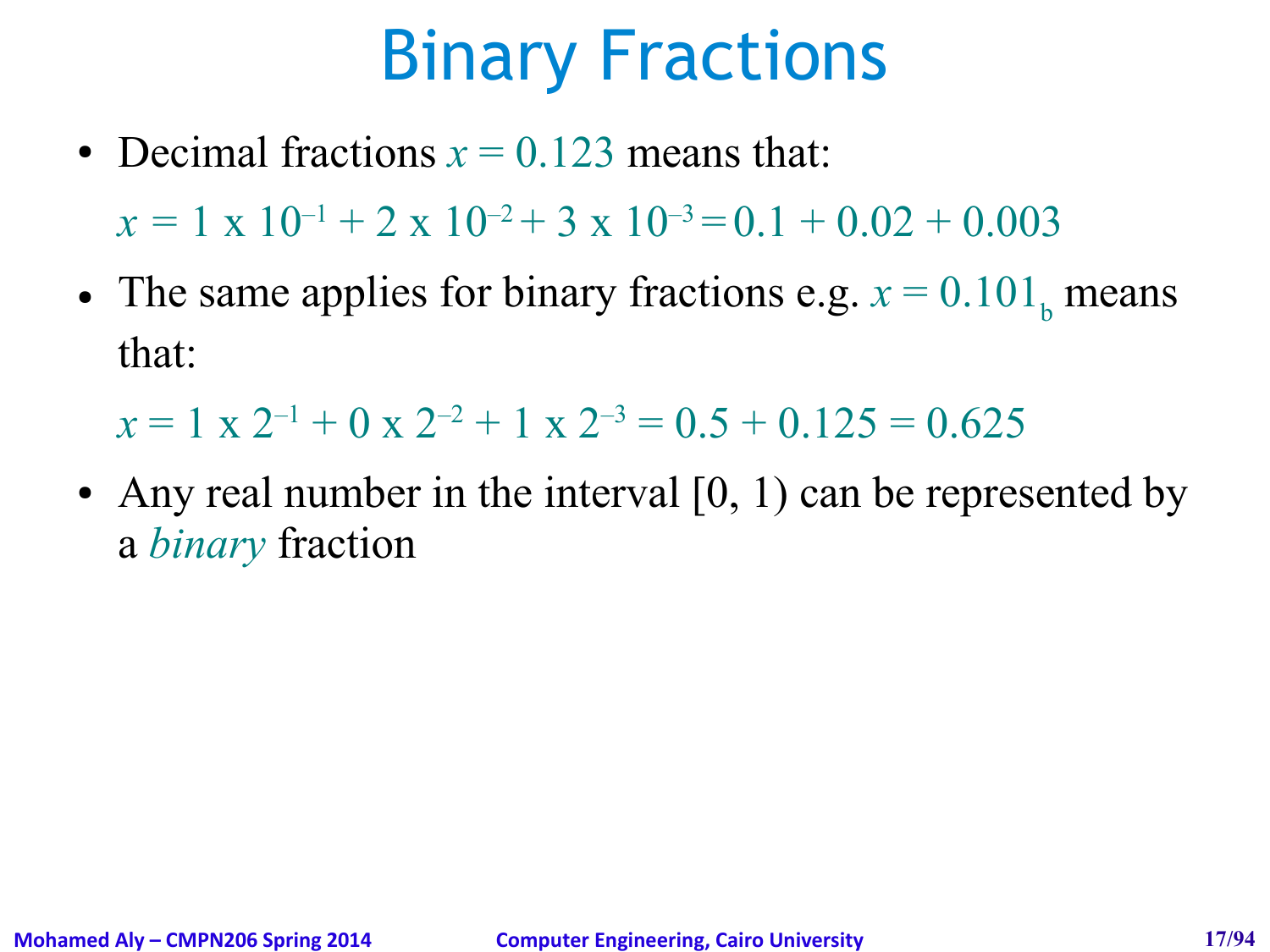### Decimal to Binary Conversion

L = 0; R = 1; i = 1; while x > L M = (L + R) / 2; if x < M then bi = 0; R = M; if x >= M then bi = 1; L = M; i = i + 1 end bj = 0 for all j > i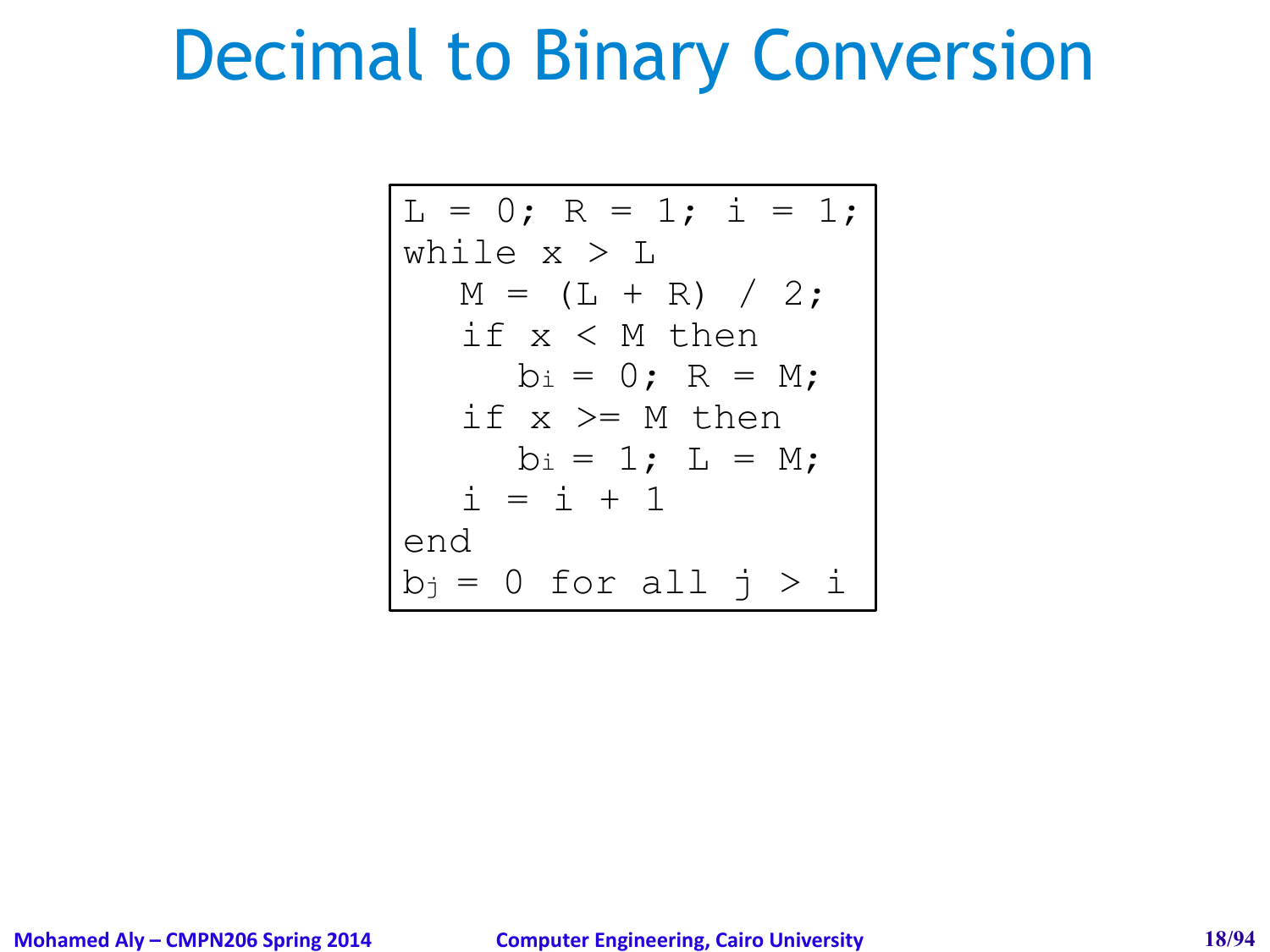

**Mohamed Aly – CMPN206 Spring 2014 Computer Engineering, Cairo University 19/94**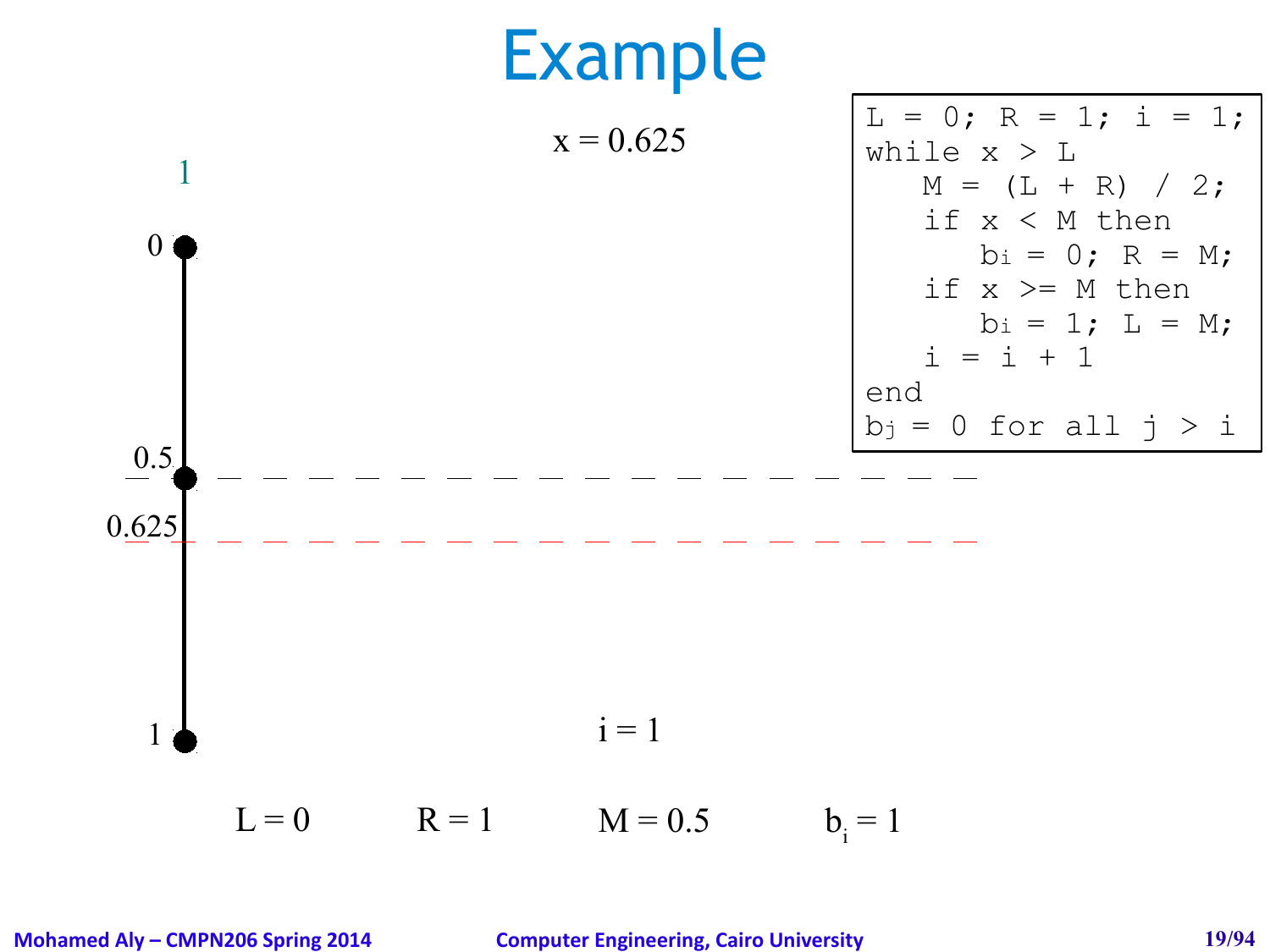

 $L = 0.5$   $R = 1$   $M = 0.75$  $b_i = 0$ 

**Mohamed Aly – CMPN206 Spring 2014 Computer Engineering, Cairo University 20/94**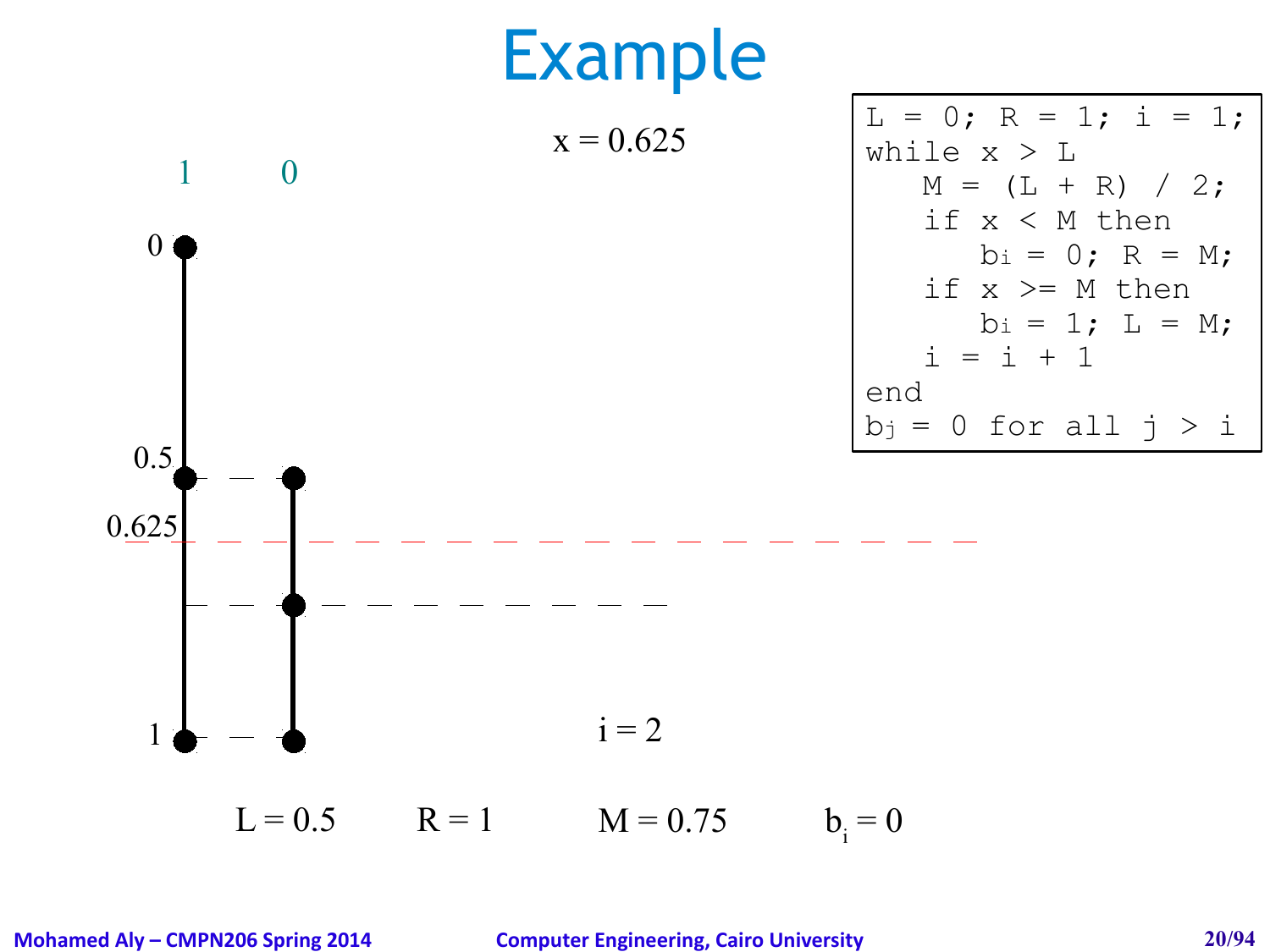

 $L = 0.5$  R = 0.75 M = 0.625  $b_i = 1$ 

**Mohamed Aly – CMPN206 Spring 2014 Computer Engineering, Cairo University 21/94**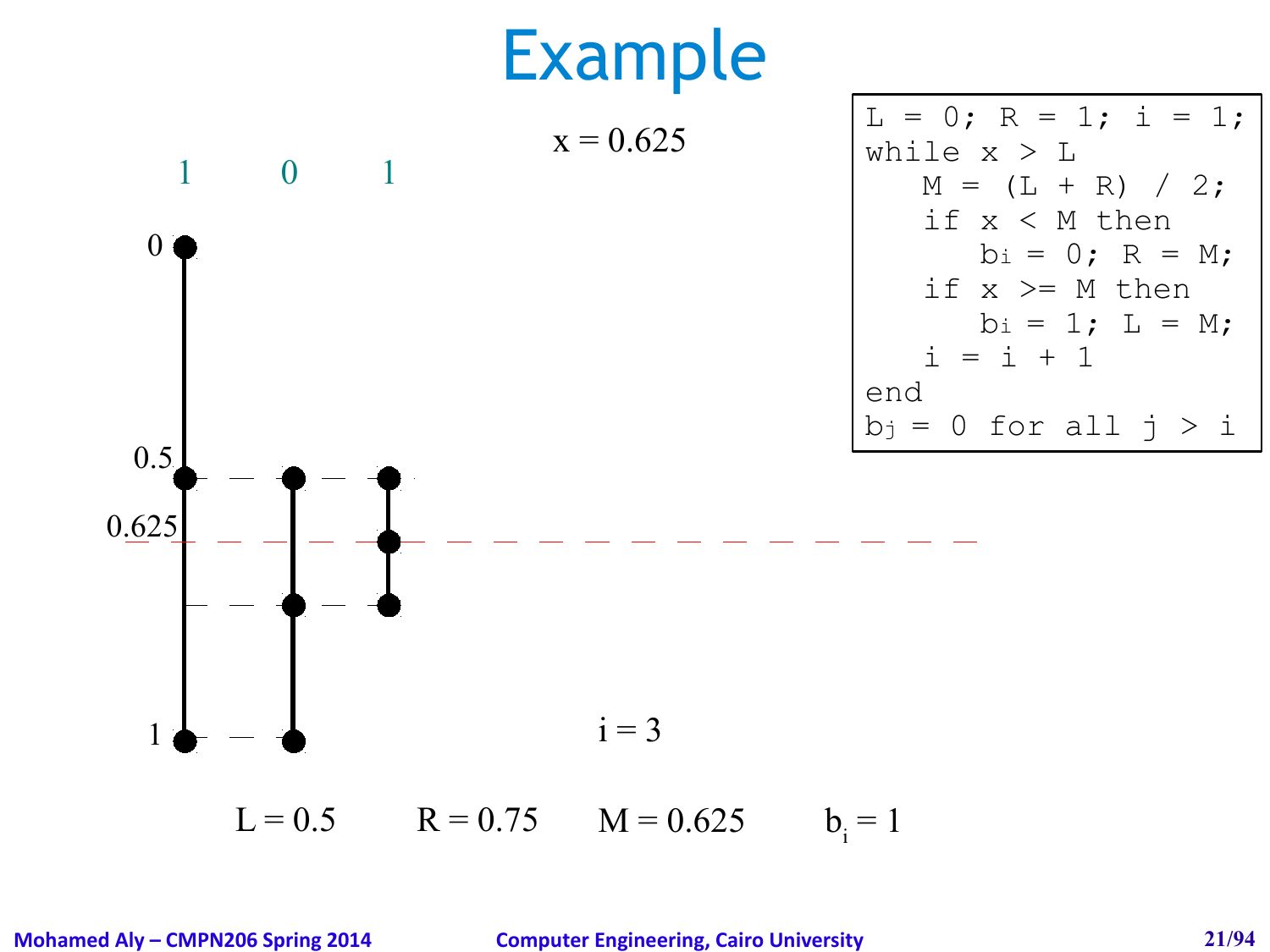

 $L = 0.625$   $R = 0.75$  Loop done...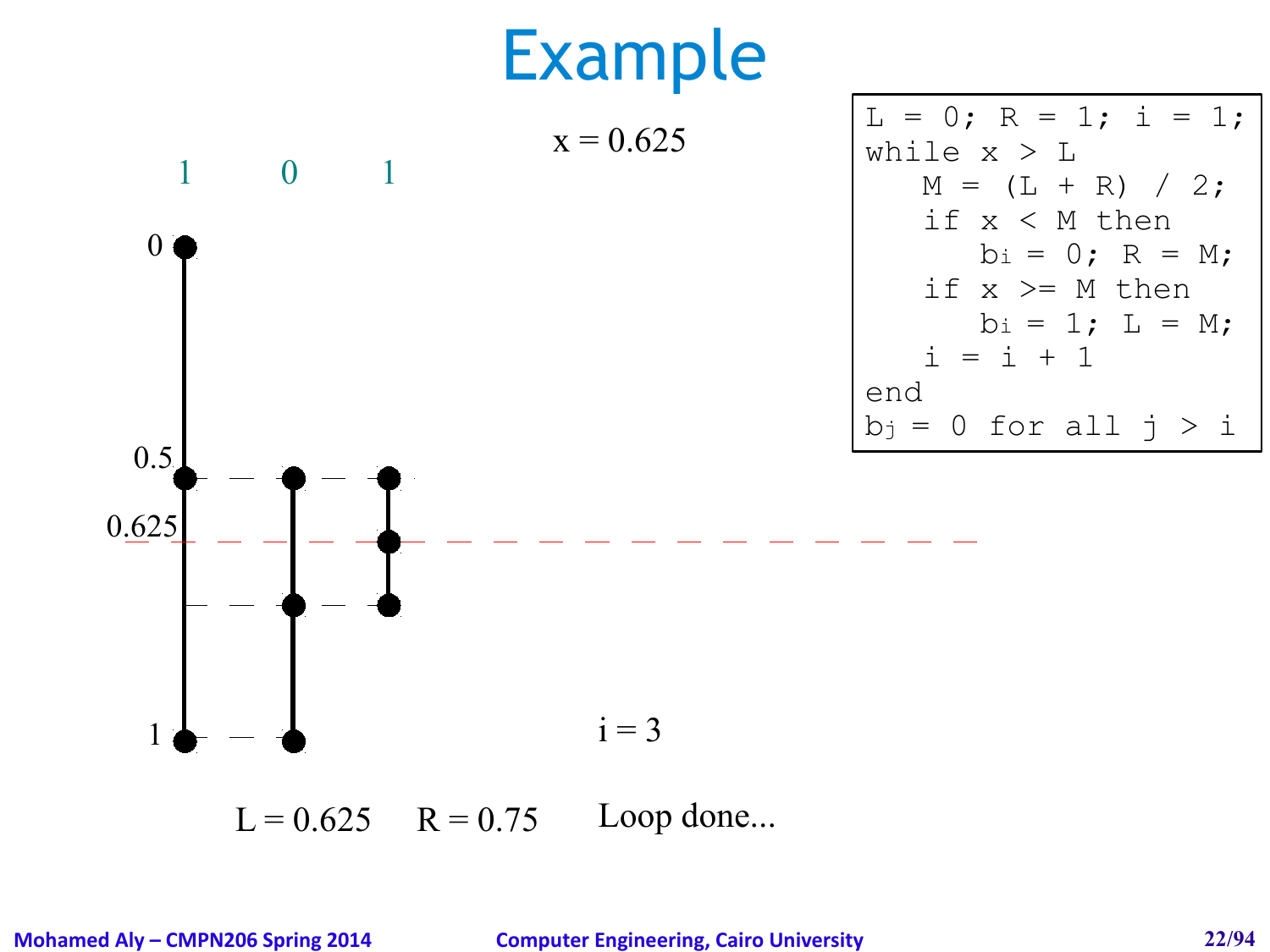# Conversion with Scaling

- What's the problem with this algorithm?
- Fractions get smaller and smaller, and eventually will approach the precision of the machine
- Solution?
- Scaling: scale the interval to the unit interval after each iteration...

L = 0; R = 1; i = 1; while x > L M = (L + R) / 2; if x < M then bi = 0; R = M; if x >= M then bi = 1; L = M; i = i + 1 end bj = 0 for all j > i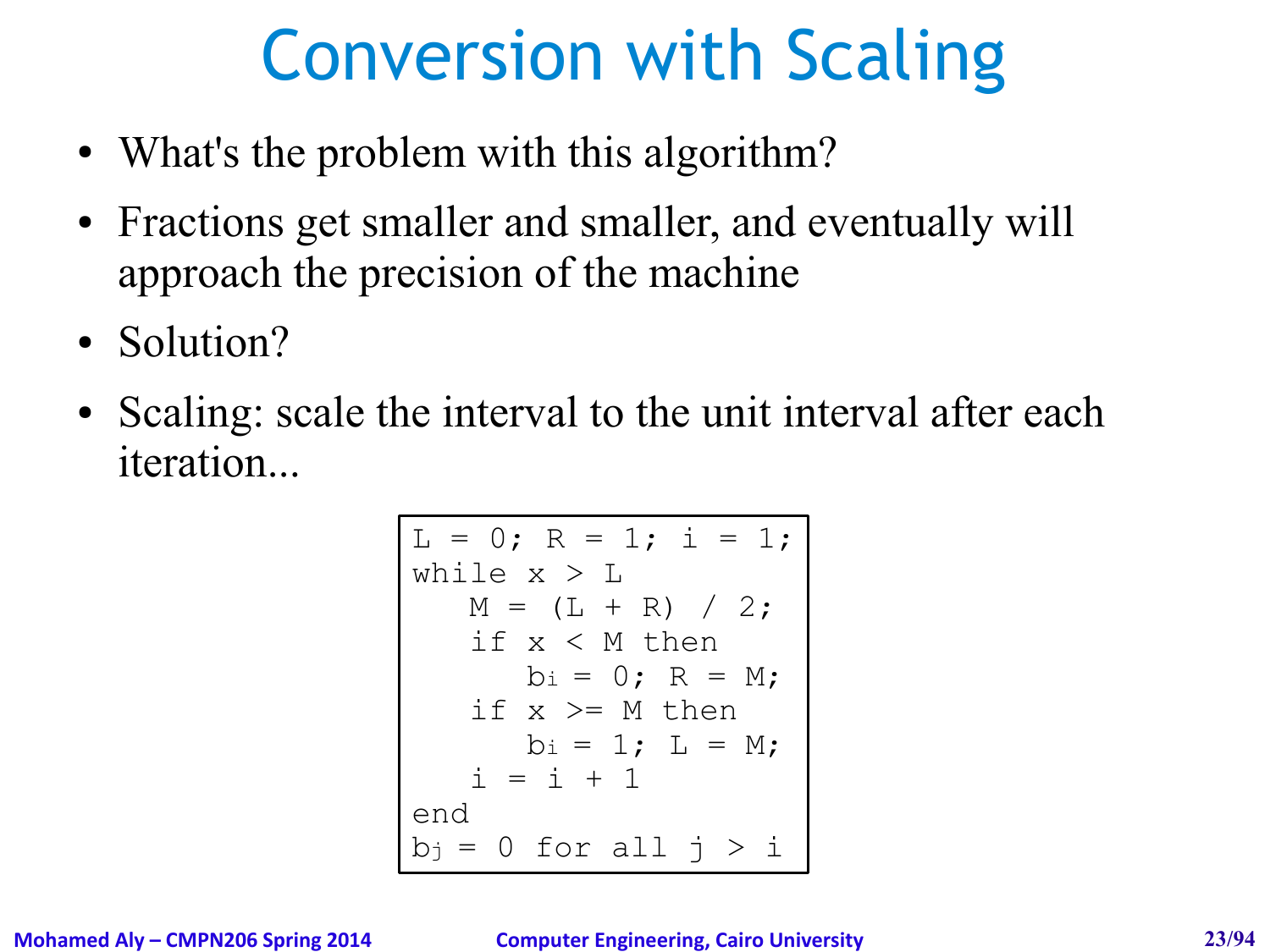# Conversion with Scaling

$$
y = x; i = 1;
$$
\nwhile y > 0  
\nif y < 1/2 then  
\nbi = 0; y = 2y;  
\nif y >= 1/2 then  
\nbi = 1; y = 2y - 1;  
\ni = i + 1  
\nend  
\nbj = 0 for all j > i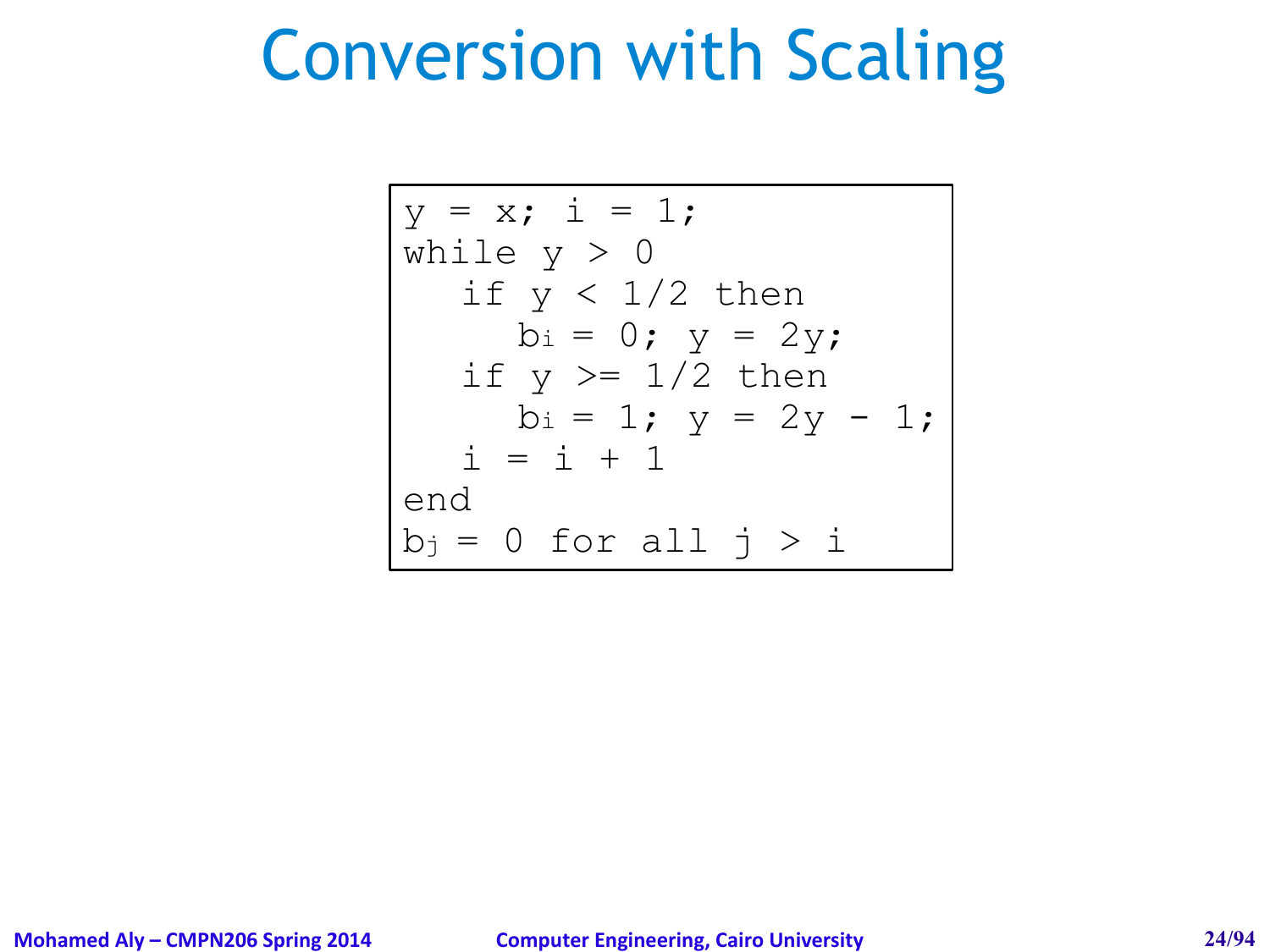

**Mohamed Aly – CMPN206 Spring 2014 Computer Engineering, Cairo University 25/94**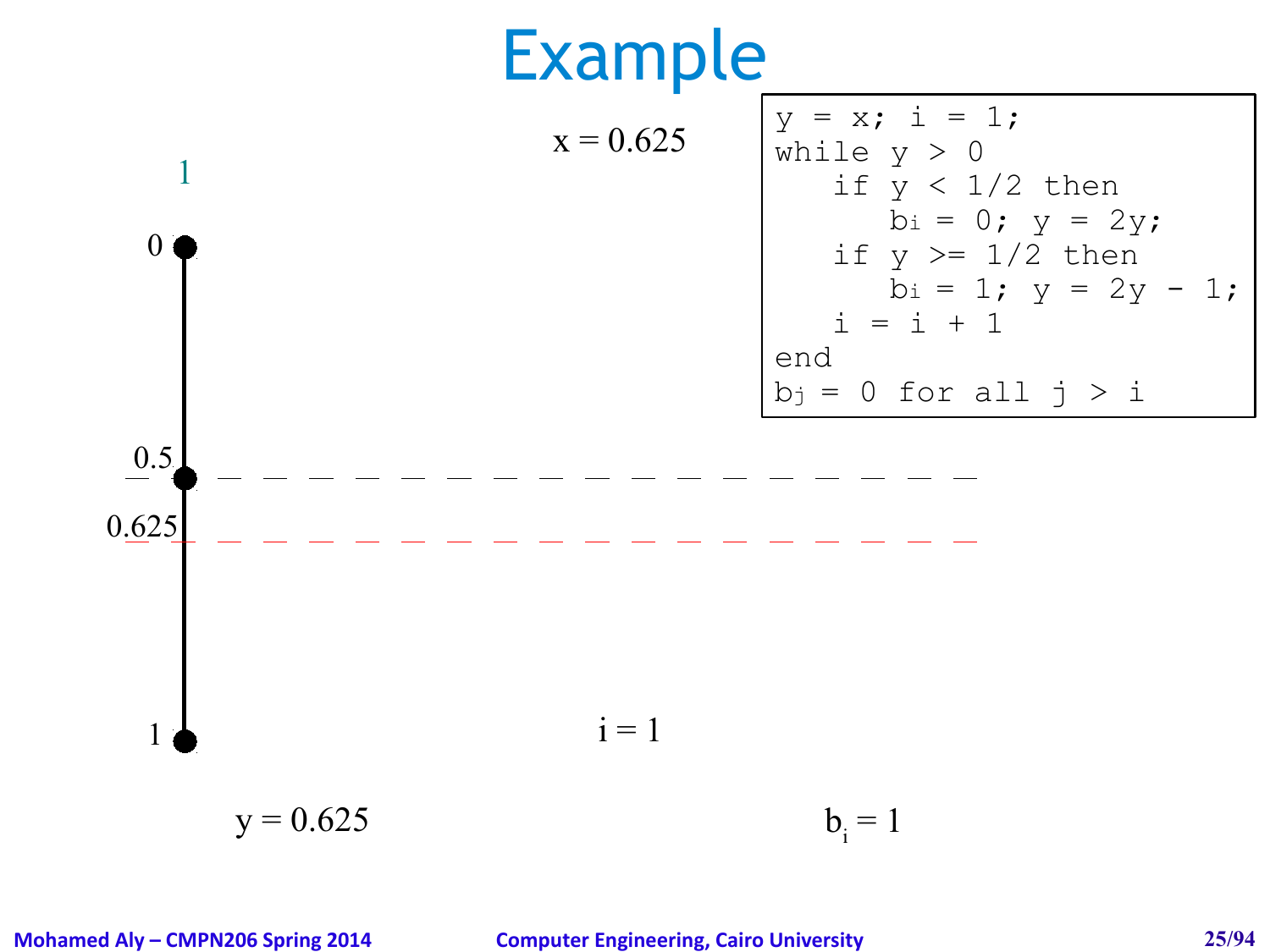

$$
y = x; i = 1;
$$
\nwhile y > 0  
\nif y < 1/2 then  
\nbi = 0; y = 2y;  
\nif y > = 1/2 then  
\nbi = 1; y = 2y - 1;  
\ni = i + 1  
\nend  
\nbj = 0 for all j > i

 $b_i = 0$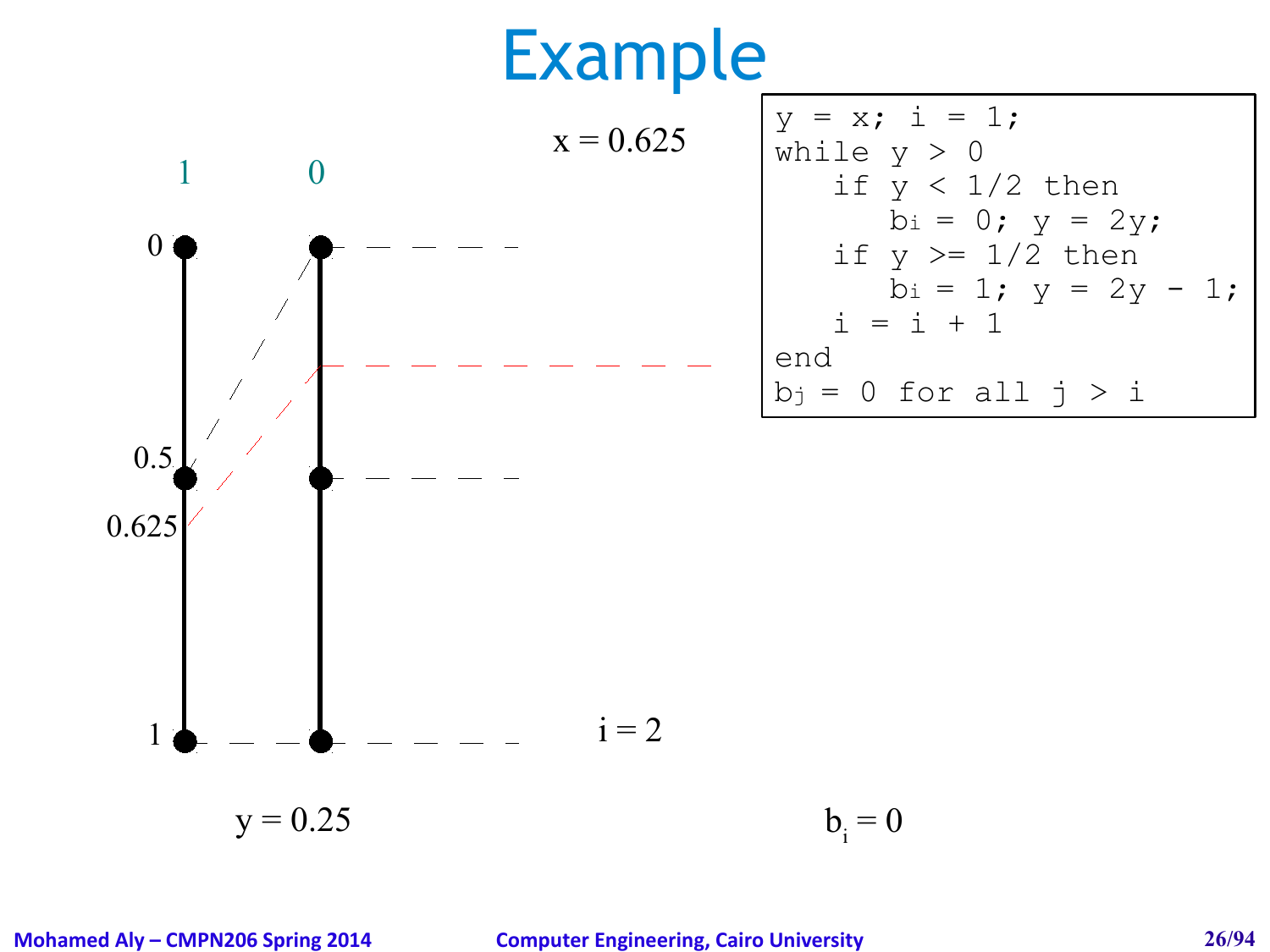

$$
y = x; i = 1;
$$
\nwhile y > 0  
\nif y < 1/2 then  
\nbi = 0; y = 2y;  
\nif y >= 1/2 then  
\nbi = 1; y = 2y - 1;  
\ni = i + 1  
\nend  
\nbj = 0 for all j > i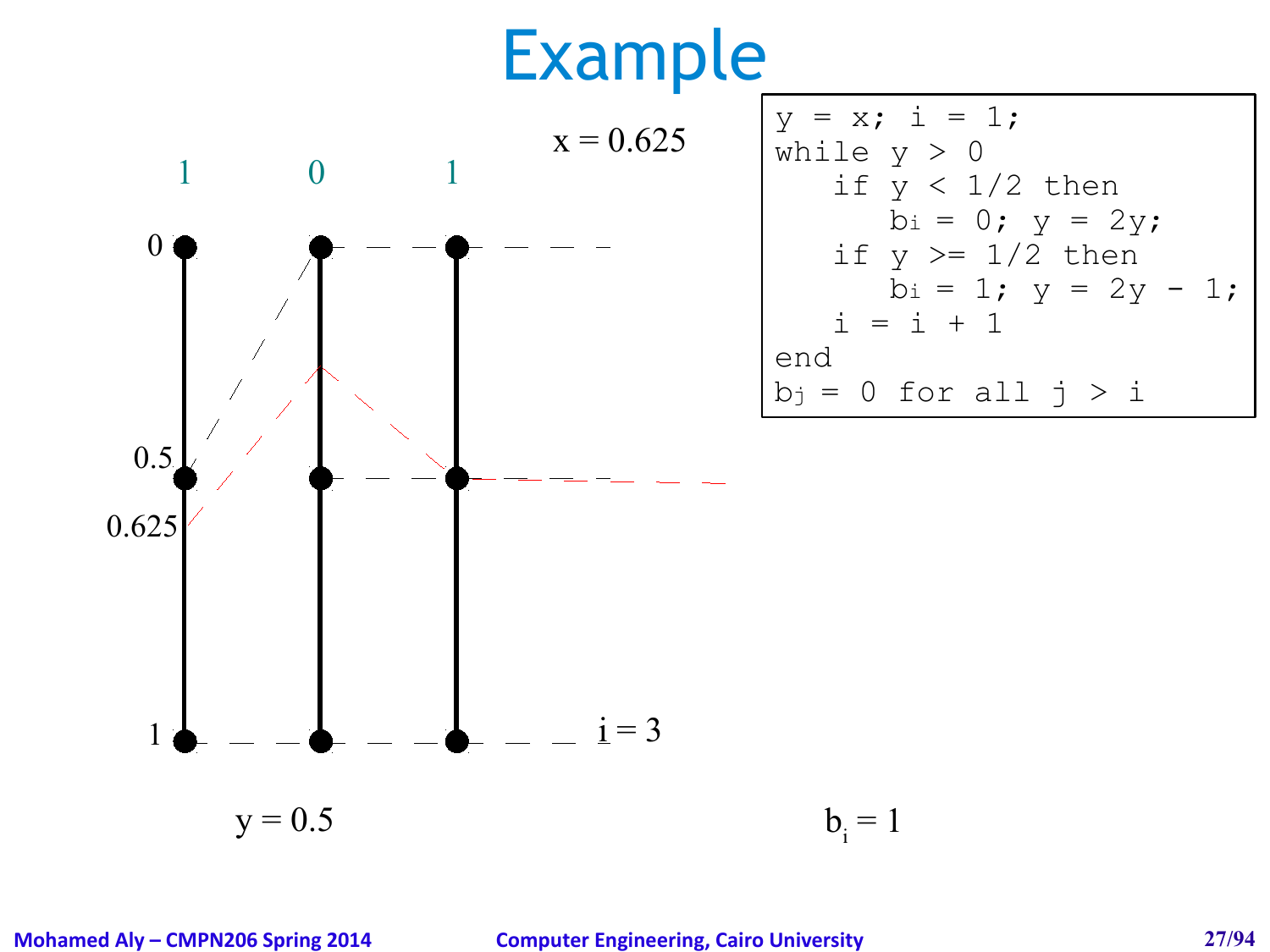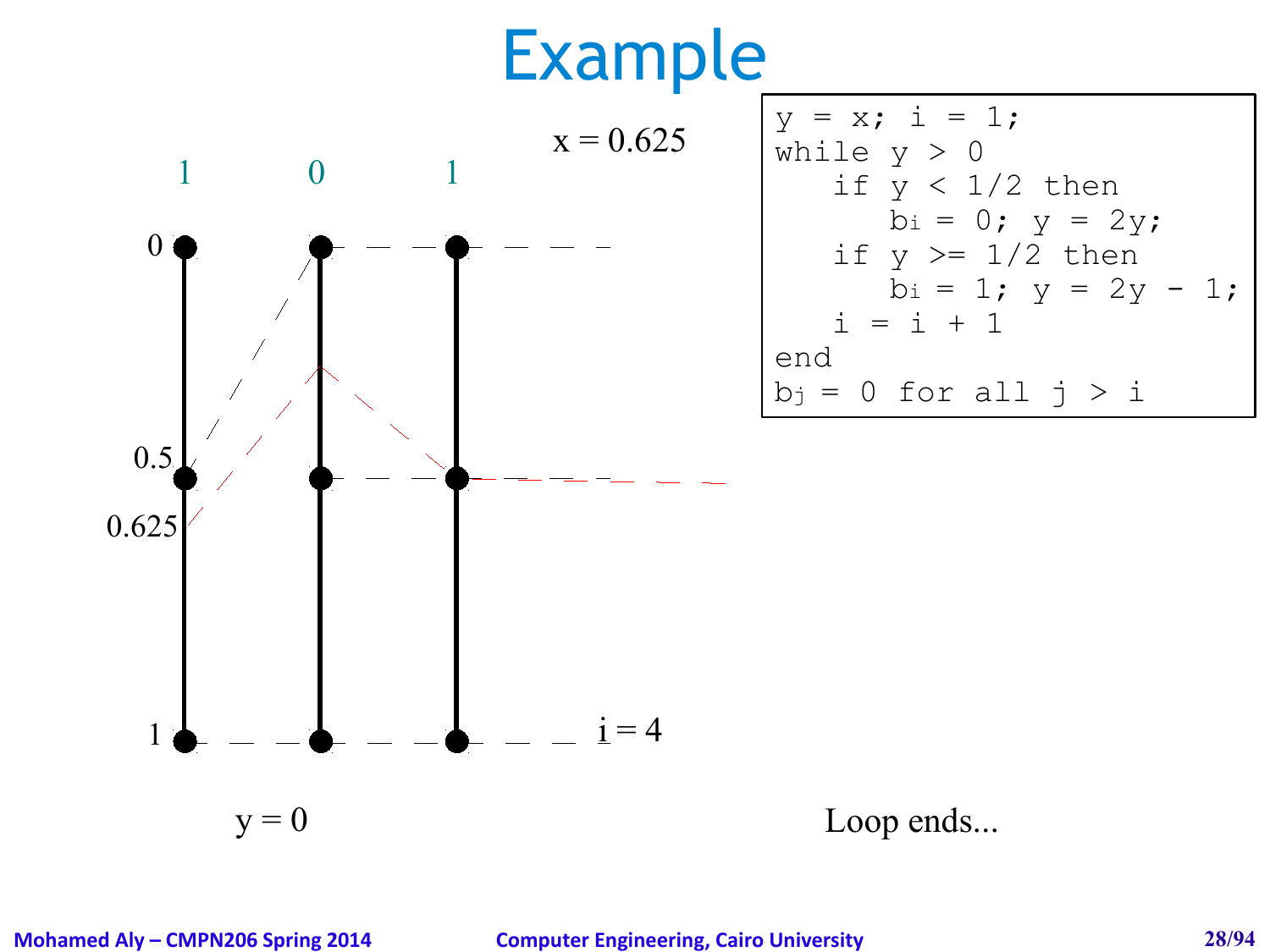#### Another Example

 $x = 0.352...$ 

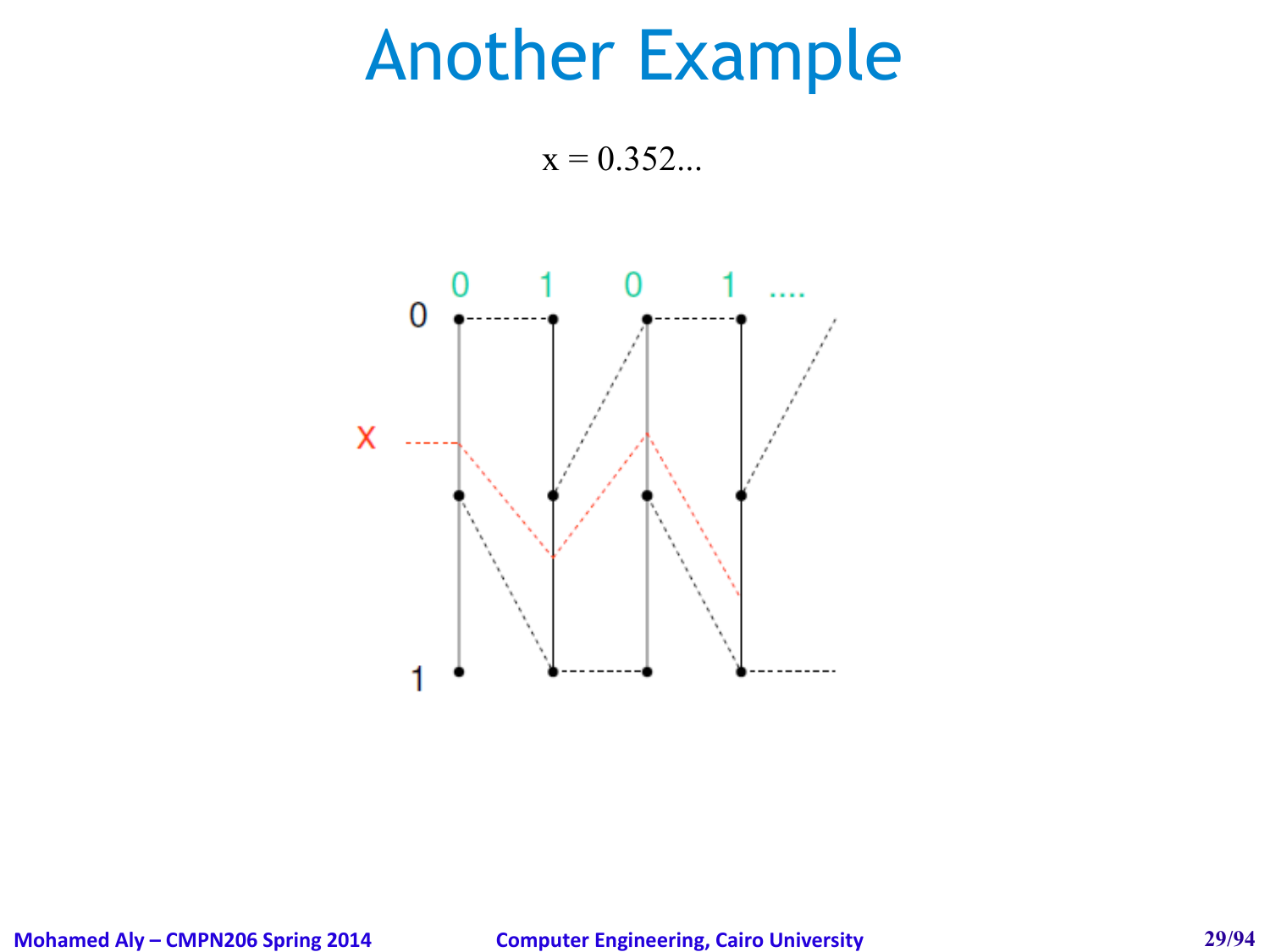# Binary Tags

- Arithmetic coding assigns a unique interval  $[L, R)$  in the unit interval [0, 1) for each sequence of symbols
- Since each sequence has its own interval, the *tag* can be chosen as any *fraction* in that interval
- The binary *codeword* for that sequence will be generated from the binary representation of that fraction (tag) by keeping the first *k* significant bits
	- If the tag is  $0.b_1b_2b_3... b_k b_{k+1}...$ , the binary codeword will be  $b_1b_2b_3...b_k$  which belongs to the interval
- It turns out

$$
k = \left\lceil \log_2 \frac{1}{R - L} \right\rceil + 1
$$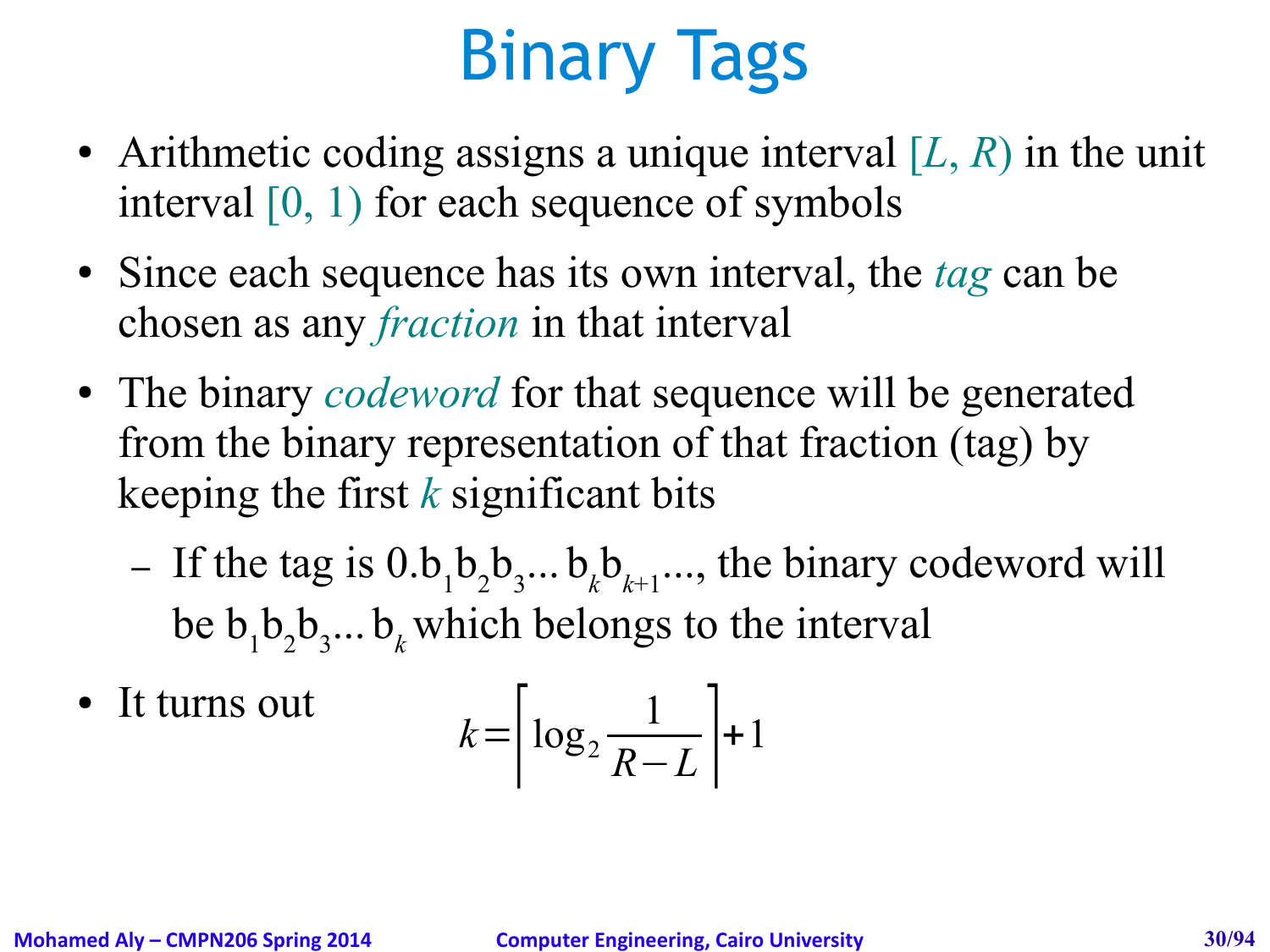# Arithmetic Coding

- How do we find the tags/intervals for the sequences?
- We will use the *probabilities* of the symbols from the alphabet to restrict the interval
- Recall that the probabilities sum to  $1$ , so all the probabilities fit in the unit interval  $[0, 1)$
- As more and more symbols come in, the interval becomes smaller and smaller
- Once done with the sequence, we choose the *tag* as any fraction from the interval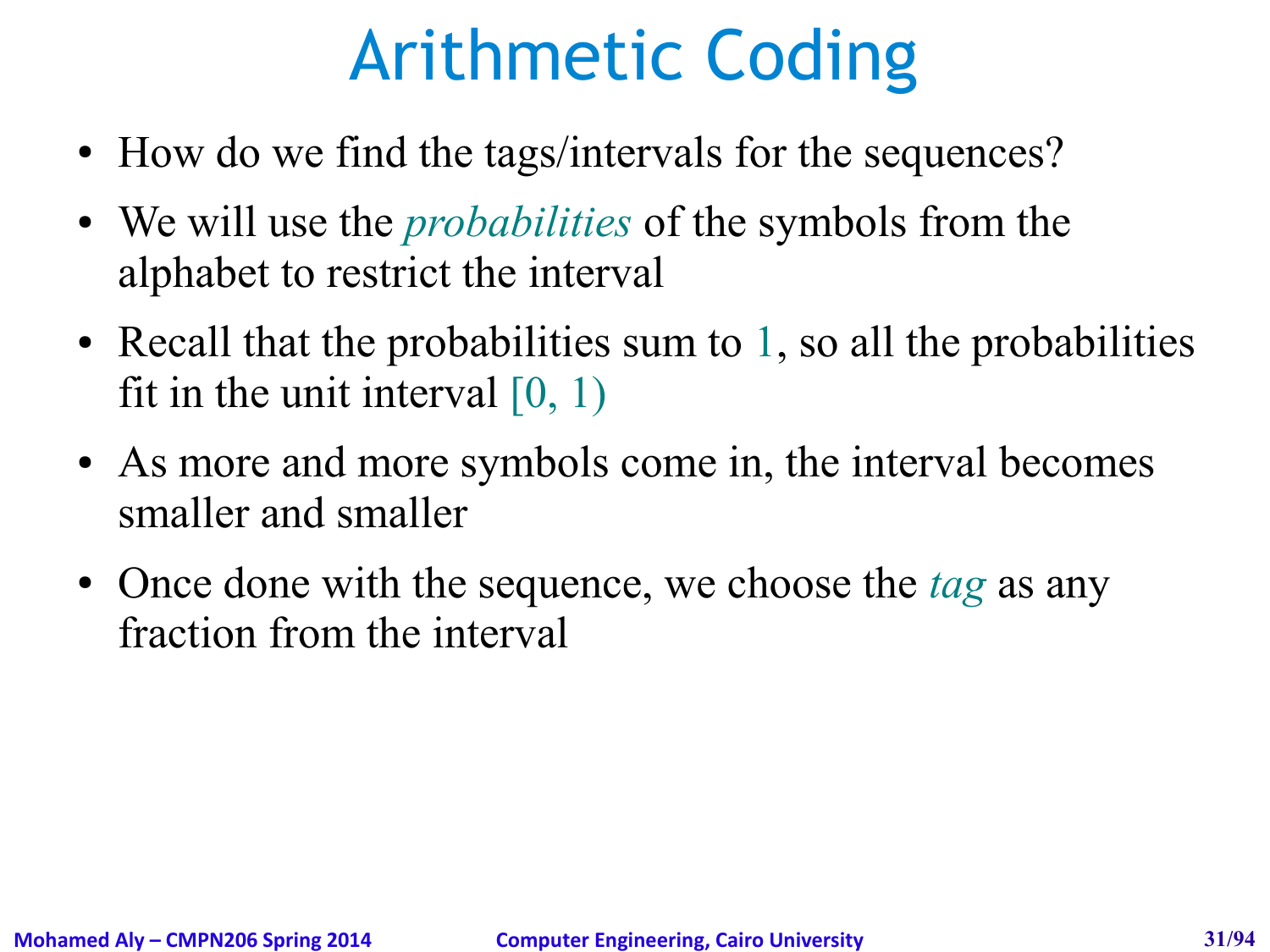#### *S* = { $a_1$ ,  $a_2$ ,  $a_3$ } with  $P(a_1) = 0.7$ ,  $P(a_2) = 0.1$ ,  $P(a_3) = 0.2$

When we get  $a_1$ , we restrict ourselves to the interval corresponding to  $a_1$  i.e. [0.0, 0.7)



#### **FIGURE 4.1** Restricting the interval containing the tag for the input sequence  $\{a_1, a_2, a_3, \ldots\}$ .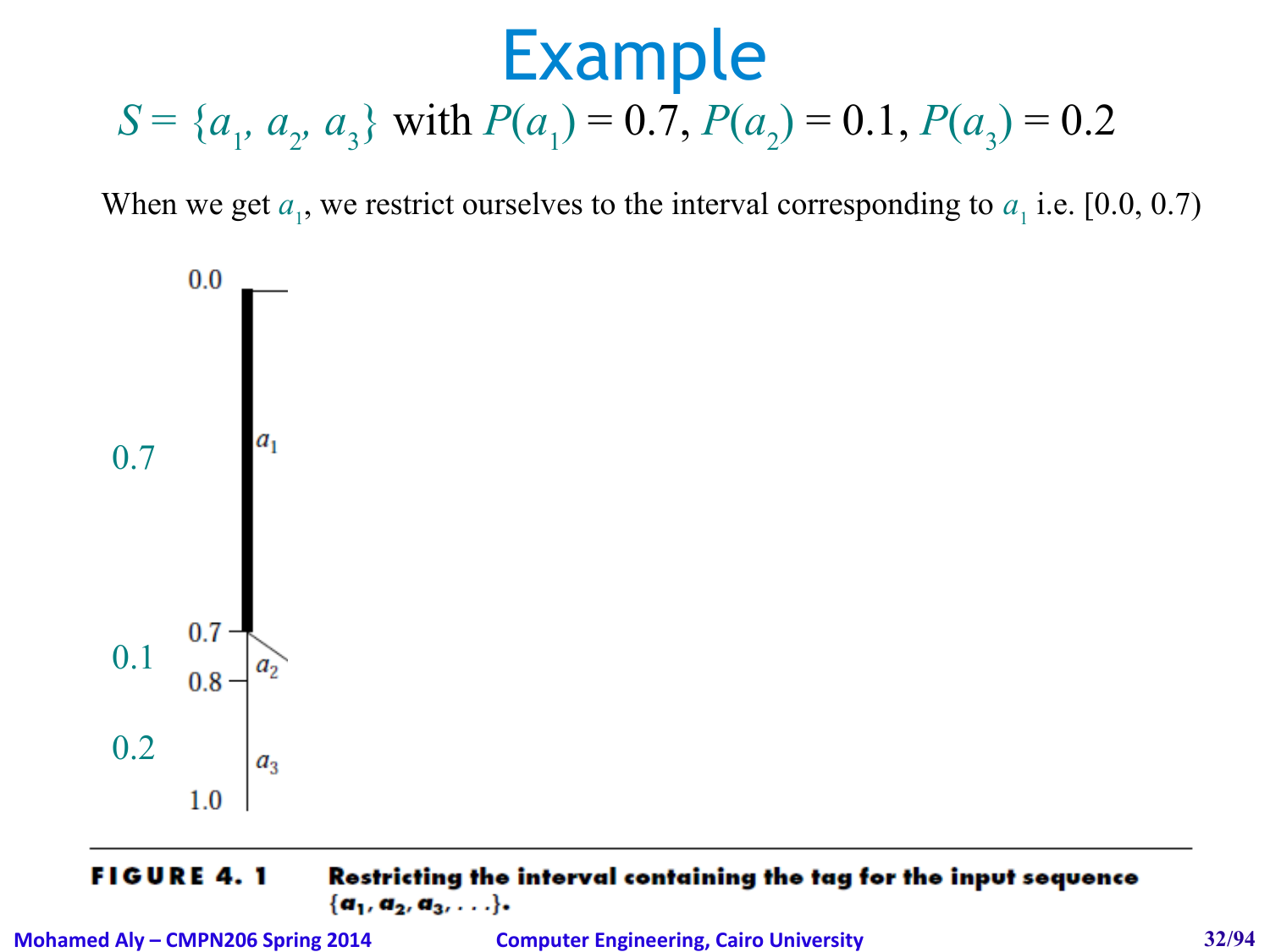

#### **FIGURE 4.1** Restricting the interval containing the tag for the input sequence  ${a_1, a_2, a_3, \ldots}.$

**Mohamed Aly – CMPN206 Spring 2014 Computer Engineering, Cairo University 33/94**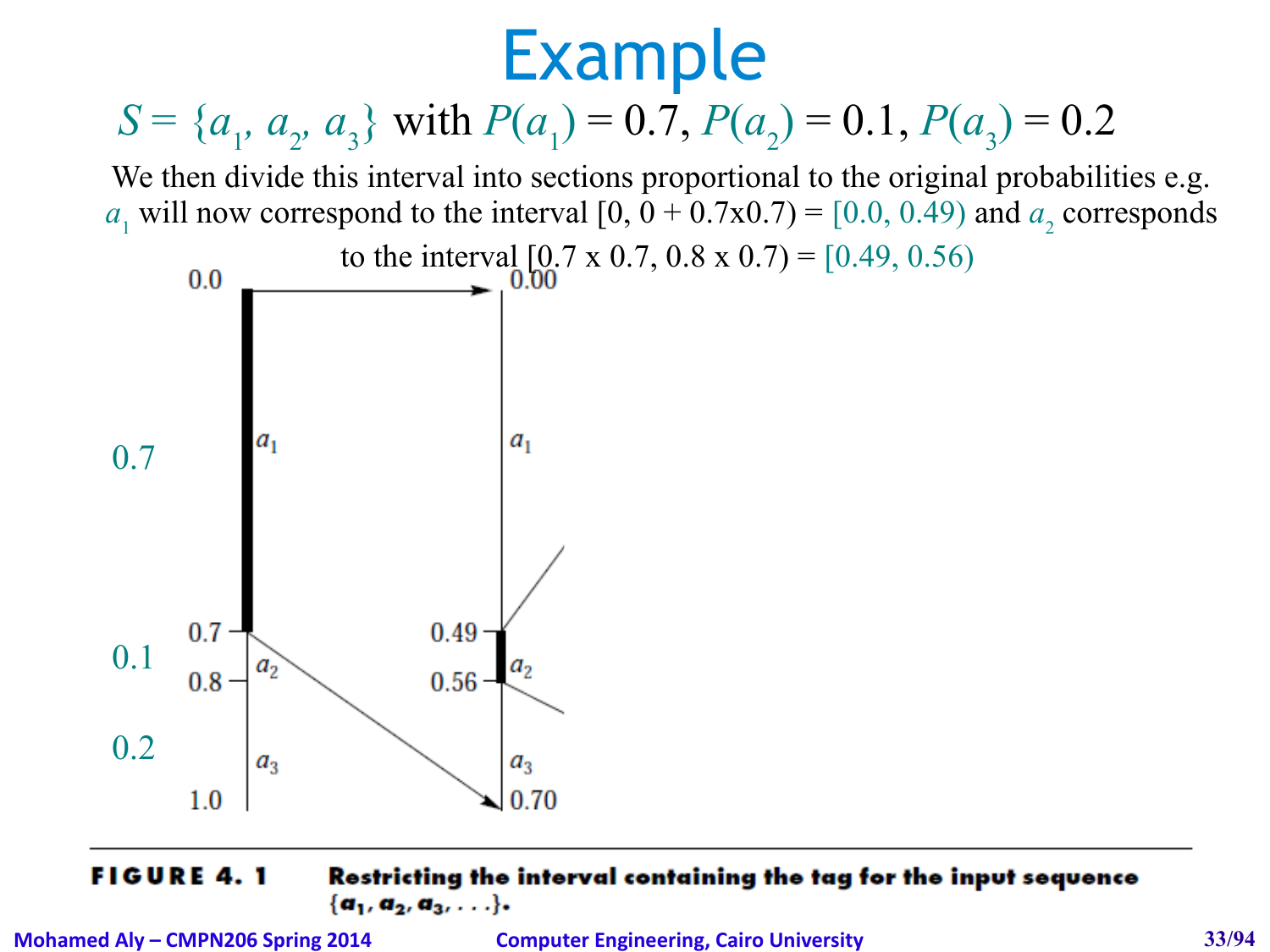*S* = { $a_1$ ,  $a_2$ ,  $a_3$ } with  $P(a_1) = 0.7$ ,  $P(a_2) = 0.1$ ,  $P(a_3) = 0.2$ 

When we get  $a_2$ , we restrict ourselves to the interval corresponding to  $a_2$  i.e. [0.49, 0.56)



#### **FIGURE 4.1** Restricting the interval containing the tag for the input sequence  $\{a_1, a_2, a_3, \ldots\}$ .

**Mohamed Aly – CMPN206 Spring 2014 Computer Engineering, Cairo University 34/94**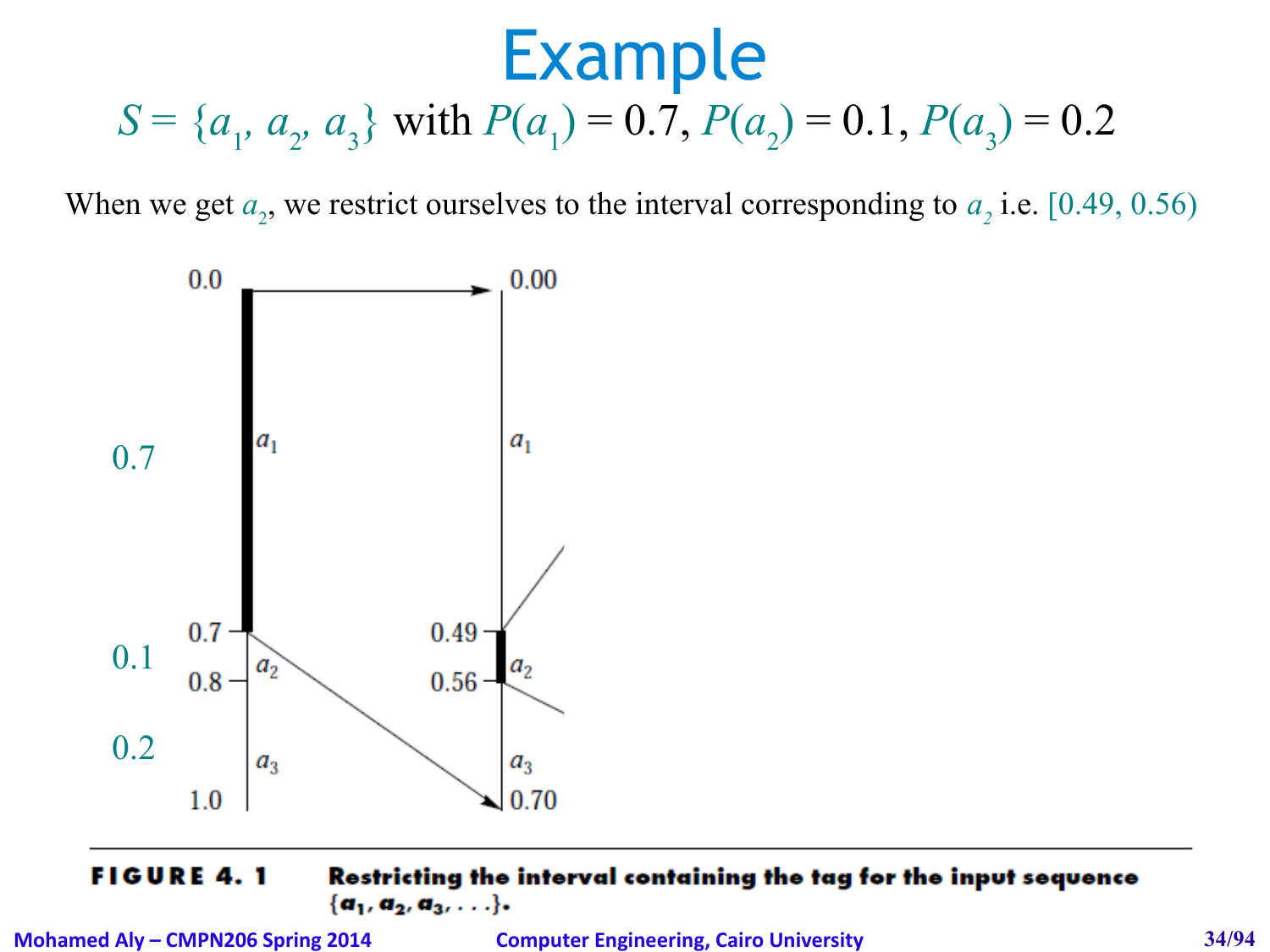#### *S* = { $a_1$ ,  $a_2$ ,  $a_3$ } with  $P(a_1) = 0.7$ ,  $P(a_2) = 0.1$ ,  $P(a_3) = 0.2$

We then divide this interval into sections proportional to the original probabilities e.g. *a*<sub>1</sub> will now correspond to the interval  $[0.49, 0.49 + 0.7 \times 0.07) = [0.49, 0.539)$ 



#### **FIGURE 4.1** Restricting the interval containing the tag for the input sequence  $\{a_1, a_2, a_3, \ldots\}$ .

**Mohamed Aly – CMPN206 Spring 2014 Computer Engineering, Cairo University 35/94**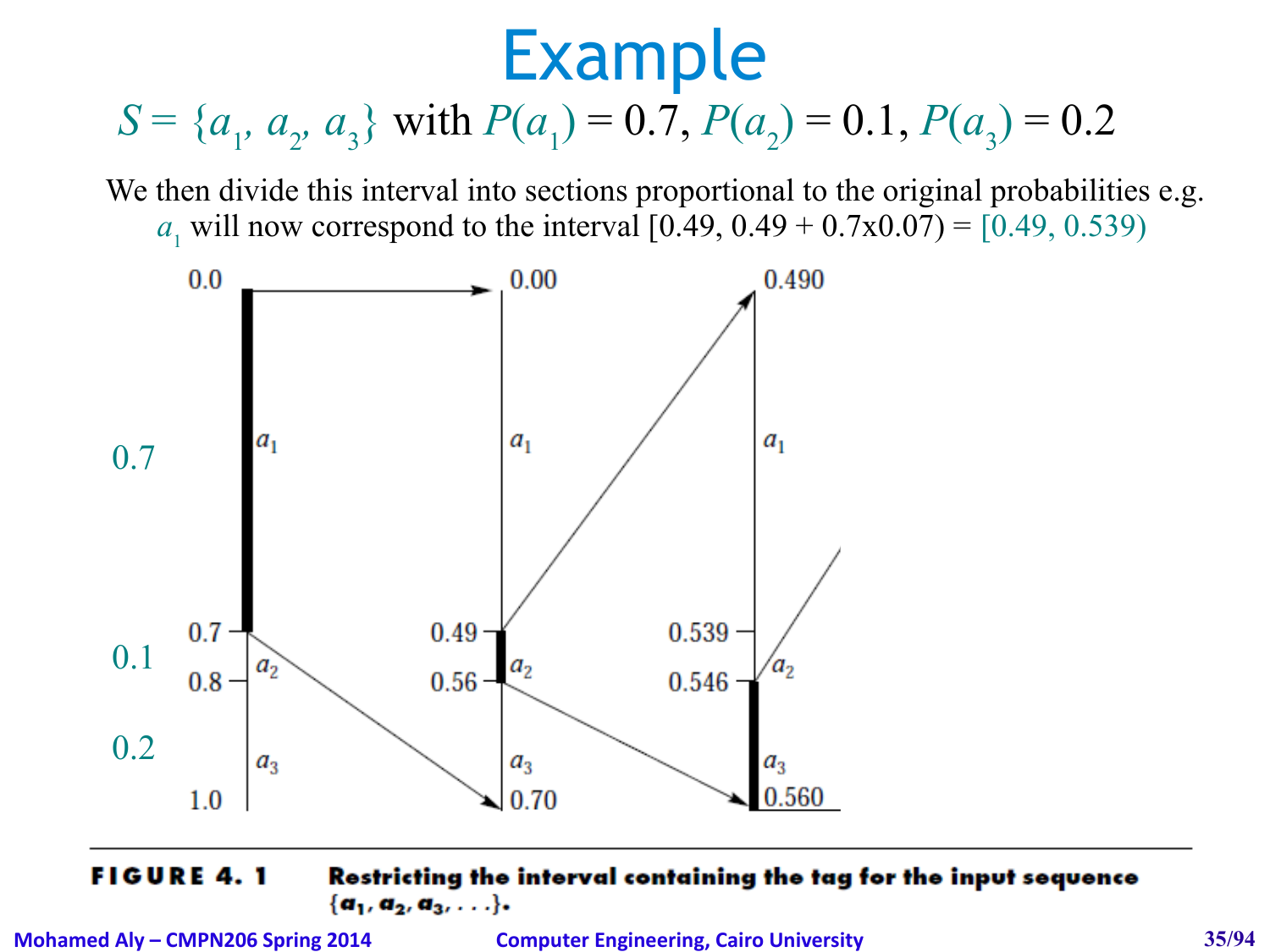*S* = { $a_1$ ,  $a_2$ ,  $a_3$ } with  $P(a_1) = 0.7$ ,  $P(a_2) = 0.1$ ,  $P(a_3) = 0.2$ 

When we get  $a_3$ , we restrict ourselves to the interval corresponding to  $a_3$  i.e. [0.546, 0.560)



#### Restricting the interval containing the tag for the input sequence **FIGURE 4.1**  $\{a_1, a_2, a_3, \ldots\}$ .

**Mohamed Aly – CMPN206 Spring 2014 Computer Engineering, Cairo University 36/94**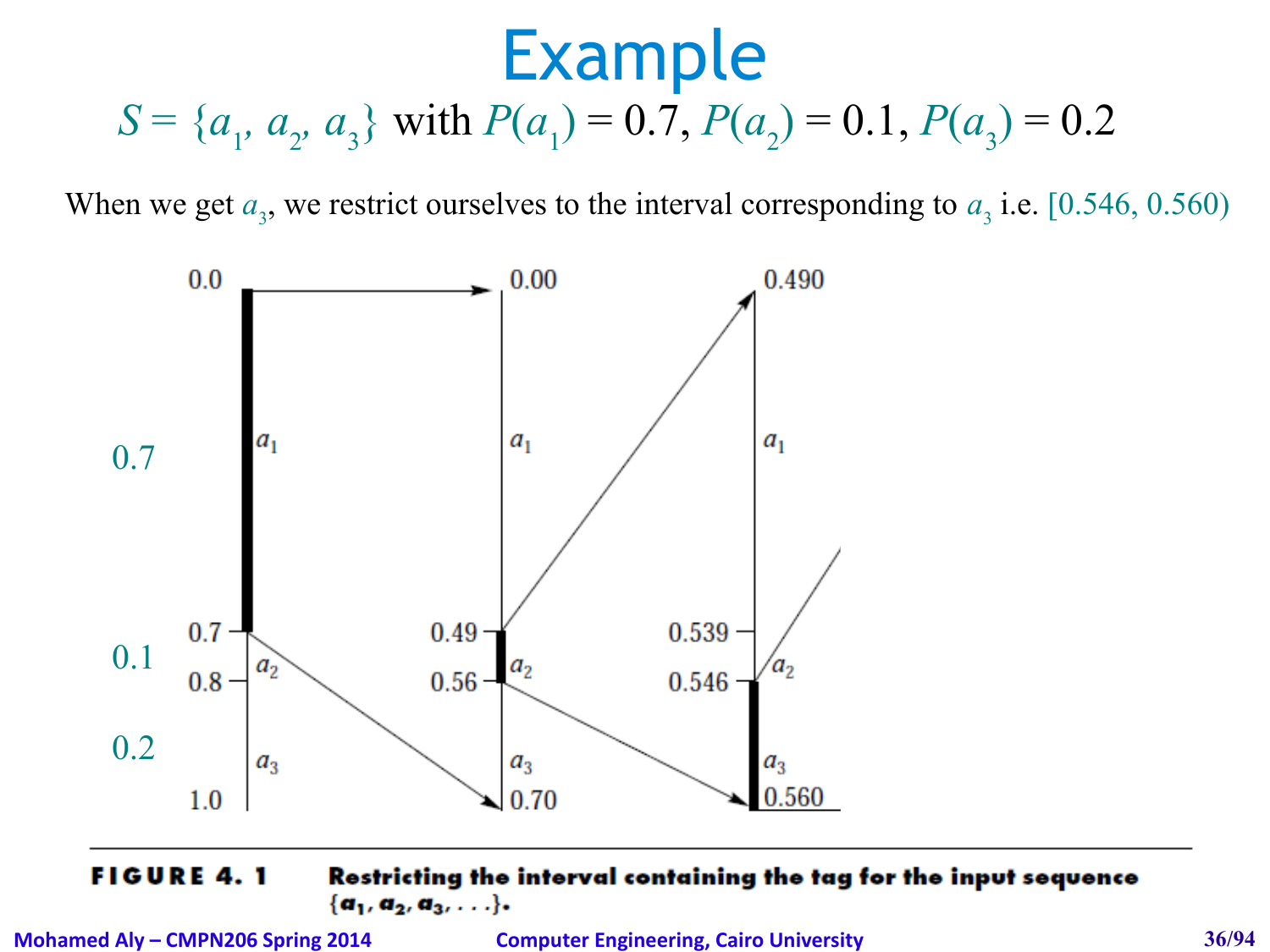*S* = { $a_1$ ,  $a_2$ ,  $a_3$ } with  $P(a_1) = 0.7$ ,  $P(a_2) = 0.1$ ,  $P(a_3) = 0.2$ 

Once we done with the sequence, we choose any fraction in that interval as the *tag*



 $\{a_1, a_2, a_3, \ldots\}$ .

**Mohamed Aly – CMPN206 Spring 2014 Computer Engineering, Cairo University 37/94**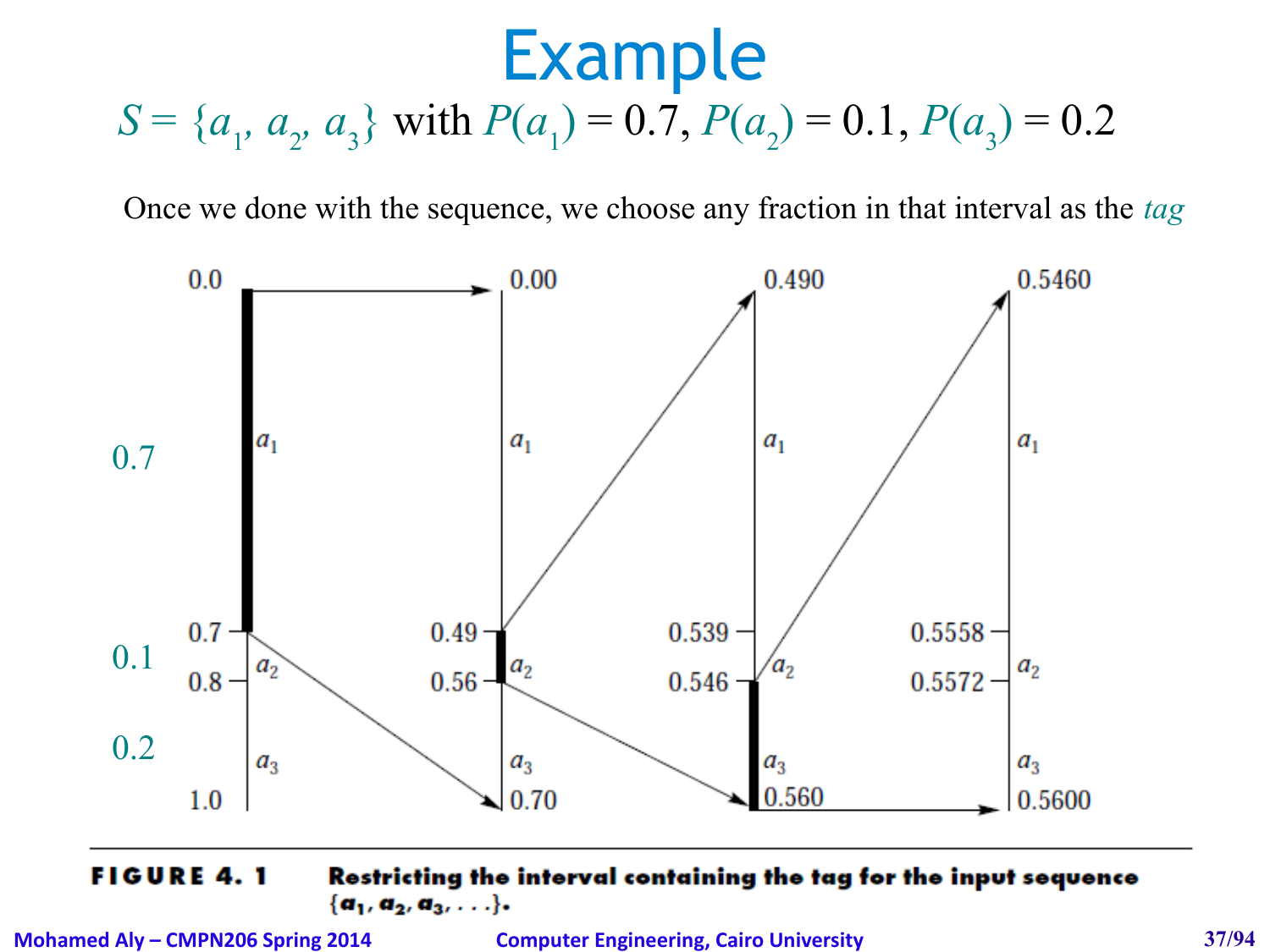# Encoding Algorithm

Input

- Probabilities for symbols  $P(a_i)$  for every *i*
- Cumulative probability for symbols  $C(a_i) = \sum_{j=1}^{i}$  $P(a_j)$
- Message to be encoded:  $x_1 x_2 \cdots x_n$

$$
\begin{array}{|l|l|} \hline \text{Initialize L = 0 and R= 1;} \\ \text{for i = 1 to n do} \\ W = R - L; \\ L = L + W * C(x_{i-1}); \\ R = L + W * P(x_i); \\ t = (L+R)/2; \\ \hline \text{choose code for the tag} \end{array}
$$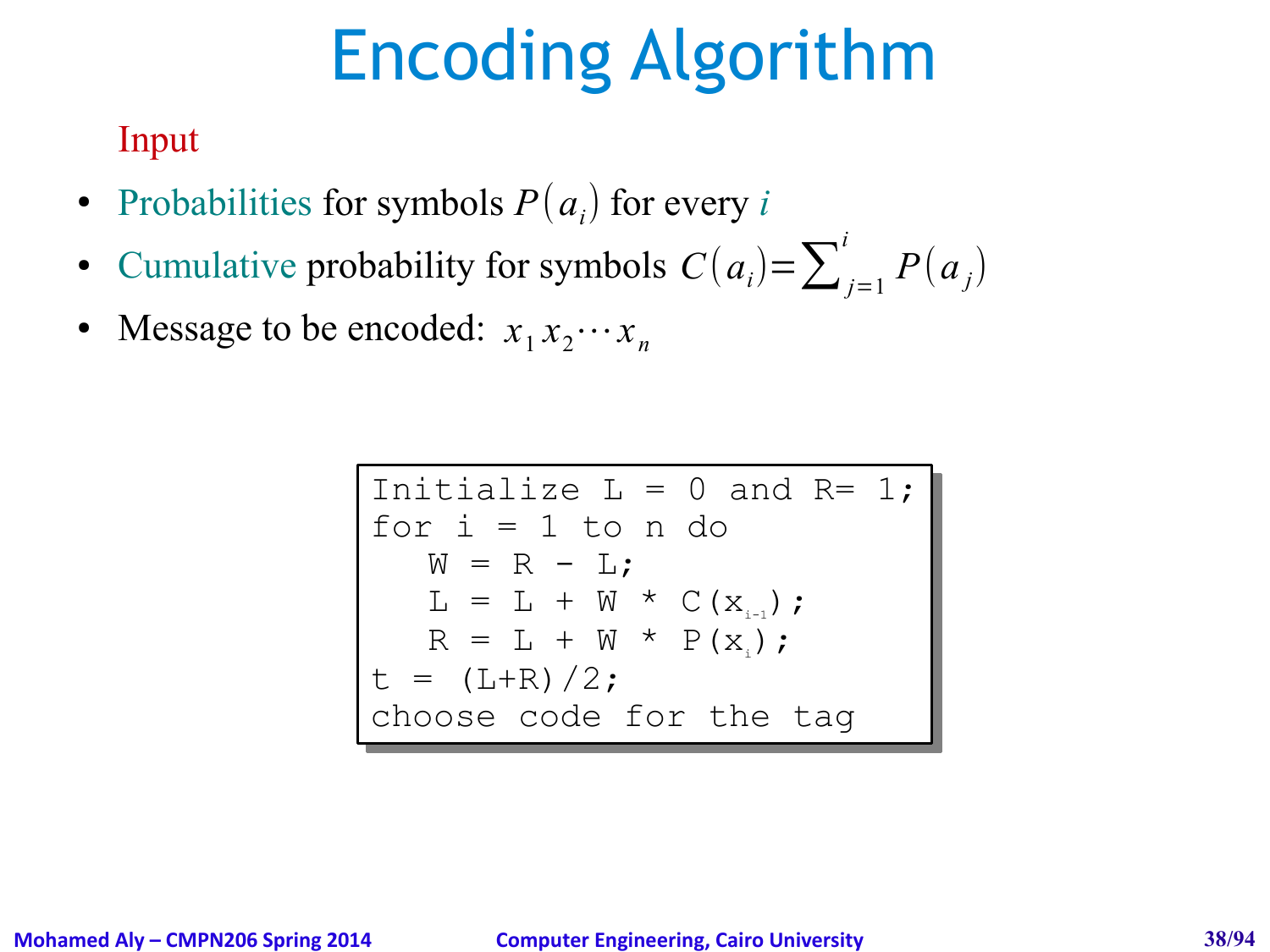$$
P(a_1) = 0.7, P(a_2) = 0.2, P(a_3) = 0.1
$$

 $C(a_1) = 0.7$ ,  $C(a_2) = 0.9$ ,  $C(a_3) = 1$ 

### Message:  $a_1 a_2 a_1 a_3$

| Initialize $L = 0$ and $R = 1$ ; |
|----------------------------------|
| $for i = 1 to n do$              |
| $W = R - L$                      |
| $L = L + W * C(x_{i-1})$ ;       |
| $R = L + W * P(x_1);$            |
| $t = (L+R)/2;$                   |
| choose code for the tag          |

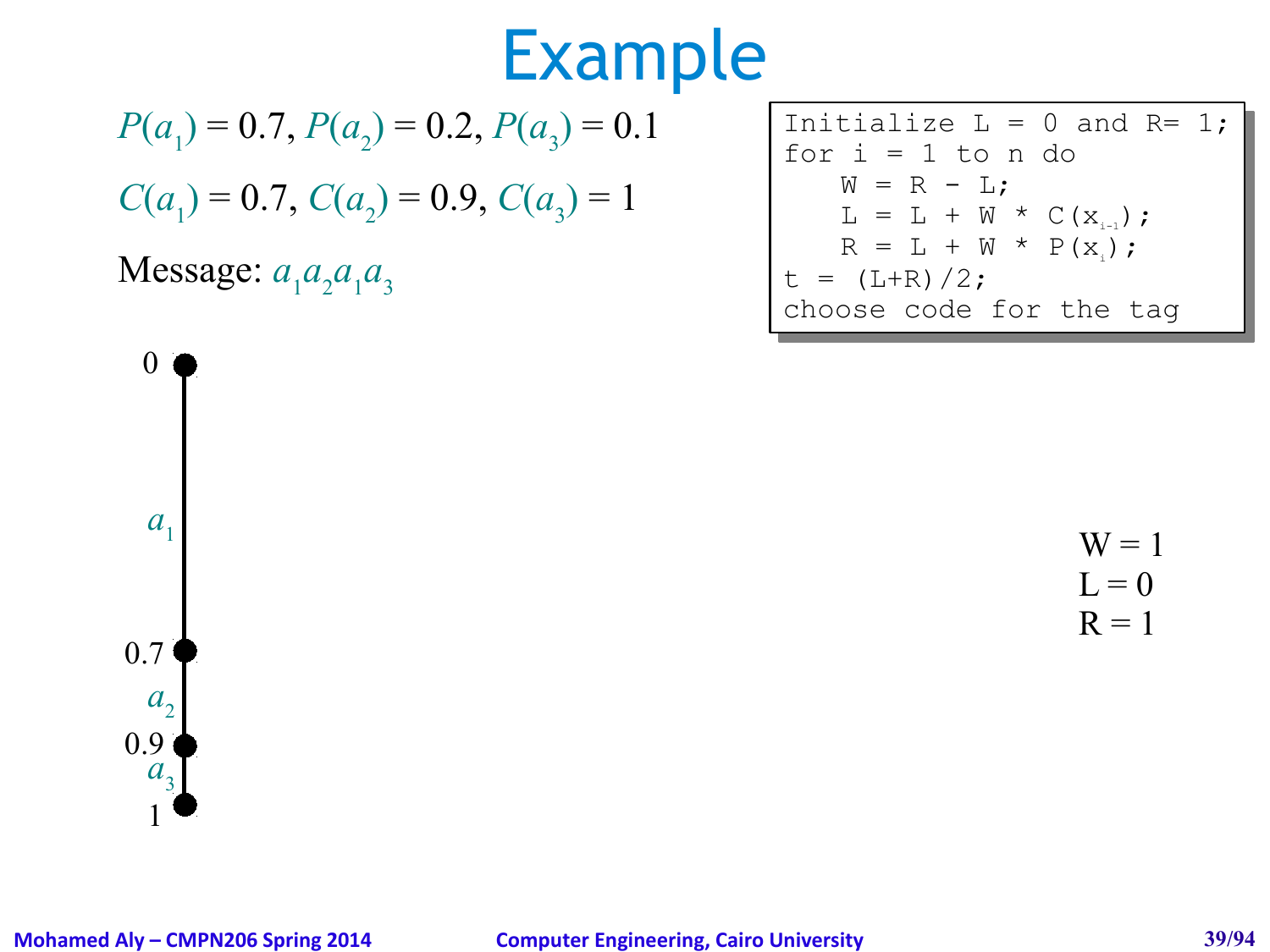$$
P(a_1) = 0.7, P(a_2) = 0.2, P(a_3) = 0.1
$$

 $C(a_1) = 0.7$ ,  $C(a_2) = 0.9$ ,  $C(a_3) = 1$ 

### Message:  $a_1 a_2 a_1 a_3$



| Initialize $L = 0$ and $R = 1$ ; |
|----------------------------------|
| $\vert$ for $i = 1$ to n do      |
| $W = R - L$ ;                    |
| $L = L + W * C(x_{i-1})$ ;       |
| $R = L + W * P(x)$ ;             |
| $t = (L+R)/2;$                   |
| choose code for the tag          |

 $i = 1$ 

$$
W = 1
$$
  

$$
L = 0
$$

$$
R = 0.7
$$

 $C(x_{i-1}) = 0$  $P(x_i) = 0.7$ 

### **Mohamed Aly – CMPN206 Spring 2014 Computer Engineering, Cairo University 40/94**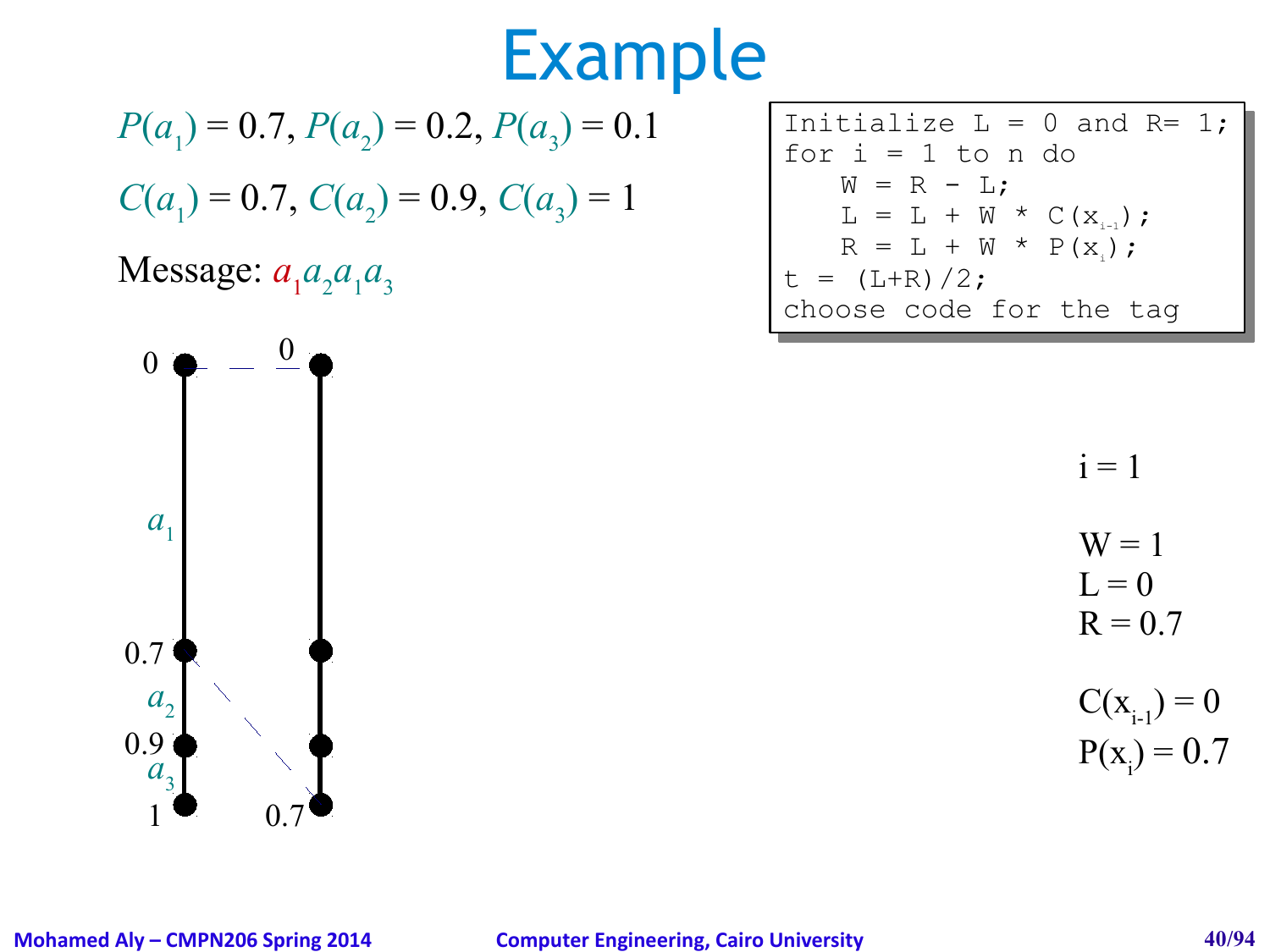$$
P(a_1) = 0.7, P(a_2) = 0.2, P(a_3) = 0.1
$$

 $C(a_1) = 0.7$ ,  $C(a_2) = 0.9$ ,  $C(a_3) = 1$ 

Message:  $a_1 a_2 a_1 a_3$ 



| Initialize $L = 0$ and $R = 1$ ; |
|----------------------------------|
| $\vert$ for i = 1 to n do        |
| $W = R - L$                      |
| $L = L + W * C(x_{i-1})$ ;       |
| $R = L + W * P(x_1);$            |
| $ t = (L+R)/2;$                  |
| choose code for the tag          |

 $i = 2$ 

$$
W = 0.7
$$
  

$$
L = 0.49
$$

$$
R=0.63
$$

$$
C(x_{i-1}) = 0.7
$$
  
P(x<sub>i</sub>) = 0.2

### **Mohamed Aly – CMPN206 Spring 2014 Computer Engineering, Cairo University 41/94**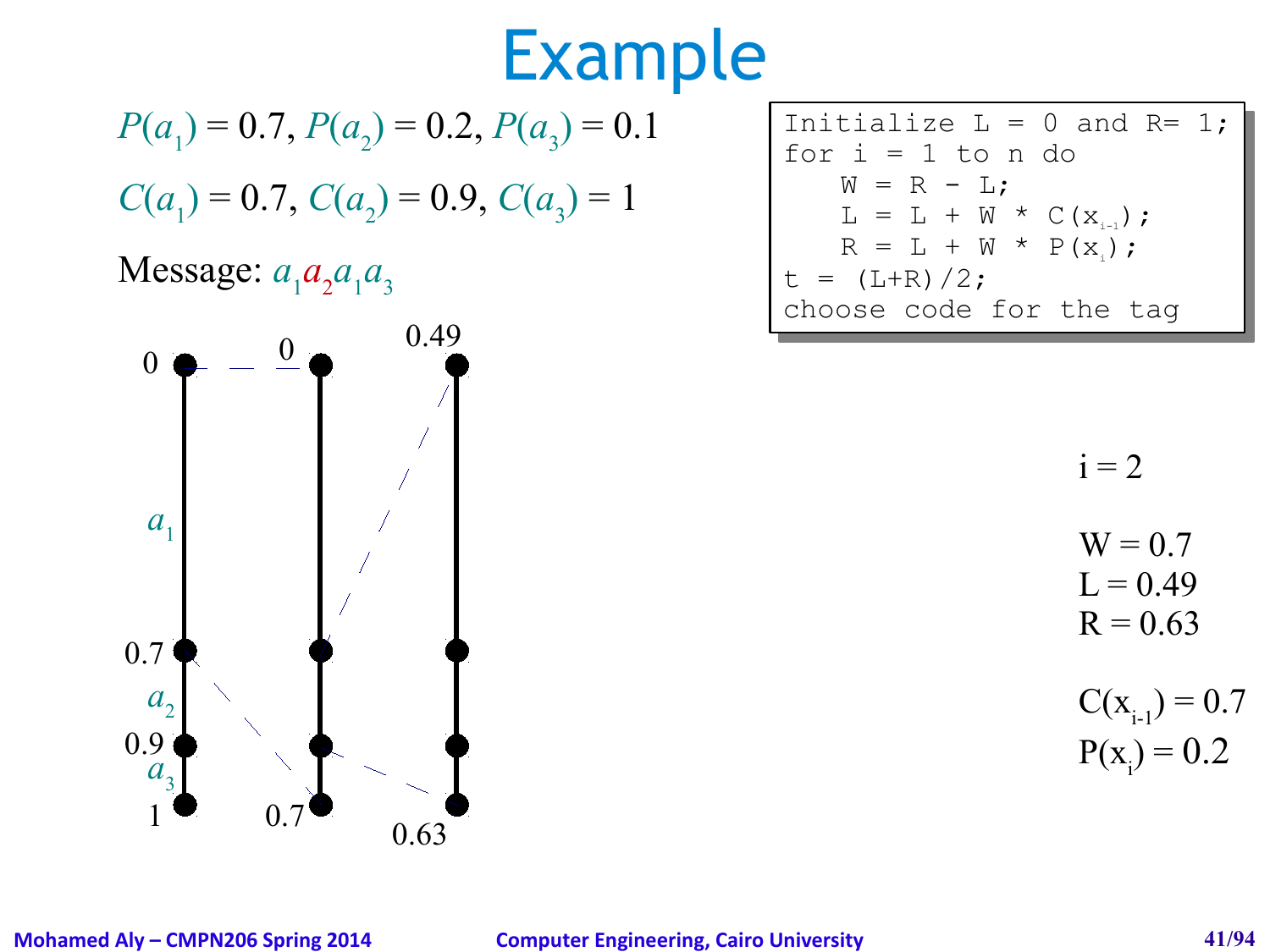$$
P(a_1) = 0.7, P(a_2) = 0.2, P(a_3) = 0.1
$$

 $C(a_1) = 0.7$ ,  $C(a_2) = 0.9$ ,  $C(a_3) = 1$ 

### Message:  $a_1 a_2 a_1 a_3$



| Initialize $L = 0$ and $R = 1$ ; |
|----------------------------------|
| for $i = 1$ to n do              |
| $W = R - L$ ;                    |
| $L = L + W * C(x_{i-1})$ ;       |
| $R = L + W * P(x_1);$            |
| $t = (L+R)/2;$                   |
| choose code for the tag          |

 $i = 3$ 

$$
W = 0.14
$$

$$
L = 0.49
$$

$$
R=0.588
$$

$$
C(x_{i-1}) = 0
$$

$$
P(x_i) = 0.7
$$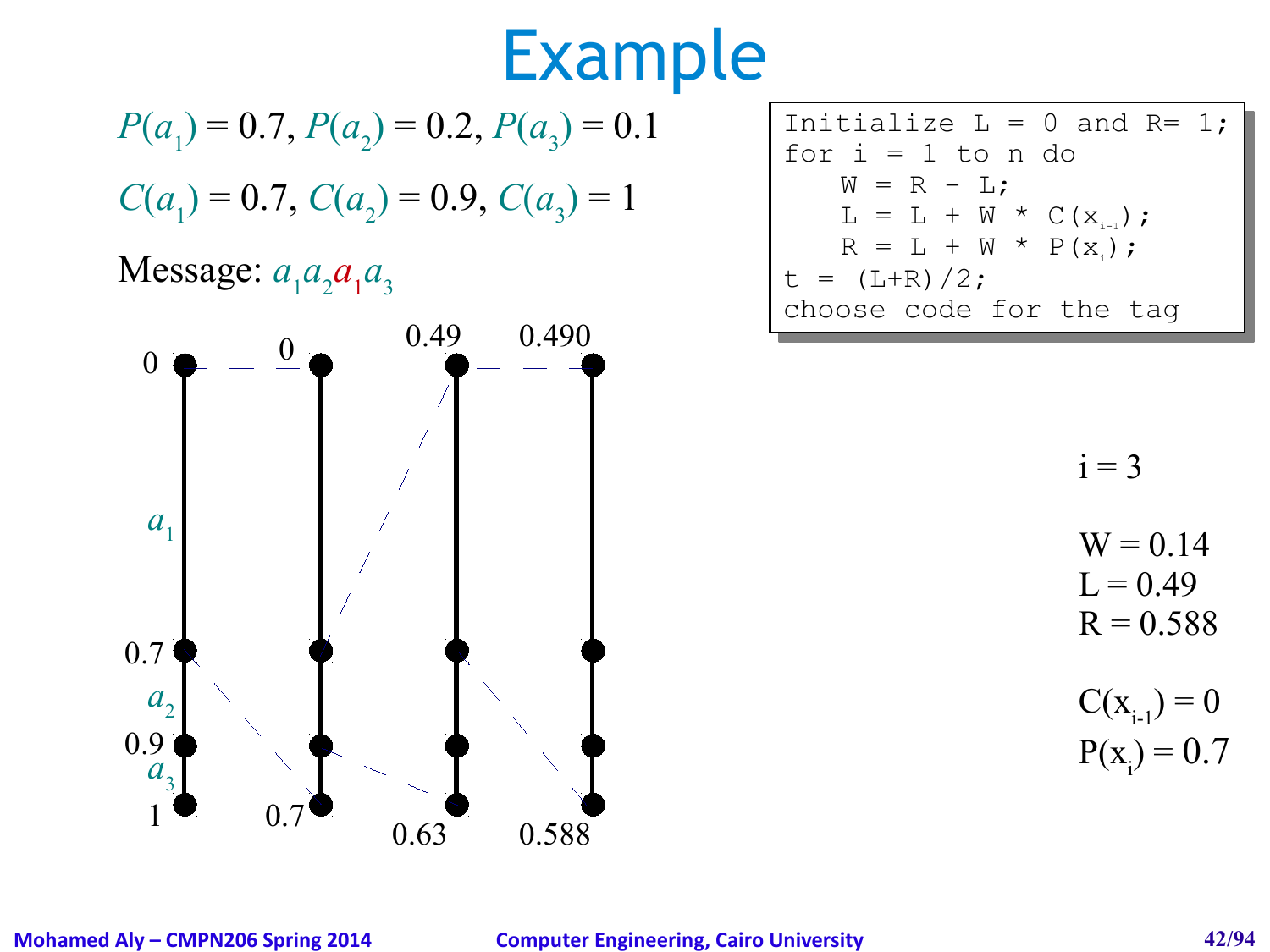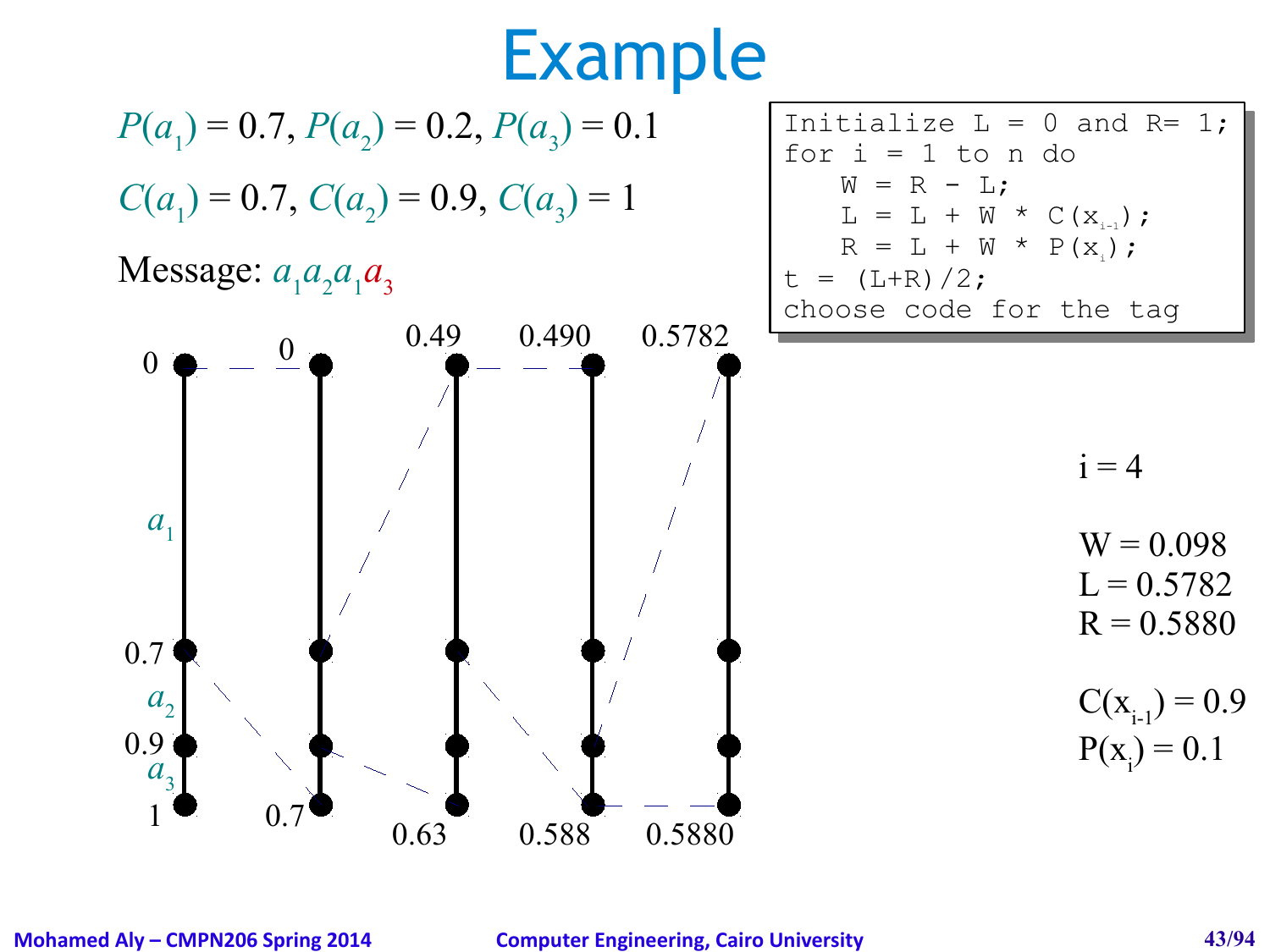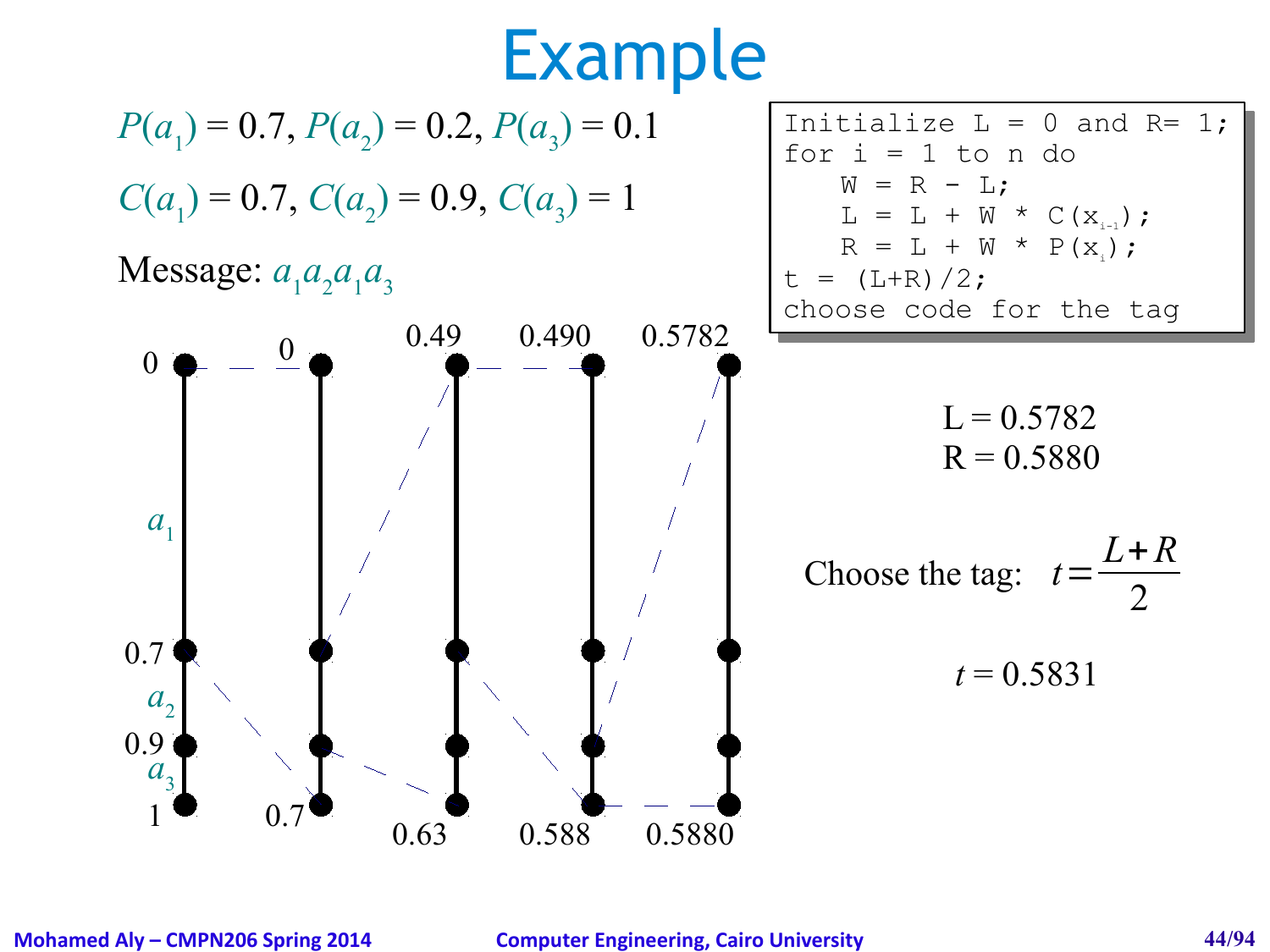## Binary Codeword

- The codeword is the first *k* most-significant bits (MSB) of the *tag*
- How many bits *k* to use?
- To guarantee that binary code is unique i.e. the binary fraction lies within the interval [*L*, *R*):

$$
k = \left\lceil \log_2 \frac{1}{R - L} \right\rceil + 1
$$

• This resulting code is also a *prefix code*, and it can be shown to have a *rate* for a message of *m* symbols such that:

$$
H \le r_A \le H + \frac{2}{m}
$$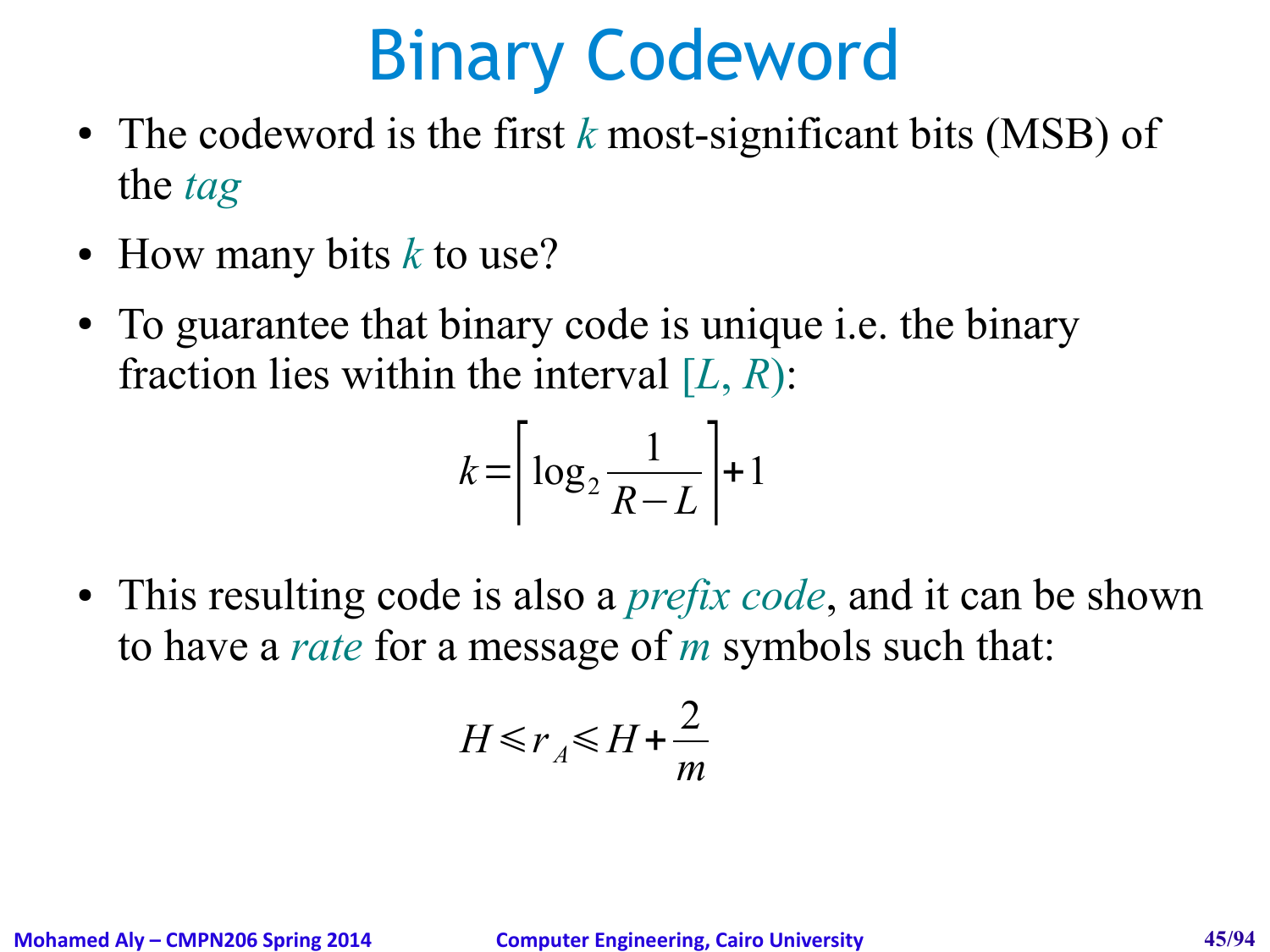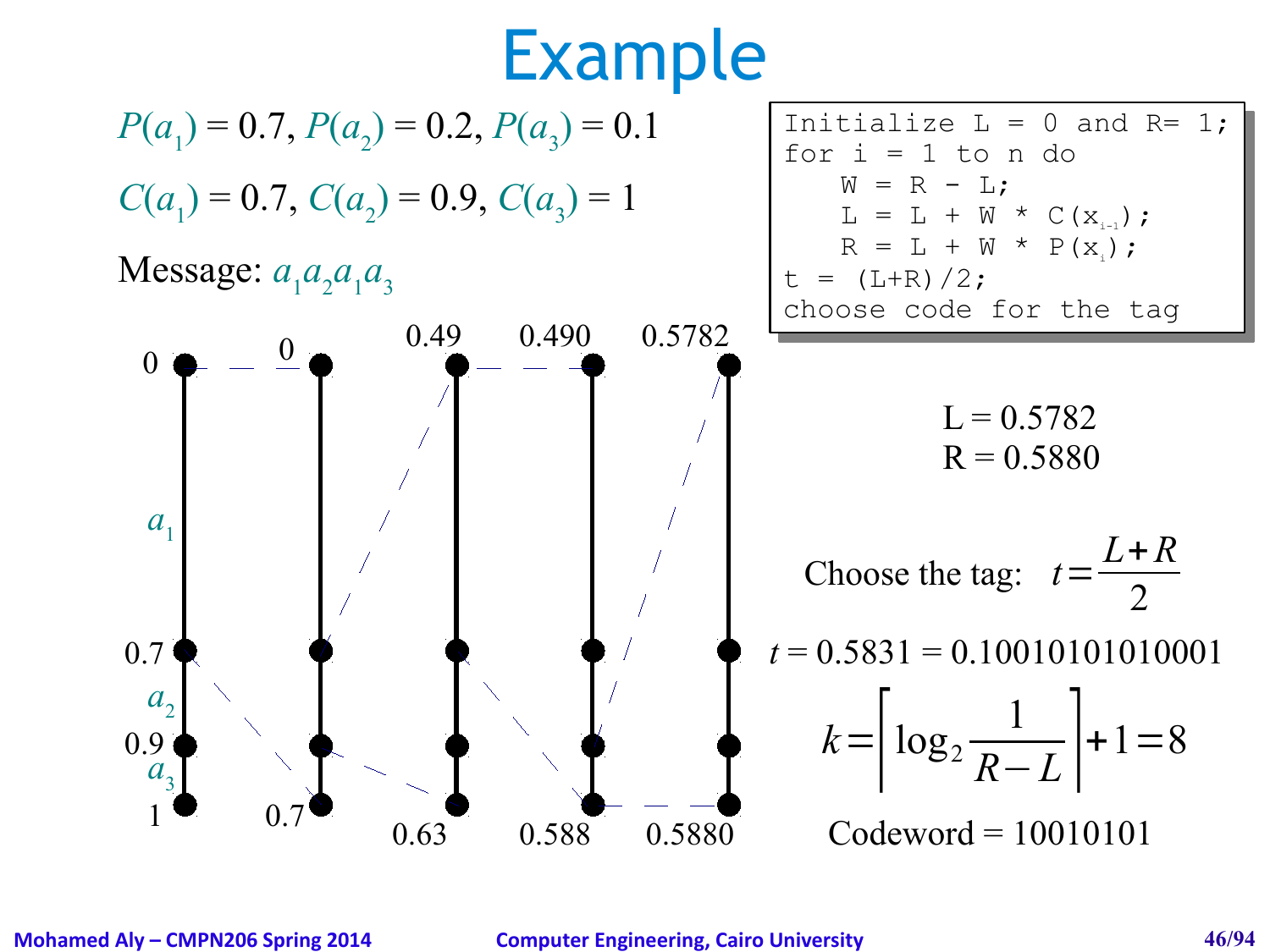# **Decoding**

- Once we have the *tag*, we can *decode* the message to obtain the sequence corresponding to that tag
- The *decoder* performs similar operations to the *encoder* that generated the tag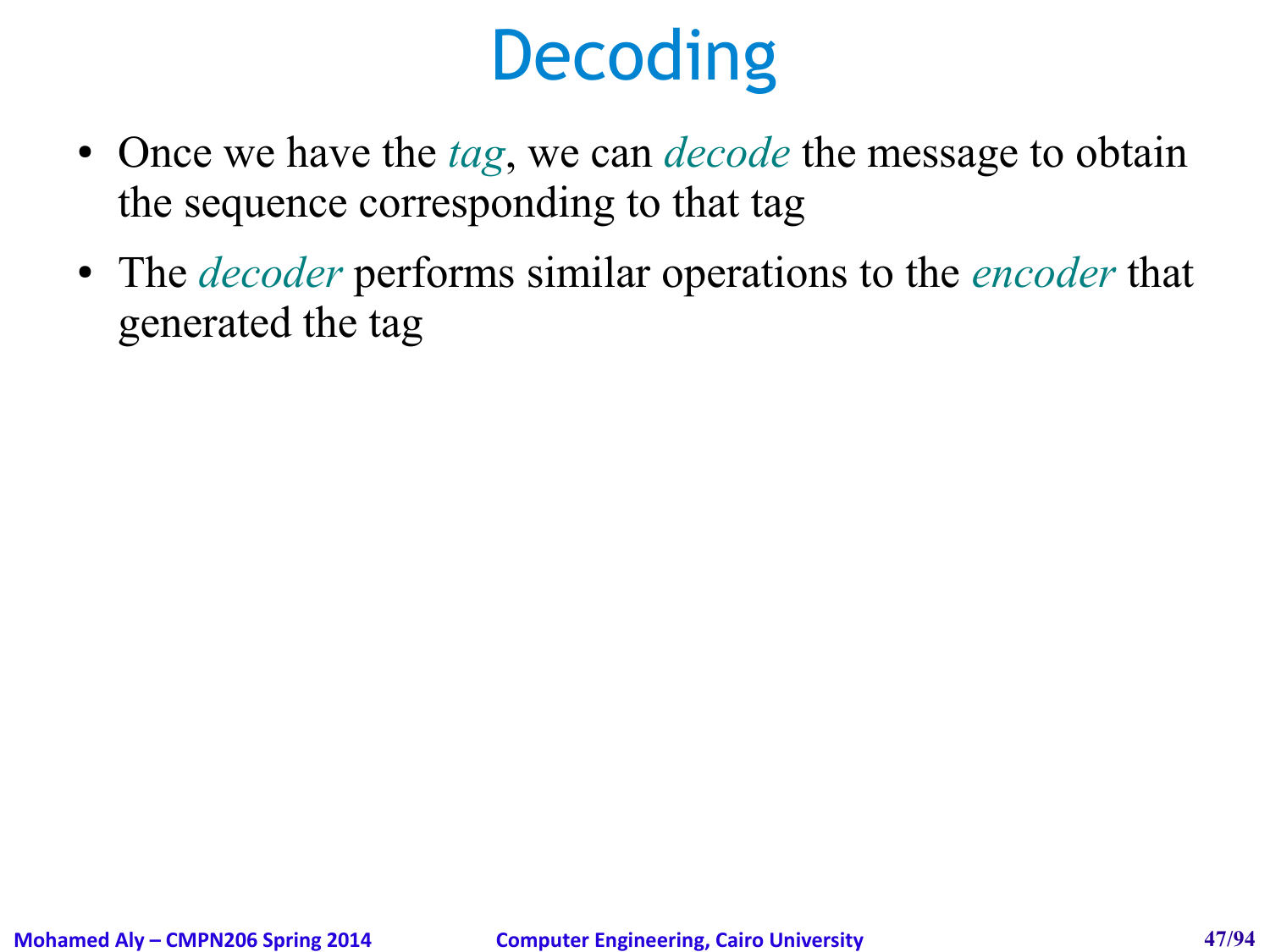# Decoding Algorithm

Input

- Probabilities for symbols  $P(a_i)$  for every *i*
- Cumulative probability for symbols  $C(a_i) = \sum_{j=1}^{i}$  $P(a_j)$
- Codeword for message of *m* symbols:  $b_1 b_2 \cdots b_k$

```
Initialize L = 0 and R = 1;
t = .b1b2...bk000...
for i = 1 to n do
for i = 1 to n do
   W = R - L;find j such that:
find j such that:
       L + W * C(a_{j-1}) \le t < L + W * (C(a_{j-1}) + P(a_j))output aj;
output aj;
   L = L + W * C(a_{j-1});R = L + W * P(a_j);
```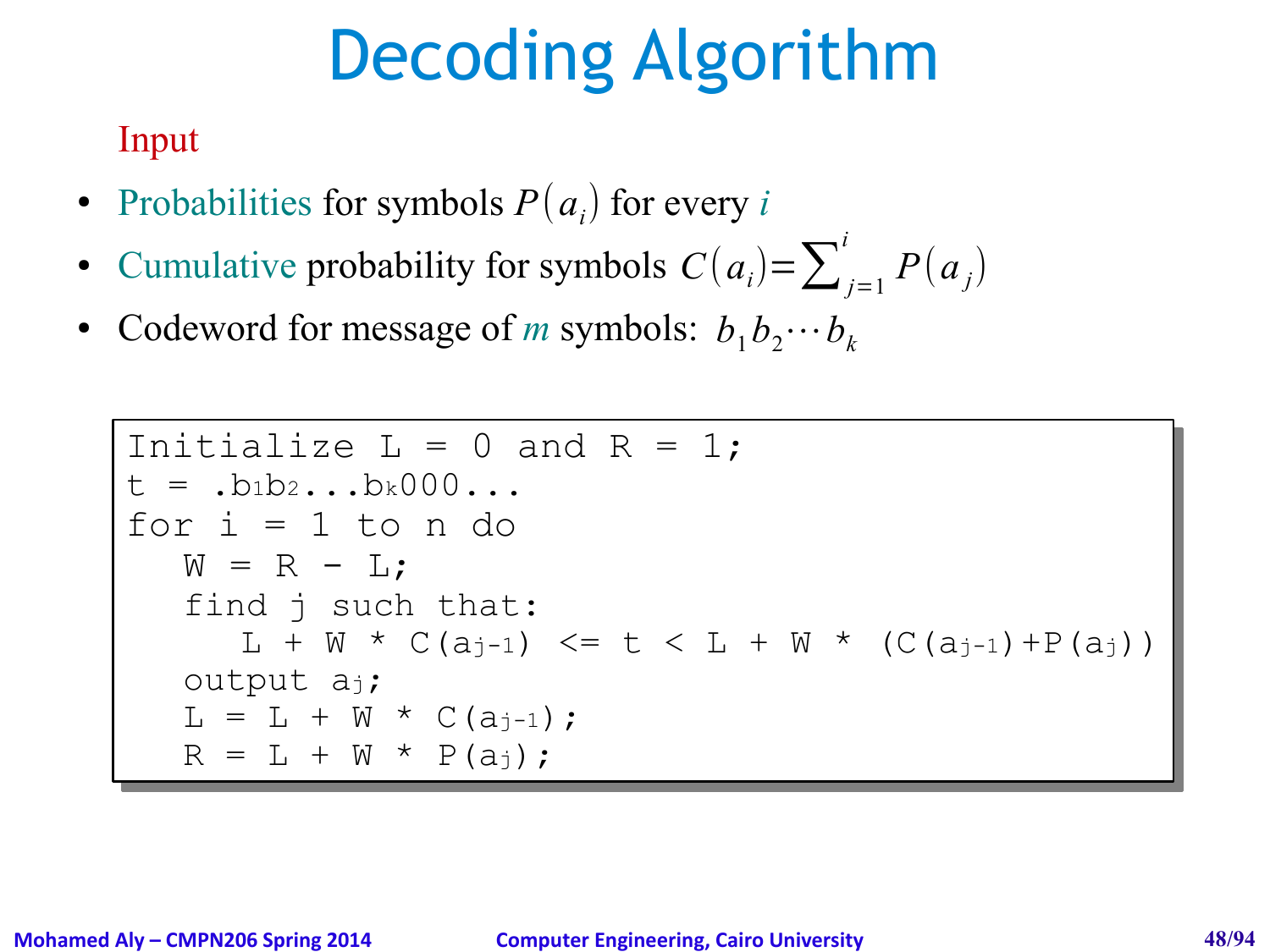$$
P(a_1) = 0.7, P(a_2) = 0.2, P(a_3) = 0.1
$$

 $C(a_1) = 0.7$ ,  $C(a_2) = 0.9$ ,  $C(a_3) = 1$ 

Code: 10010101

0

*a*1

1

 $a_{3}$ 

 $a<sub>2</sub>$ 

0.7

0.9

```
Initialize L = 0 and R = 1;
 t = 0.0102...bK000...for i = 1 to n do
      w - R - L;<br>find j such that:
       f \text{ in } \mathbb{R}^n such that:
             L + W * C(a_{j-1}) \le t \le L + W * (C(a_{j-1}) + P(a_j))acput aj,<br>- II M
      L = L + W * C(a_{j-1});R = L + W * P(a_j);t = .b_1b_2...b_k000...W = R - L;
      output aj;
```
 $t = 0.5831$  $L = 0$  $R = 1$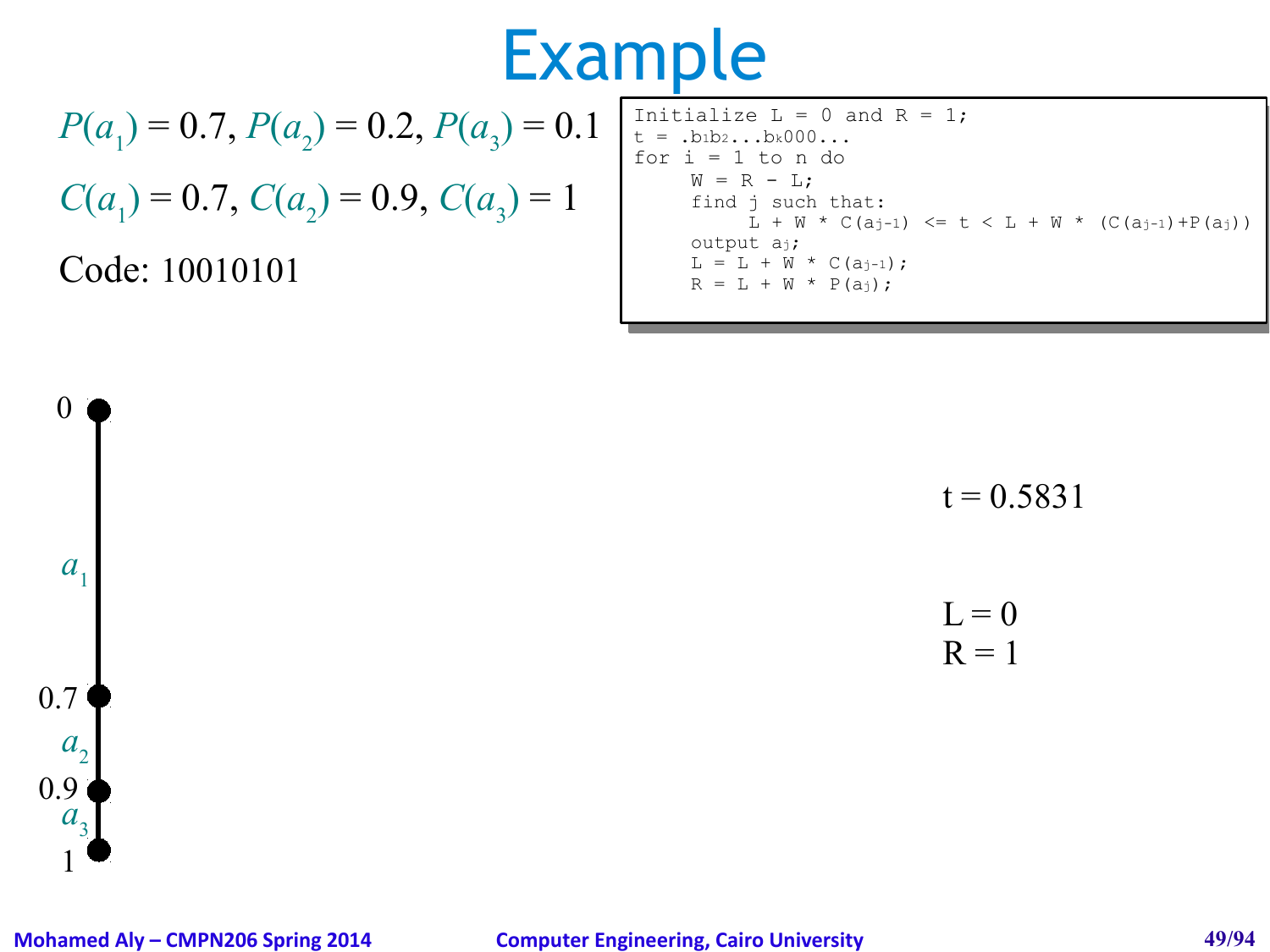$$
P(a_1) = 0.7, P(a_2) = 0.1, P(a_3) = 0.2
$$

 $C(a_1) = 0.7$ ,  $C(a_2) = 0.8$ ,  $C(a_3) = 1$ 

Code: 10010101

Initialize  $L = 0$  and  $R = 1$ ;  $t = 0.0102...bK000...$ for  $i = 1$  to n do  $U - K = \mu$ ;<br>ind i quab find j such that:  $L + W * C(a_{j-1}) \le t \le L + W * (C(a_{j-1}) + P(a_j))$  $U = L + W * C(a_{j-1});$ L = ⊥ + W \* ∪(aj-l),<br>, \_ T + M \* D(ai).  $R = L + W * P(a_j);$  $t = .b_1b_2...b_k000...$  $W = R - L$ ; output aj;

 $i = 1$ 

 $t = 0.5831$ 



 $j = 1$ 

Emit:  $a_1$ 



### **Mohamed Aly – CMPN206 Spring 2014 Computer Engineering, Cairo University 50/94**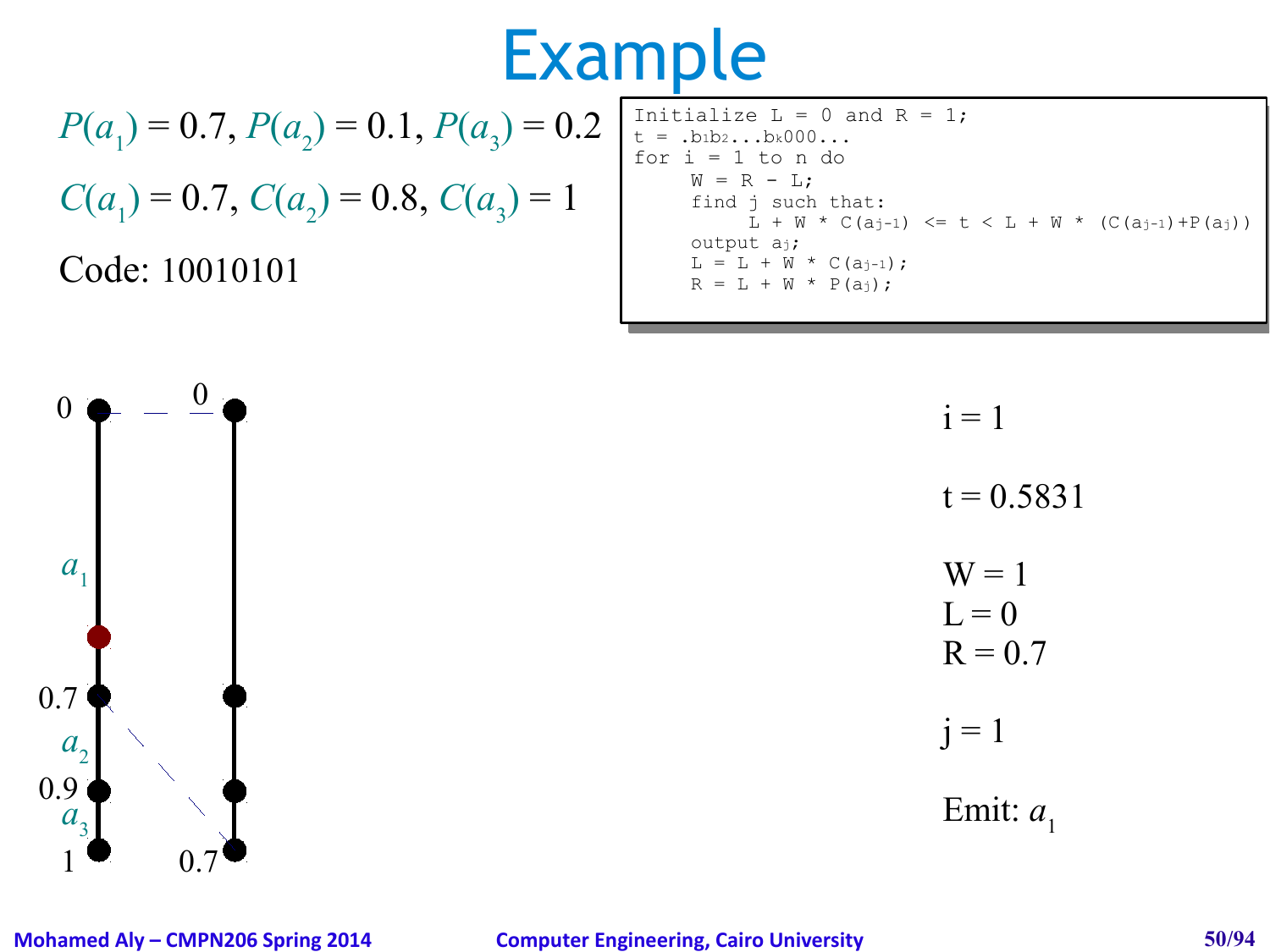$$
P(a_1) = 0.7, P(a_2) = 0.1, P(a_3) = 0.2
$$

 $C(a_1) = 0.7$ ,  $C(a_2) = 0.8$ ,  $C(a_3) = 1$ 

Code: 10010101

Initialize  $L = 0$  and  $R = 1$ ;  $t = 0.0102...bK000...$ for  $i = 1$  to n do w - R - L;<br>find j such that:  $f \text{ in } \mathbb{R}^n$  such that:  $L + W * C(a_{j-1}) \le t \le L + W * (C(a_{j-1}) + P(a_j))$ acput aj,<br>- II M  $L = L + W * C(a_{j-1});$  $R = L + W * P(a_j);$  $t = .b_1b_2...b_k000...$  $W = R - L$ ; output aj;



 $i = 2$ 

 $t = 0.5831$ 

$$
W = 0.7
$$
  

$$
L = 0.49
$$
  

$$
R = 0.63
$$

 $j = 2$ 

Emit:  $a_1 a_2$ 

### **Mohamed Aly – CMPN206 Spring 2014 Computer Engineering, Cairo University 51/94**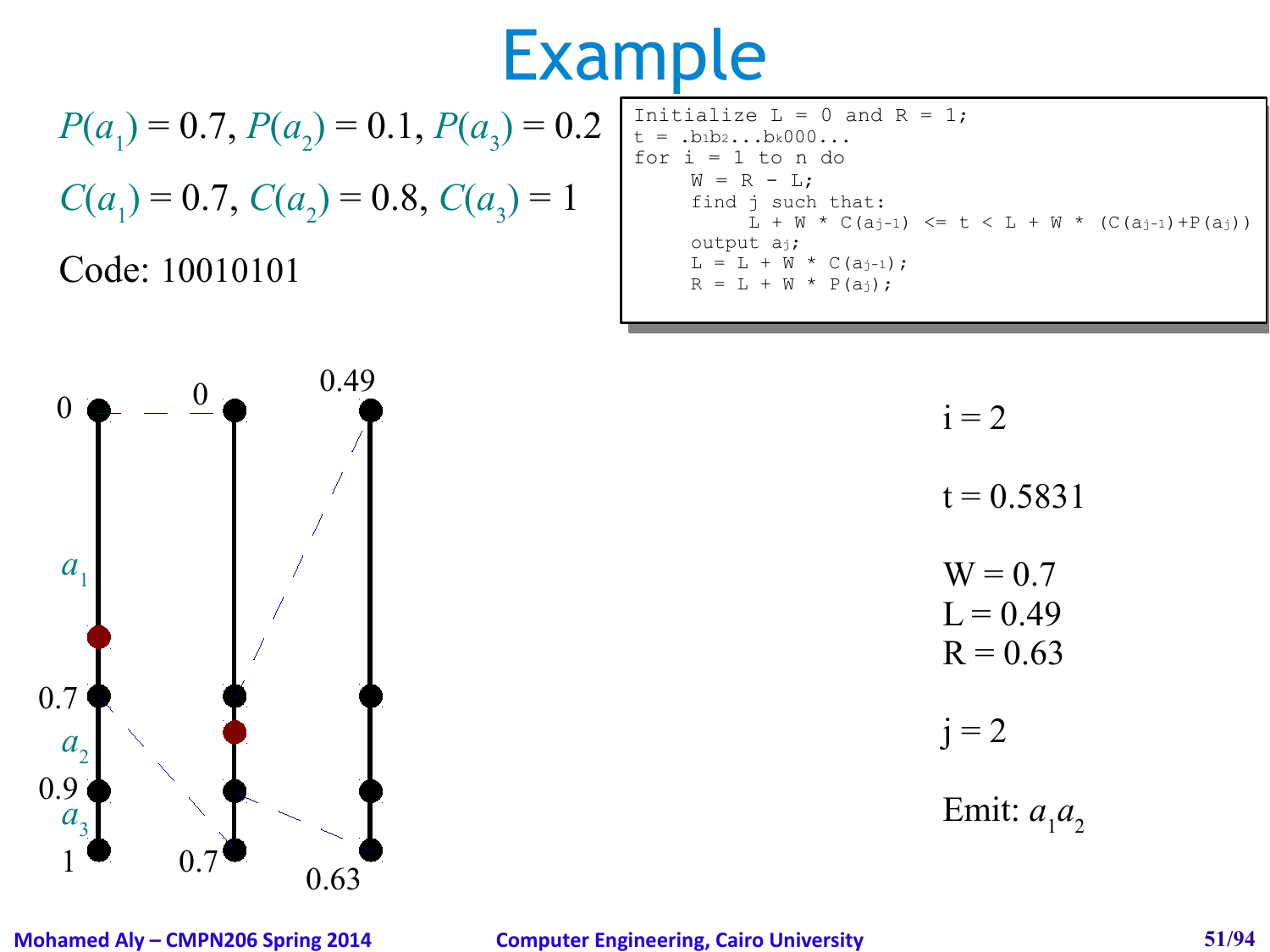$$
P(a_1) = 0.7, P(a_2) = 0.1, P(a_3) = 0.2
$$

$$
C(a_1) = 0.7, C(a_2) = 0.8, C(a_3) = 1
$$

Code: 10010101



```
Initialize L = 0 and R = 1;
 t = 0.0102...bK000...for i = 1 to n do
       U - K = \mu;<br>ind i quab
      find j such that:
             L + W * C(a_{j-1}) \le t \le L + W * (C(a_{j-1}) + P(a_j))U = L + W * C(a_{j-1});L = ⊥ + W * ∪(aj-l),<br>, _ T + M * D(ai).
      R = L + W * P(a_j);t = .b_1b_2...b_k000...W = R - L;
      output aj;
```
 $i = 3$  $t = 0.5831$ 

$$
W = 0.14 \nL = 0.49 \nR = 0.588
$$

 $j = 1$ 

Emit:  $a_1 a_2 a_1$ 

**Mohamed Aly – CMPN206 Spring 2014 Computer Engineering, Cairo University 52/94**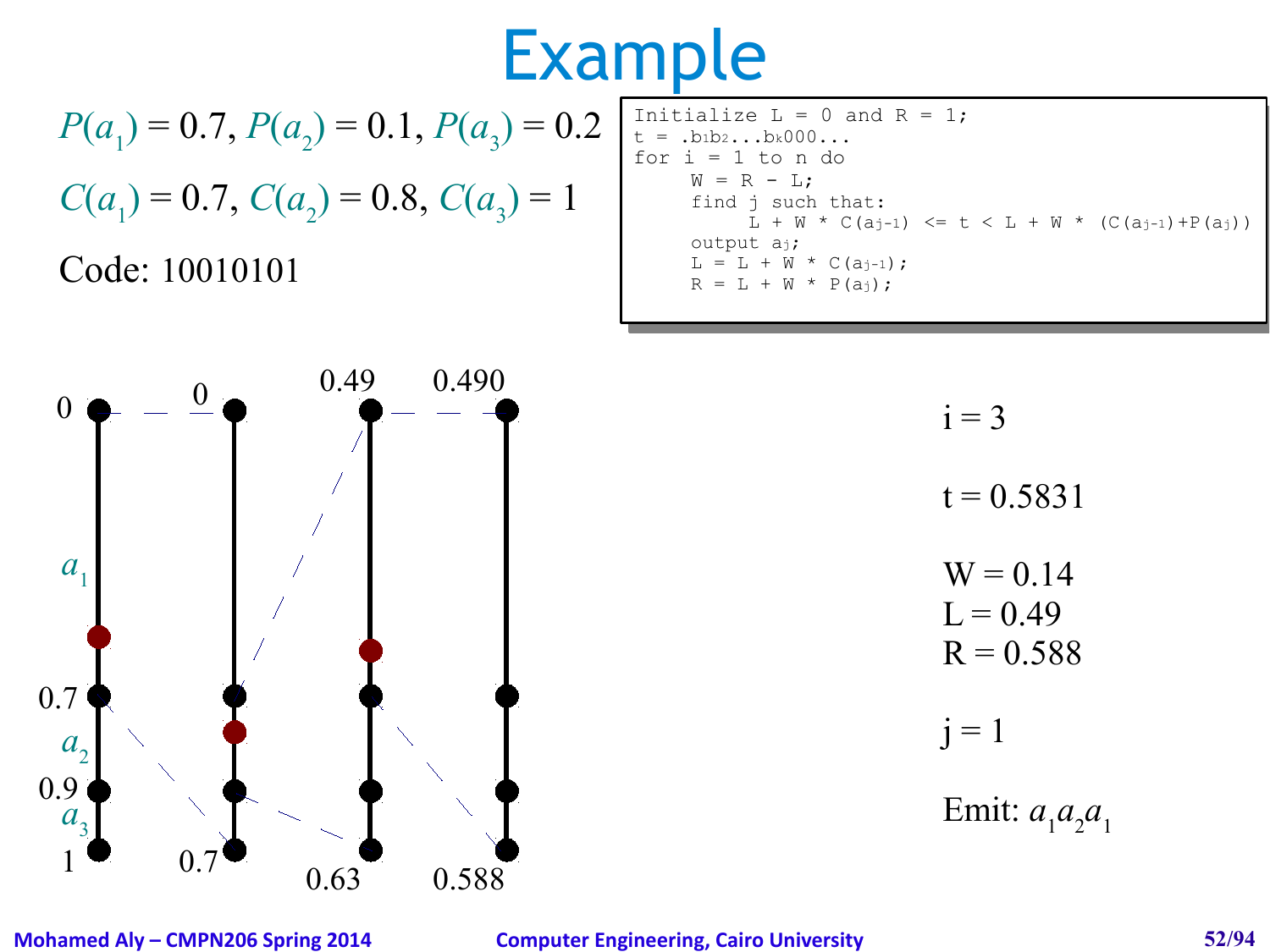$$
P(a_1) = 0.7, P(a_2) = 0.1, P(a_3) = 0.2
$$
  

$$
C(a_1) = 0.7, C(a_2) = 0.8, C(a_3) = 1
$$

 $C(a_1) = 0.7$ ,  $C(a_2) = 0.8$ ,  $C(a_3) = 1$ 

Code: 10010101

```
Initialize L = 0 and R = 1;
 t = 0.0102...bK000...for i = 1 to n do
       w - R - L;<br>find j such that:
        f \text{ in } \mathbb{R}^n such that:
             L + W * C(a_{j-1}) \le t \le L + W * (C(a_{j-1}) + P(a_j))U = L + W * C(a_{j-1});L = ⊥ + W * ∪(aj-l),<br>, _ T + M * D(ai).
       R = L + W * P(a_j);t =.b1b2...bk000...
      W = R - L;
      output aj;
```


**Mohamed Aly – CMPN206 Spring 2014 Computer Engineering, Cairo University 53/94**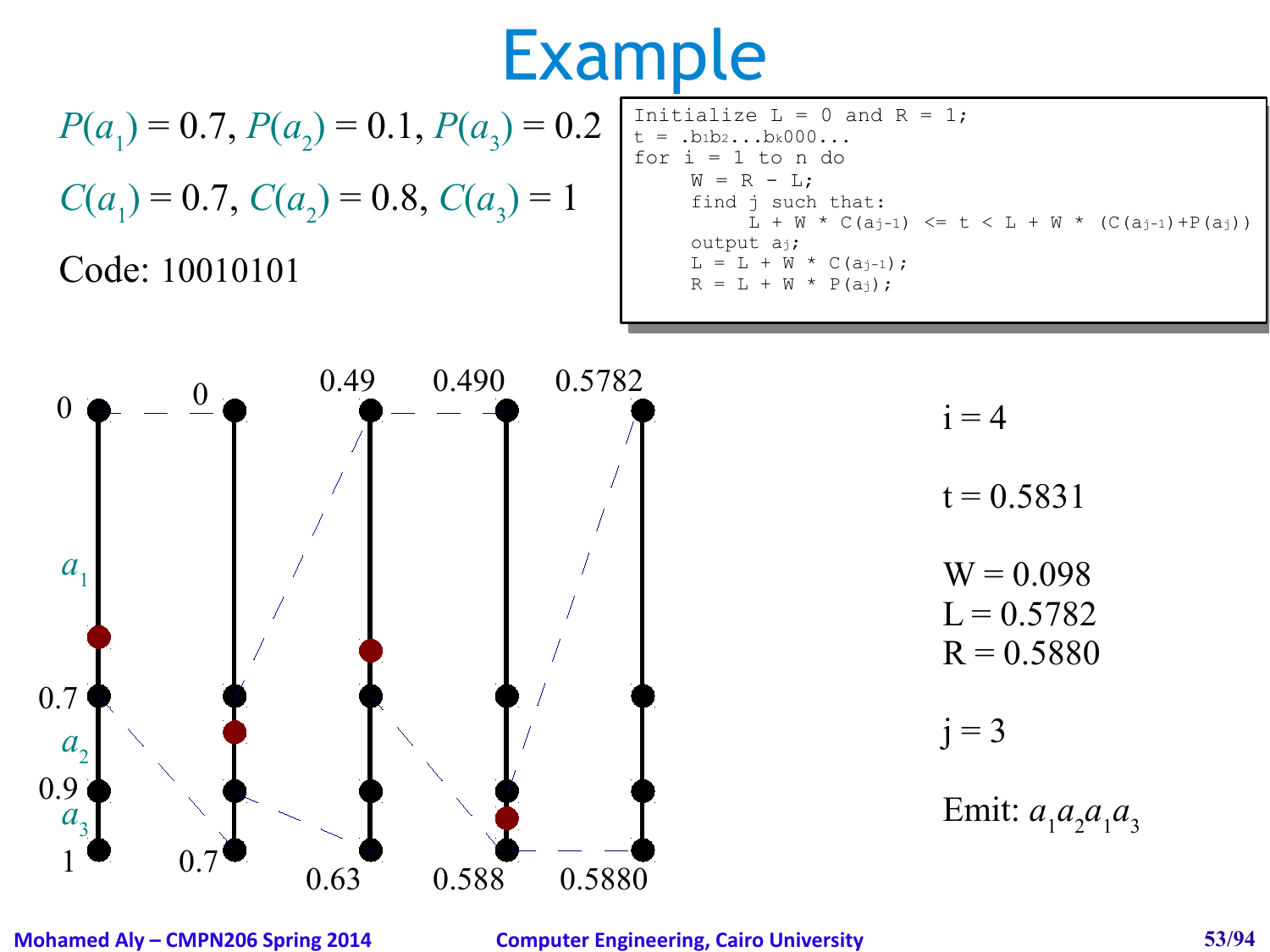$$
P(a_1) = 0.7, P(a_2) = 0.1, P(a_3) = 0.2
$$

 $C(a_1) = 0.7$ ,  $C(a_2) = 0.8$ ,  $C(a_3) = 1$ 

Code: 10010101

```
Initialize L = 0 and R = 1;
 t = 0.0102...bK000...for i = 1 to n do
       w - R - L;<br>find j such that:
        f \text{ in } \mathbb{R}^n such that:
             L + W * C(a_{j-1}) \le t \le L + W * (C(a_{j-1}) + P(a_j))U = L + W * C(a_{j-1});L = ⊥ + W * ∪(aj-l),<br>, _ T + M * D(ai).
       R = L + W * P(a_j);t =.b1b2...bk000...
      W = R - L;
      output aj;
```
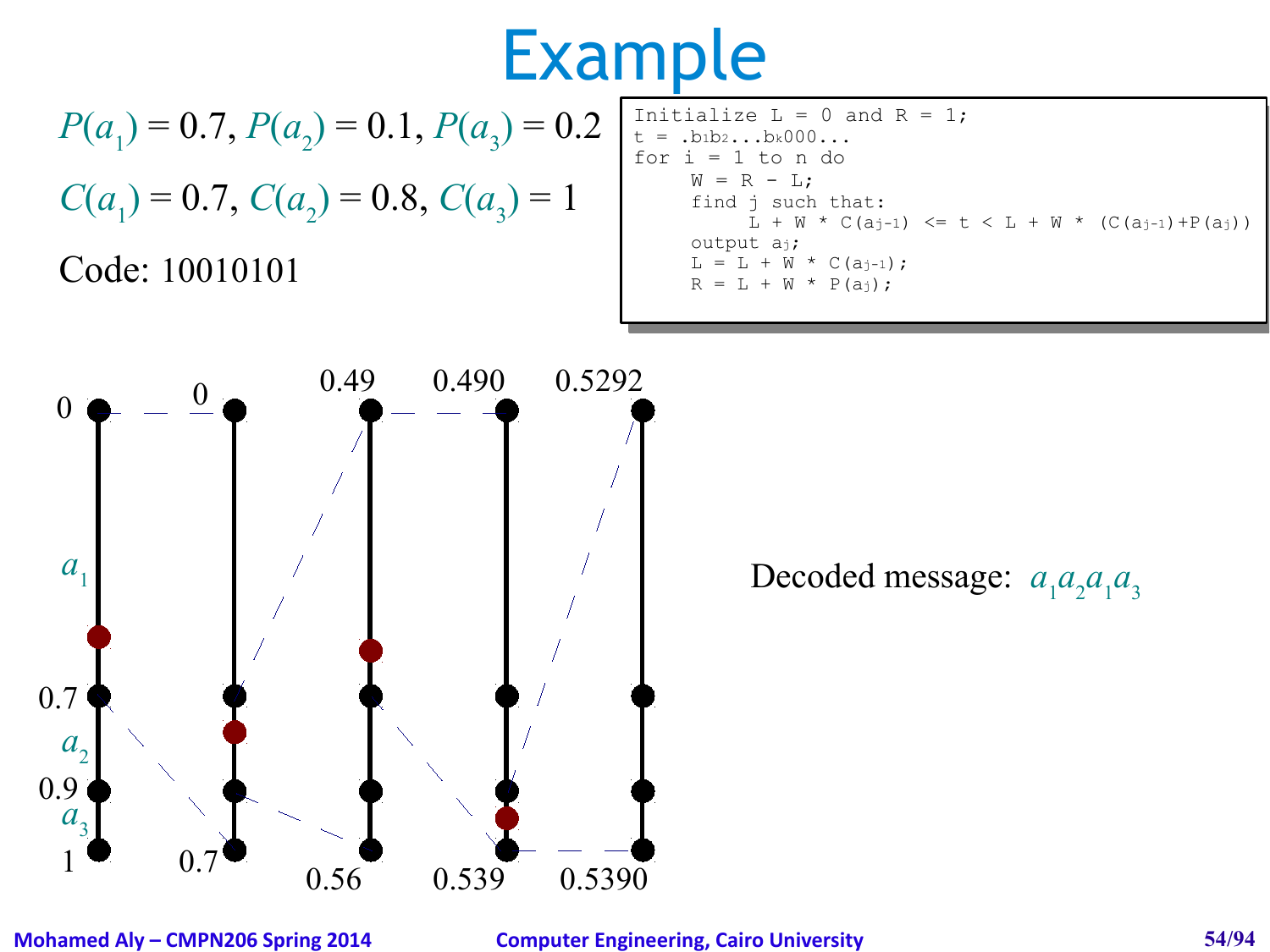## Decoding Issues

- How do we know that the message ended?
- We have two options:
	- Transmit the length of the message
	- Transmit a unique symbol denoting the end of the message, like EOF is used for files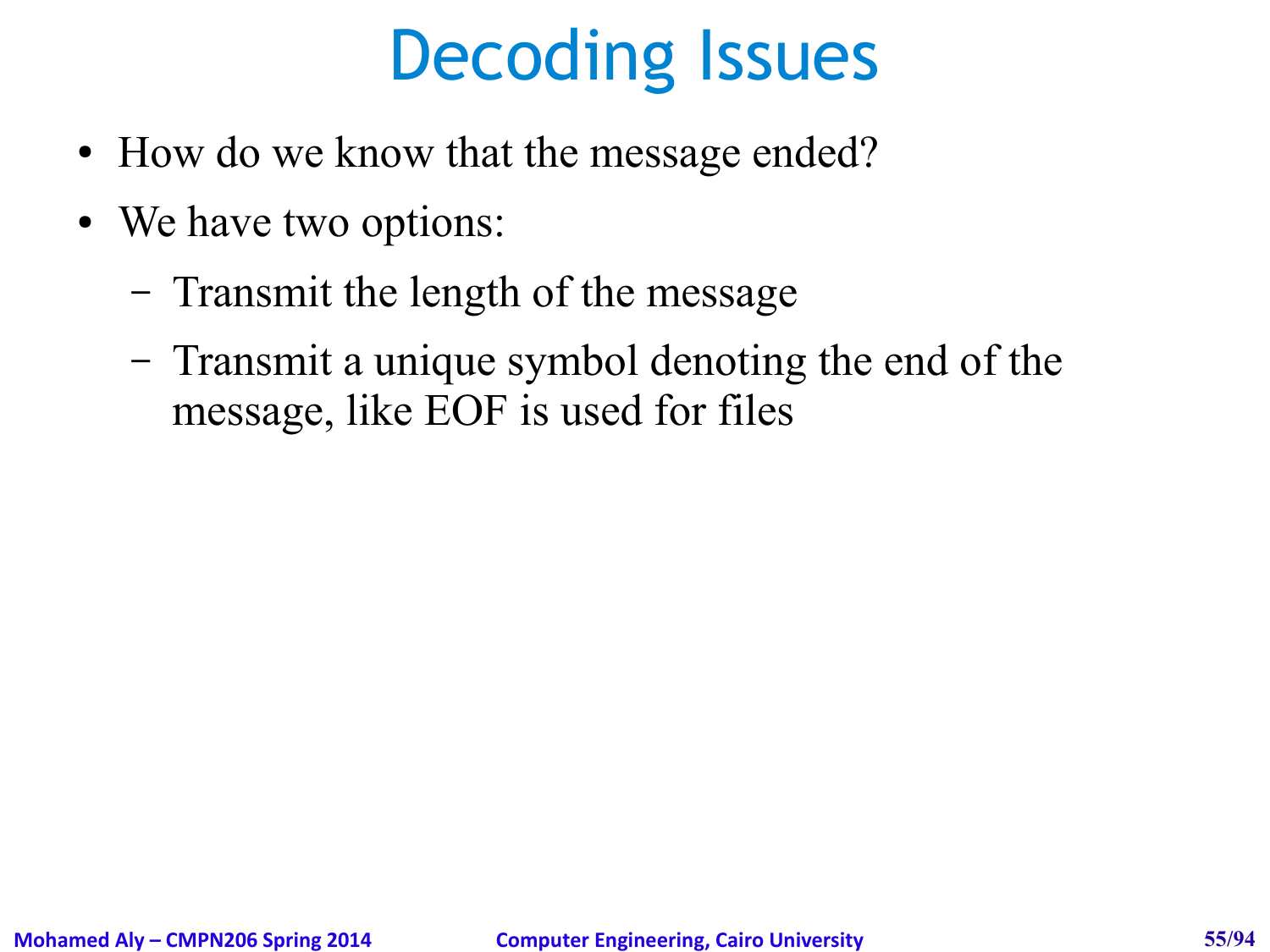## Practical Arithmetic Coding

- All that has been described will work, but is not efficient
- We will look at two improvements:
	- *Scaling*: to avoid floating point underflow, like we did for decimal-to-binary conversion
	- *Integer Arithmetic*: avoids using floating point numbers altogether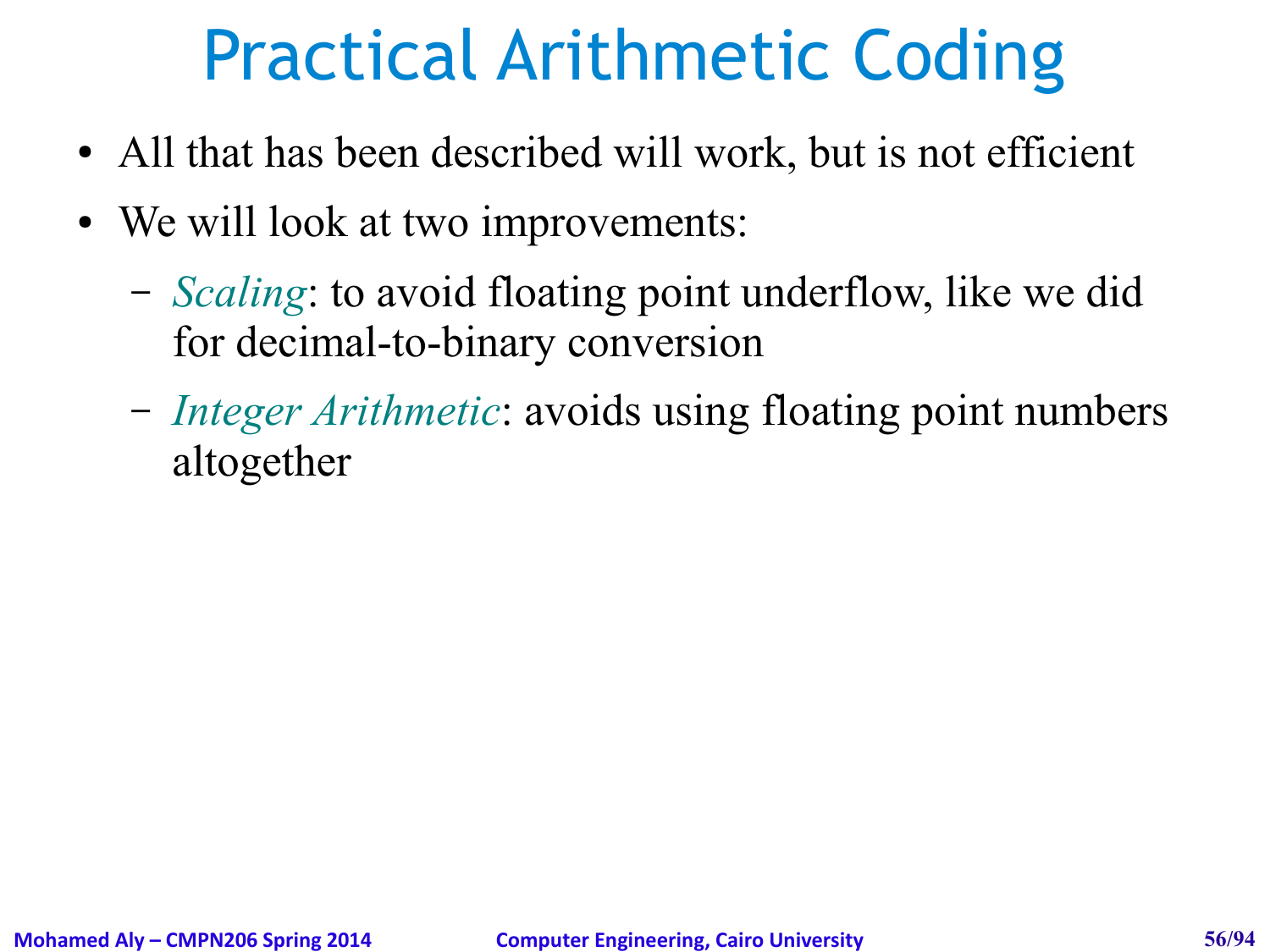# **Scaling**

- By scaling we can keep the *interval* we are working [*L*, *R*) in a reasonable range of values so that its width *W* does not become very small a.k.a. *underflow*
- The *encoder* can produce the codeword bit by bit, and doesn't have to wait till the end of the message to convert the tag to binary and keep the top *k* MSB
- The *decoder* is more complicated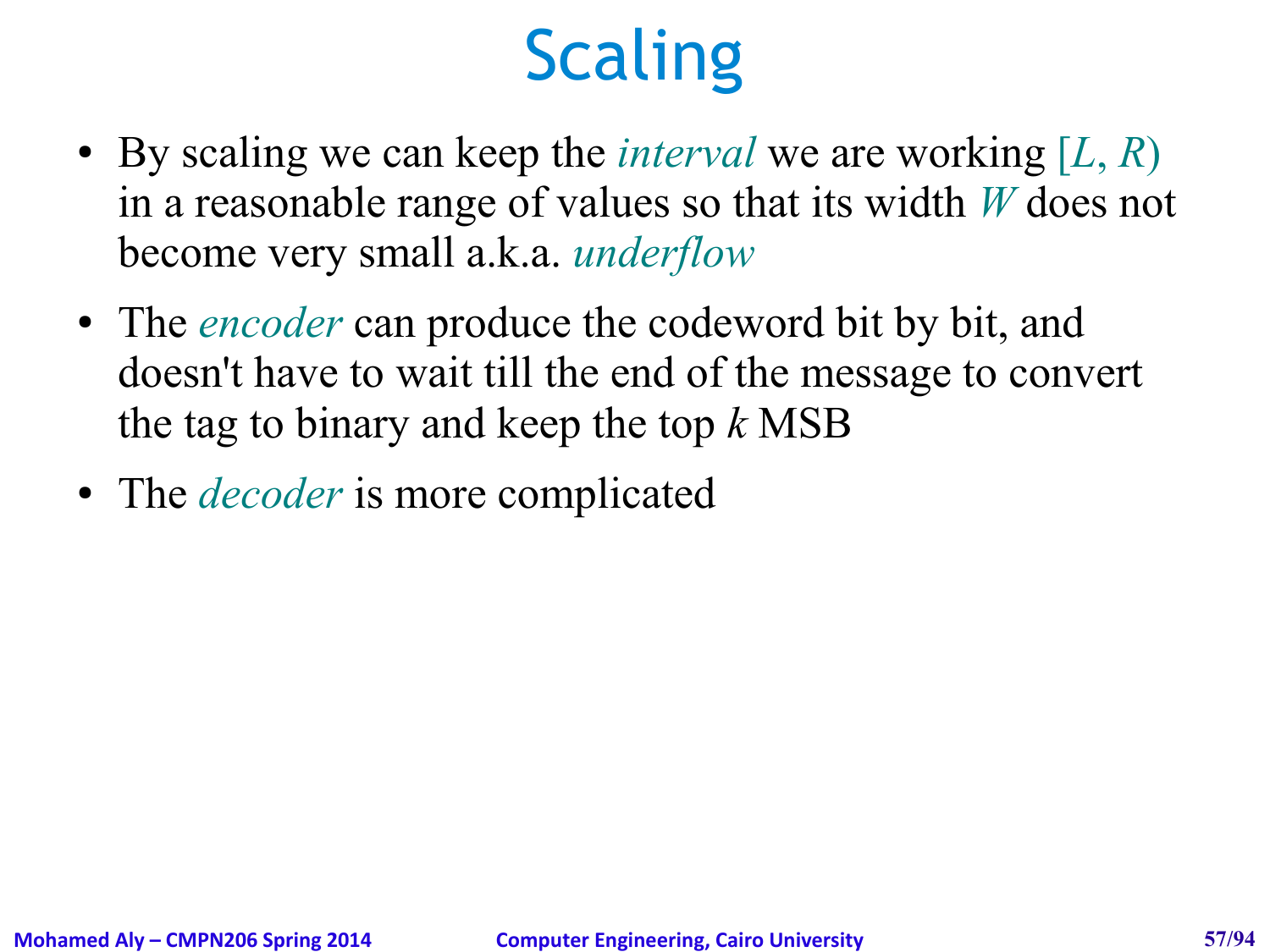- During encoding, once the interval is confined in the *bottom*  half [0, 0.5) it stays there forever
- Any number in that interval starts with a 0 in the MSB
- So we can just transmit a 0 and scale the interval

```
Lower half
If [L, R) is contained in [0, .5) then
   L = 2L; R = 2R
   output 0, followed by C 1's
   C = 0.
```


We will talk about the *C* 's later.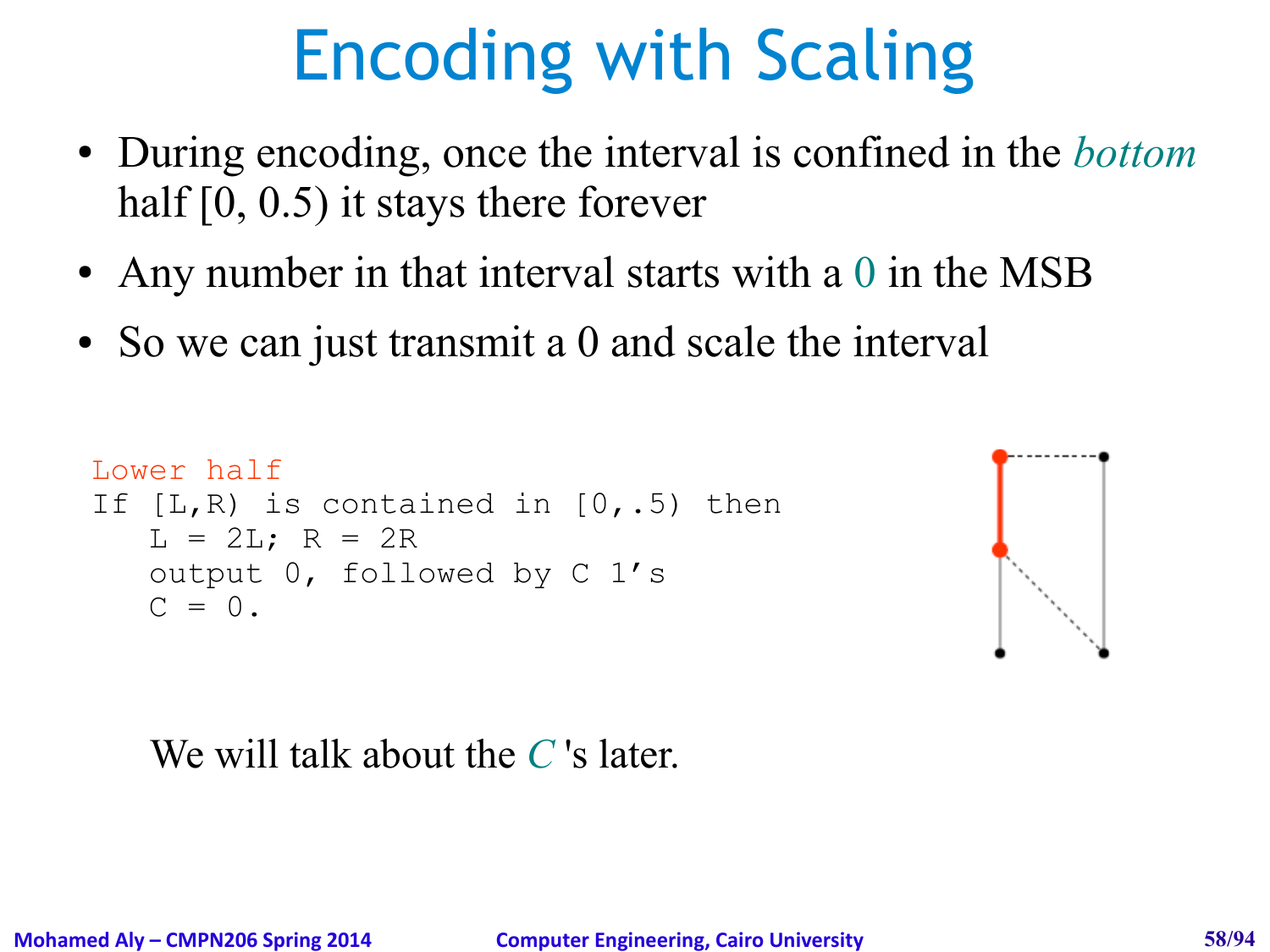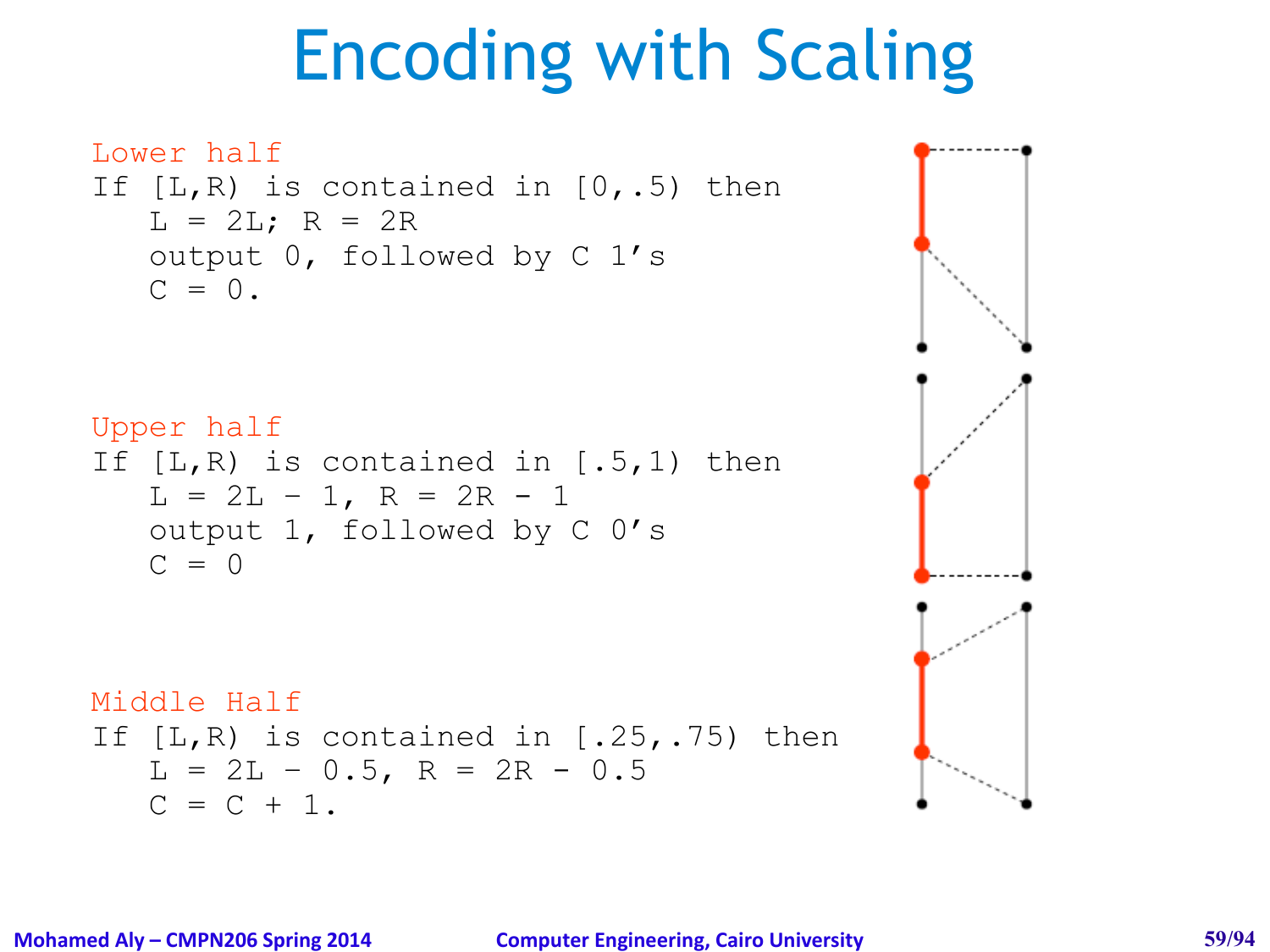### Why do we keep track of this scaling?



Assume  $[L, R) = [0.4, 0.6)$  i.e. we need to apply this scaling and set  $C=1$ 

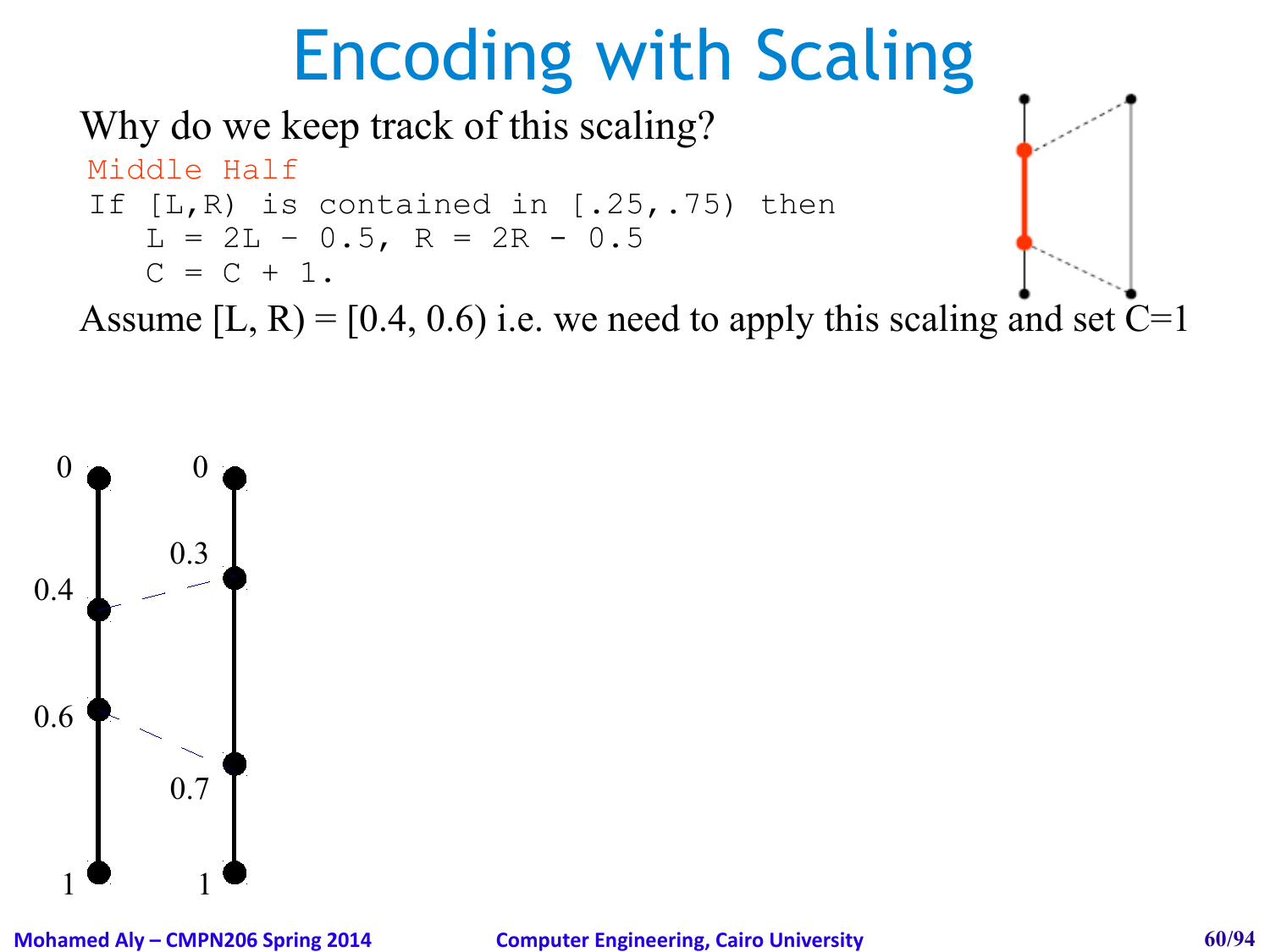### Why do we keep track of this scaling?

```
Middle Half
If [L,R) is contained in [.25,.75) then
   L = 2L - 0.5, R = 2R - 0.5C = C + 1.
```
Assume [L, R) = [0.4, 0.6) i.e. we need to apply this scaling and set  $C=1$ After that [L, R) is confined in the *lower* half [0, 0.5) which is then scaled and emit 01

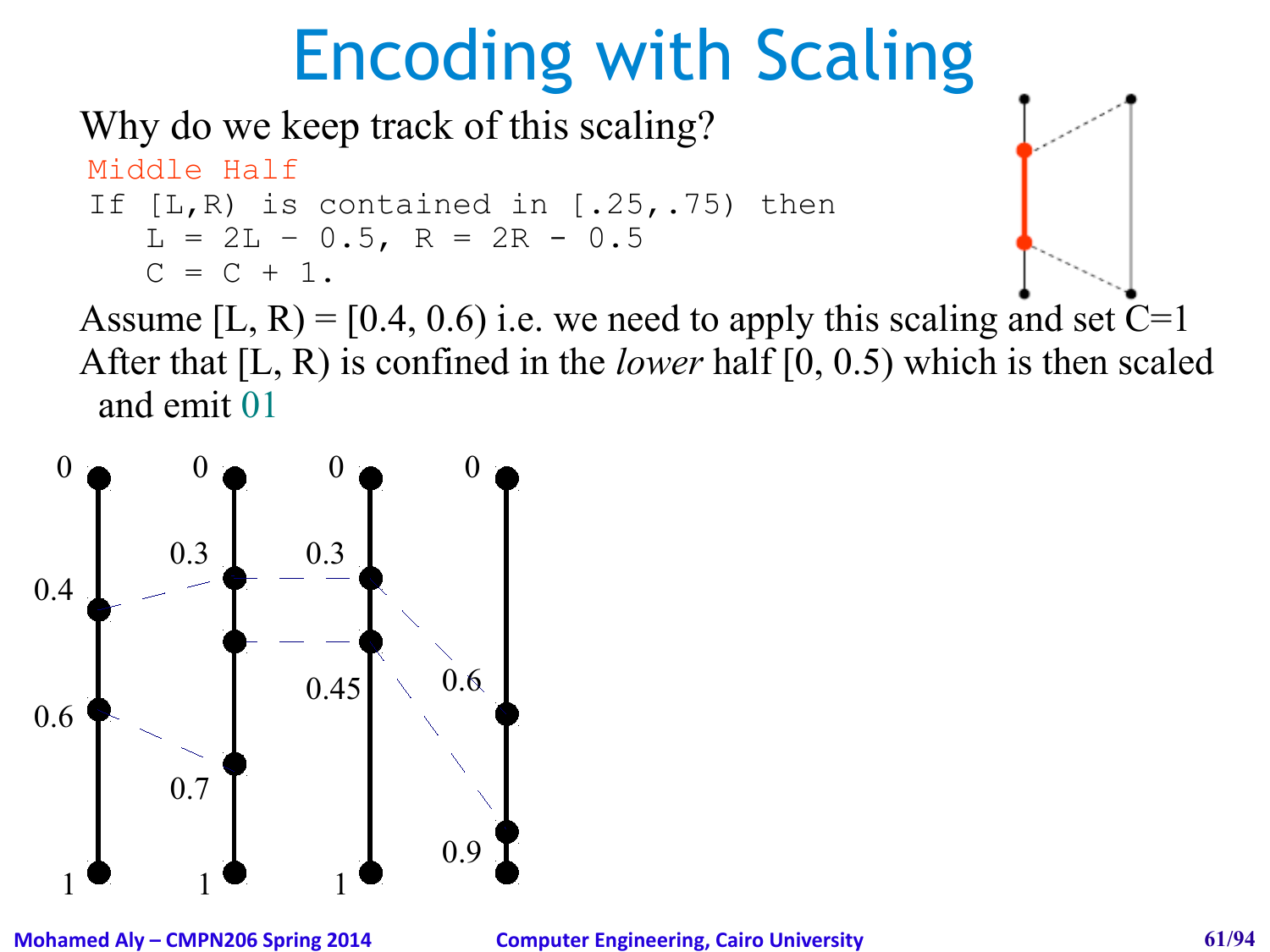### Why do we keep track of this scaling?

Middle Half

If 
$$
[L,R)
$$
 is contained in  $[.25, .75)$  then

$$
L = 2L - 0.5, R = 2R - 0.5
$$

$$
C = C + 1.
$$

Now assume we haven't scaled  $[L, R] = [0.4, 0.6]$ 

After that  $[L, R)$  would be  $[0.4, 0.475)$  (instead of  $[0.3, 0.45)$  with scaling)



**Mohamed Aly – CMPN206 Spring 2014 Computer Engineering, Cairo University 62/94**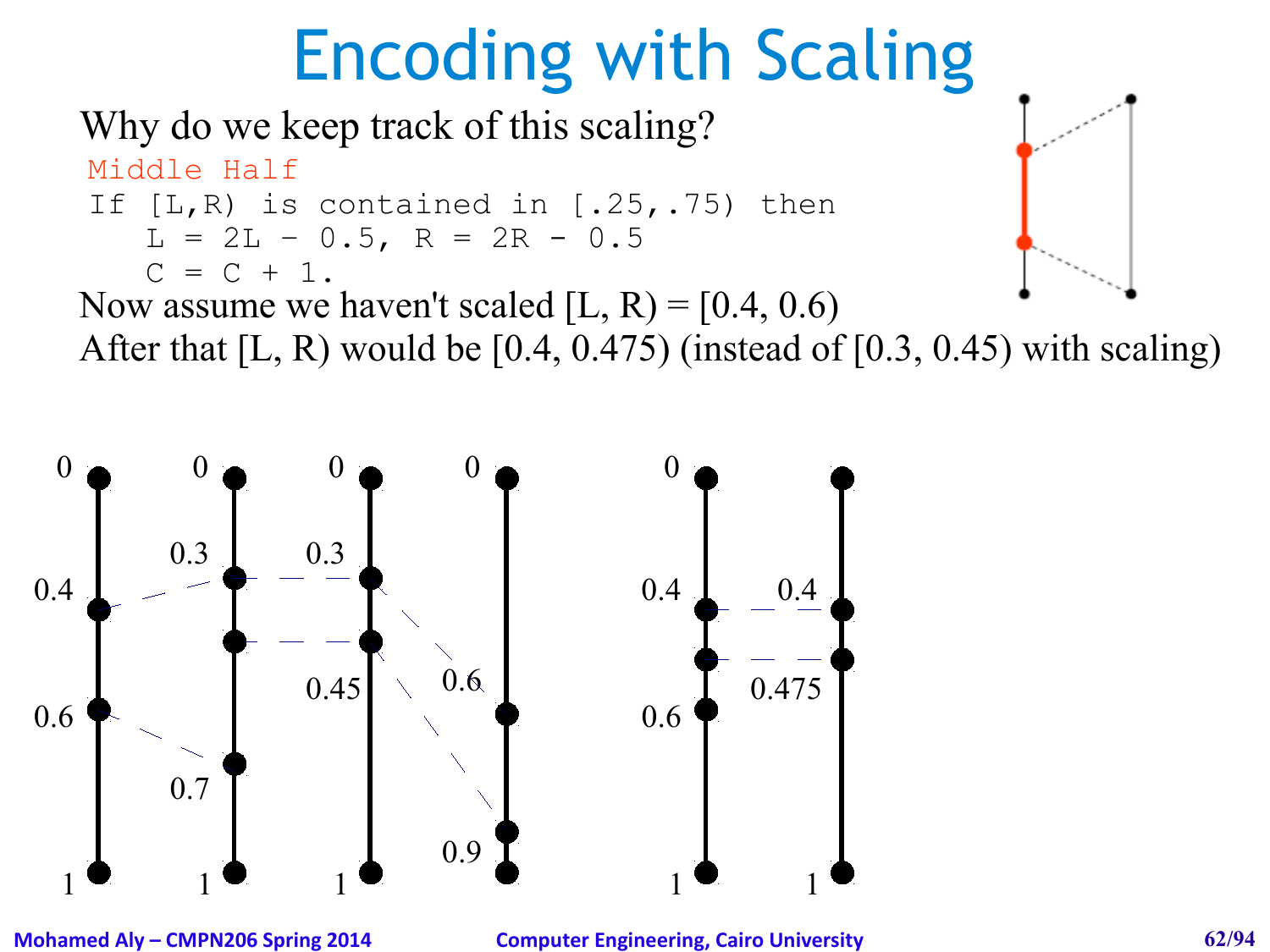### Why do we keep track of this scaling?

Middle Half

If 
$$
[L,R)
$$
 is contained in  $[.25, .75)$  then

$$
L = 2L - 0.5, R = 2R - 0.5
$$

$$
C = C + 1.
$$

Now assume we haven't scaled  $[L, R] = [0.4, 0.6)$ 

After that  $[L, R)$  would be  $[0.4, 0.475)$  (instead of  $[0.3, 0.45)$  with scaling) This is confined in the *lower* half  $\rightarrow$  scale and emit 0



**Mohamed Aly – CMPN206 Spring 2014 Computer Engineering, Cairo University 63/94**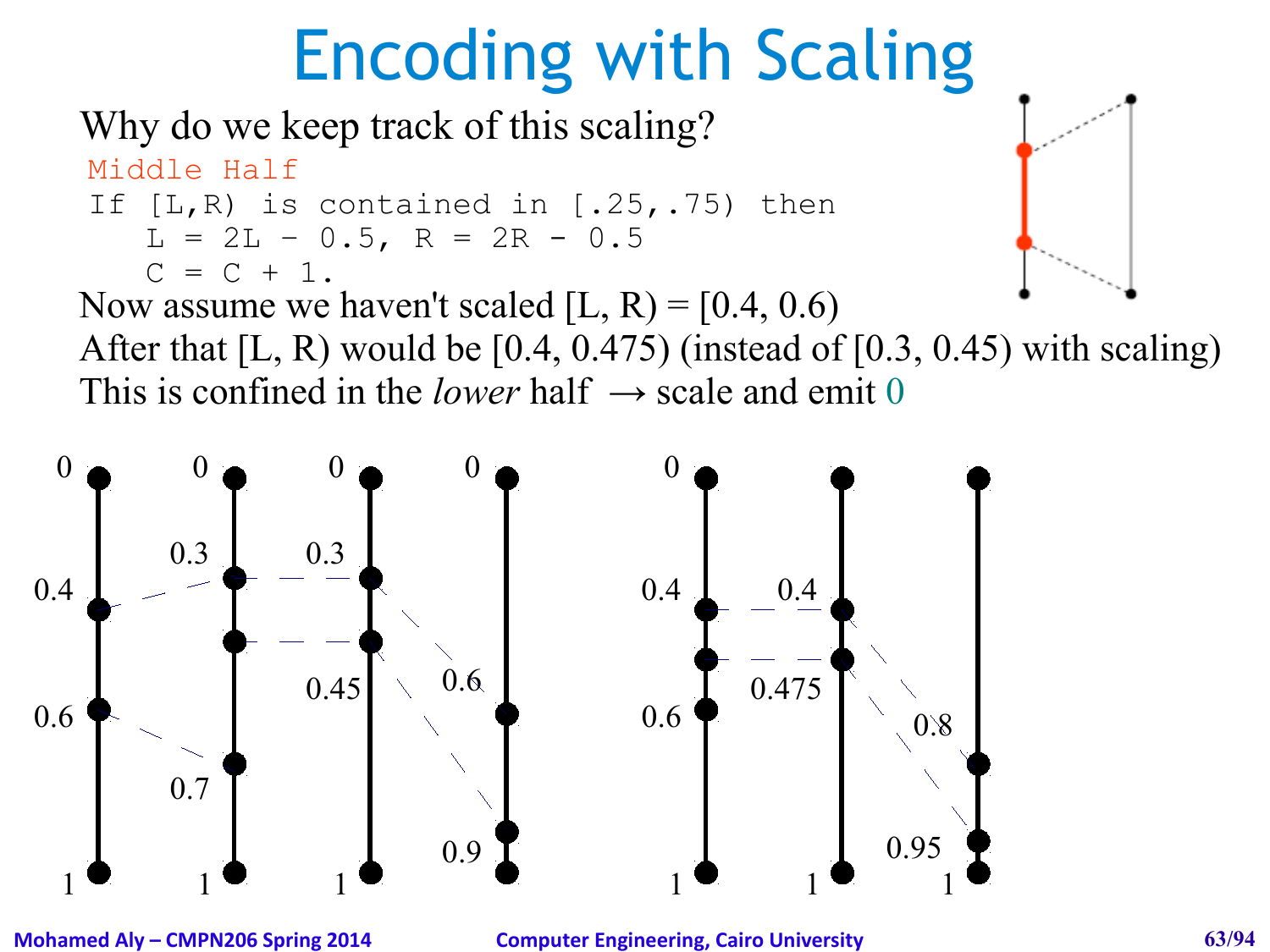### Why do we keep track of this scaling?



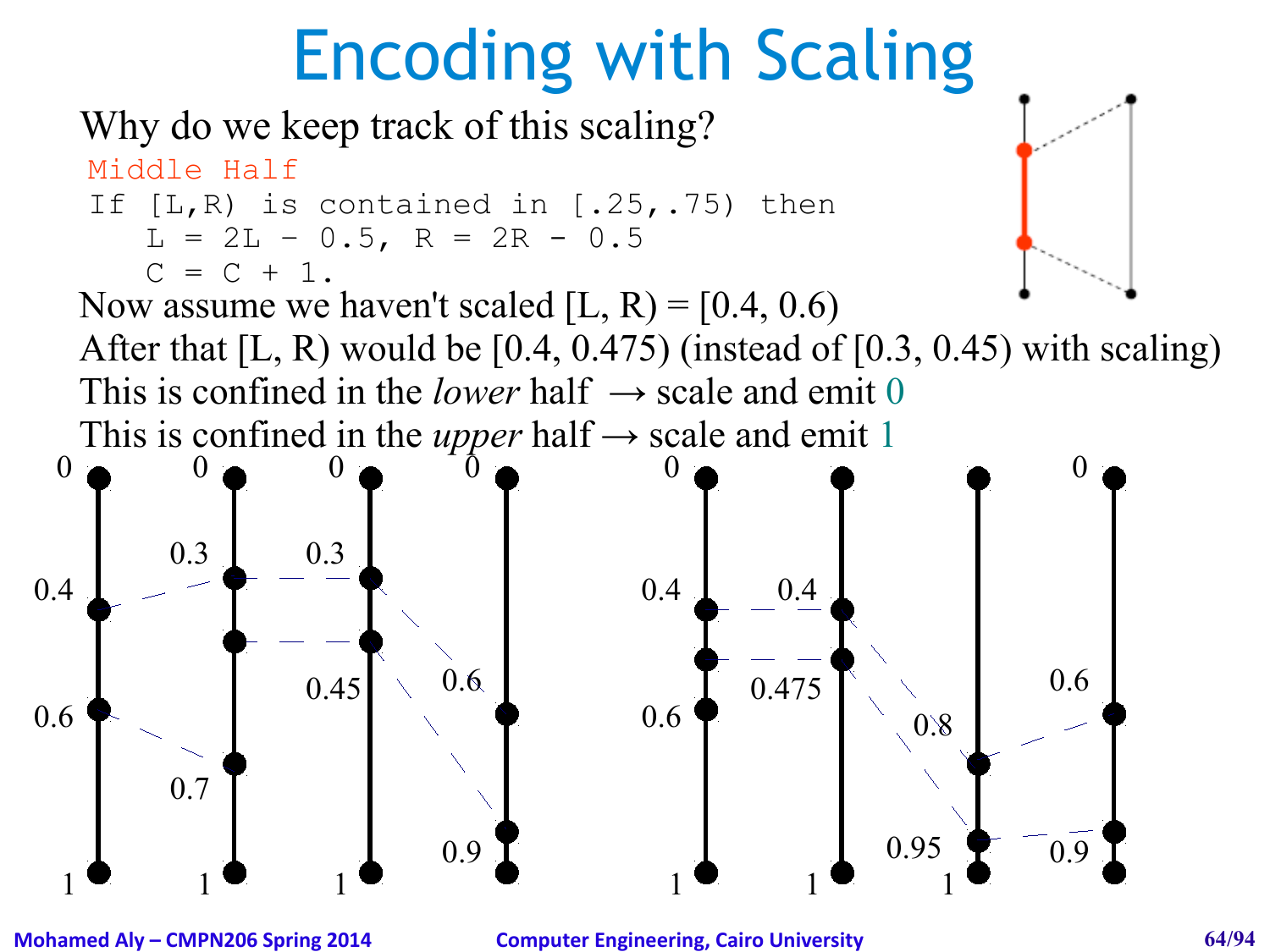### Why do we keep track of this scaling?



Scaling the *middle* half followed by scaling the *lower* half (emit 01)

Scaling the *lower* half followed by scaling the *upper* half (emit 01)

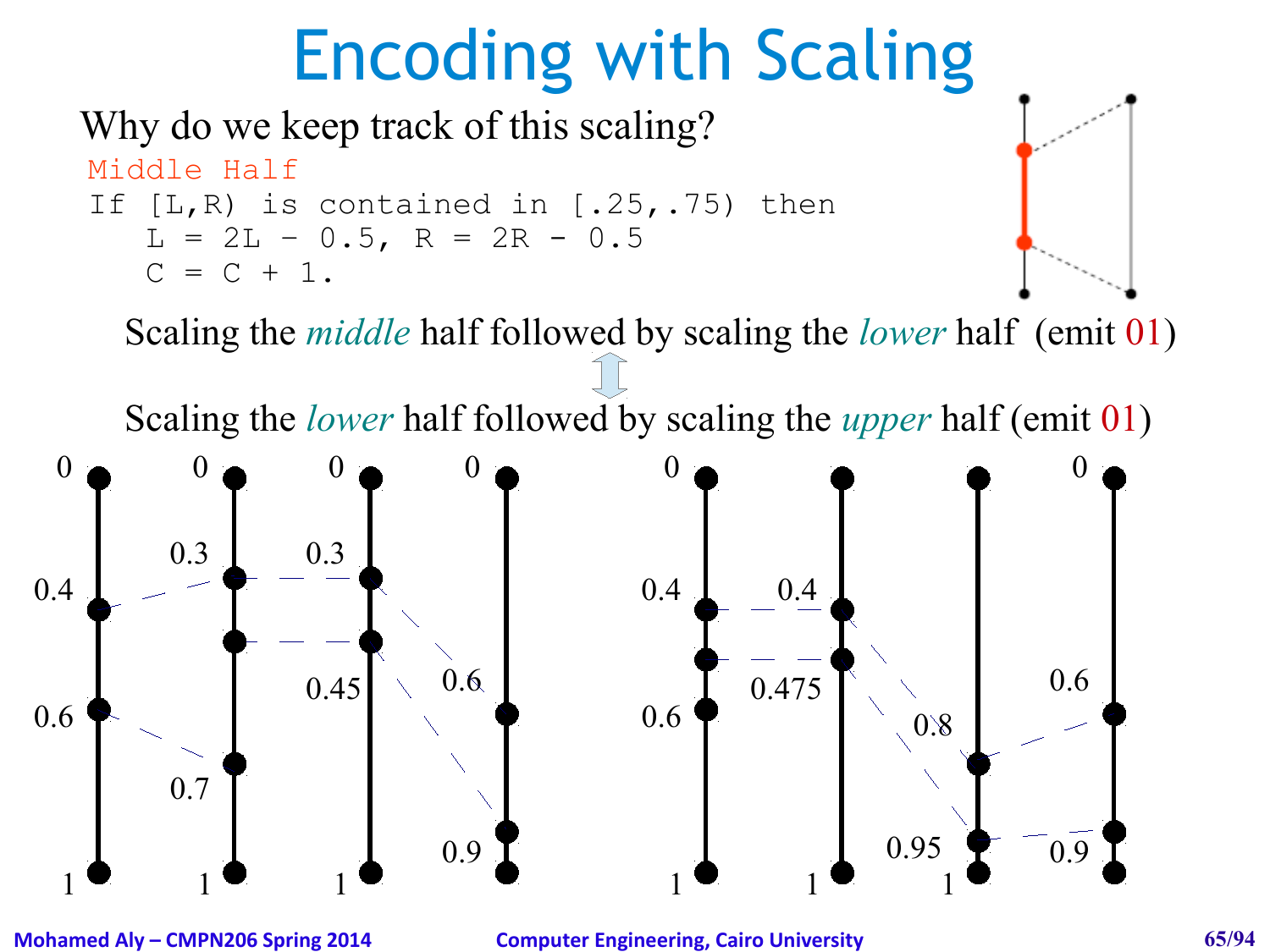$$
P(a_1) = 0.7, P(a_2) = 0.2, P(a_3) = 0.1
$$

 $C(a_1) = 0.7$ ,  $C(a_2) = 0.9$ ,  $C(a_3) = 1$ 

### Message:  $a_1 a_2 a_1 a_3$

| Initialize $L = 0$ and $R = 1$ ; |
|----------------------------------|
| for $i = 1$ to n do              |
| $W = R - L$                      |
| $L = L + W * C(x_{i_{-1}});$     |
| $R = L + W * P(x_i);$            |
| $t = (L+R)/2;$                   |
| choose code for the tag          |

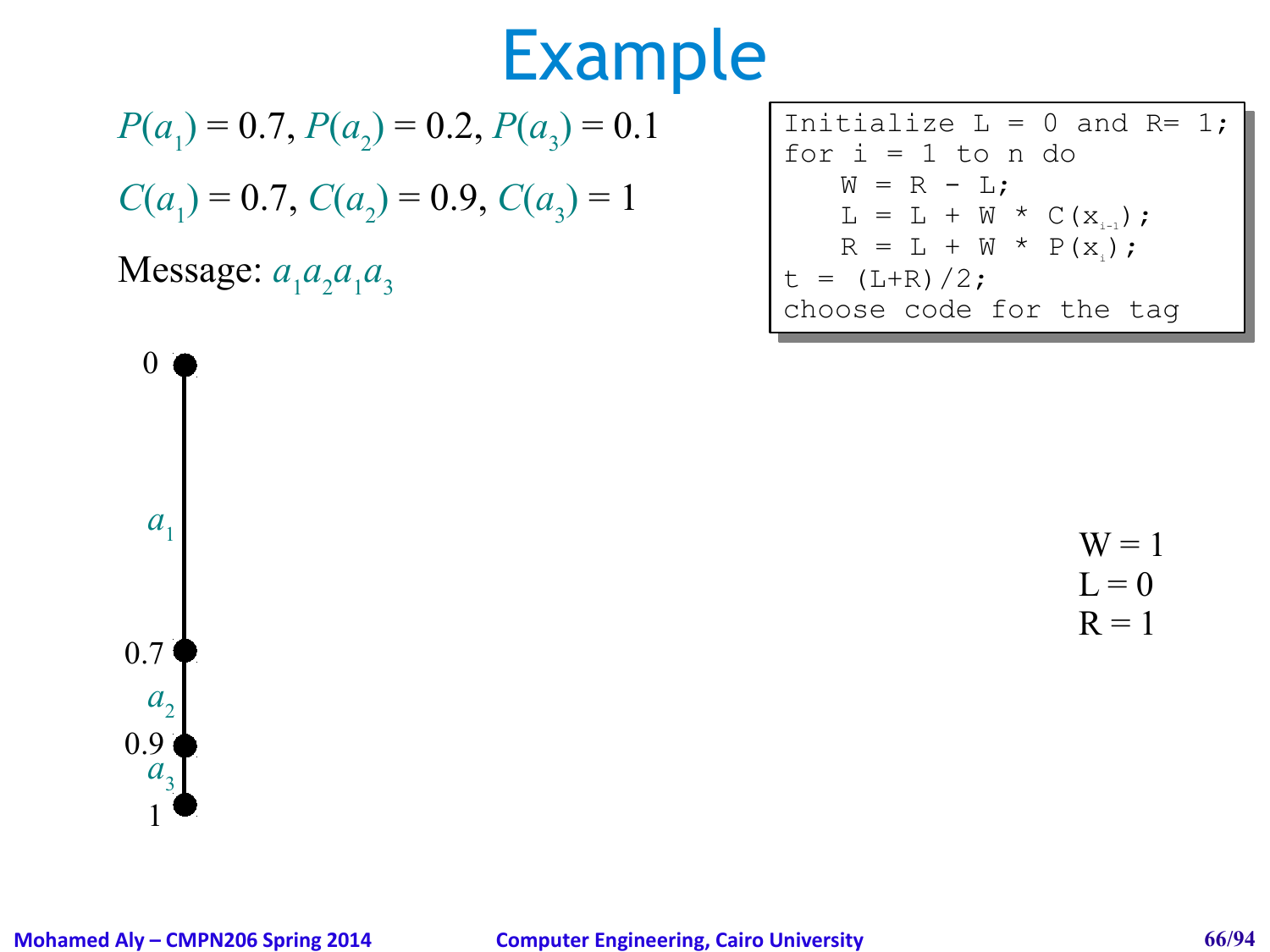$$
P(a_1) = 0.7, P(a_2) = 0.2, P(a_3) = 0.1
$$

 $C(a_1) = 0.7$ ,  $C(a_2) = 0.9$ ,  $C(a_3) = 1$ 

### Message:  $a_1 a_2 a_1 a_3$





 $i = 1$ 

$$
W = 1
$$
  

$$
L = 0
$$

$$
R=0.7
$$

 $C(x_{i-1}) = 0$  $P(x_i) = 0.7$ 

 $C = 0$ 

### **Mohamed Aly – CMPN206 Spring 2014 Computer Engineering, Cairo University 67/94**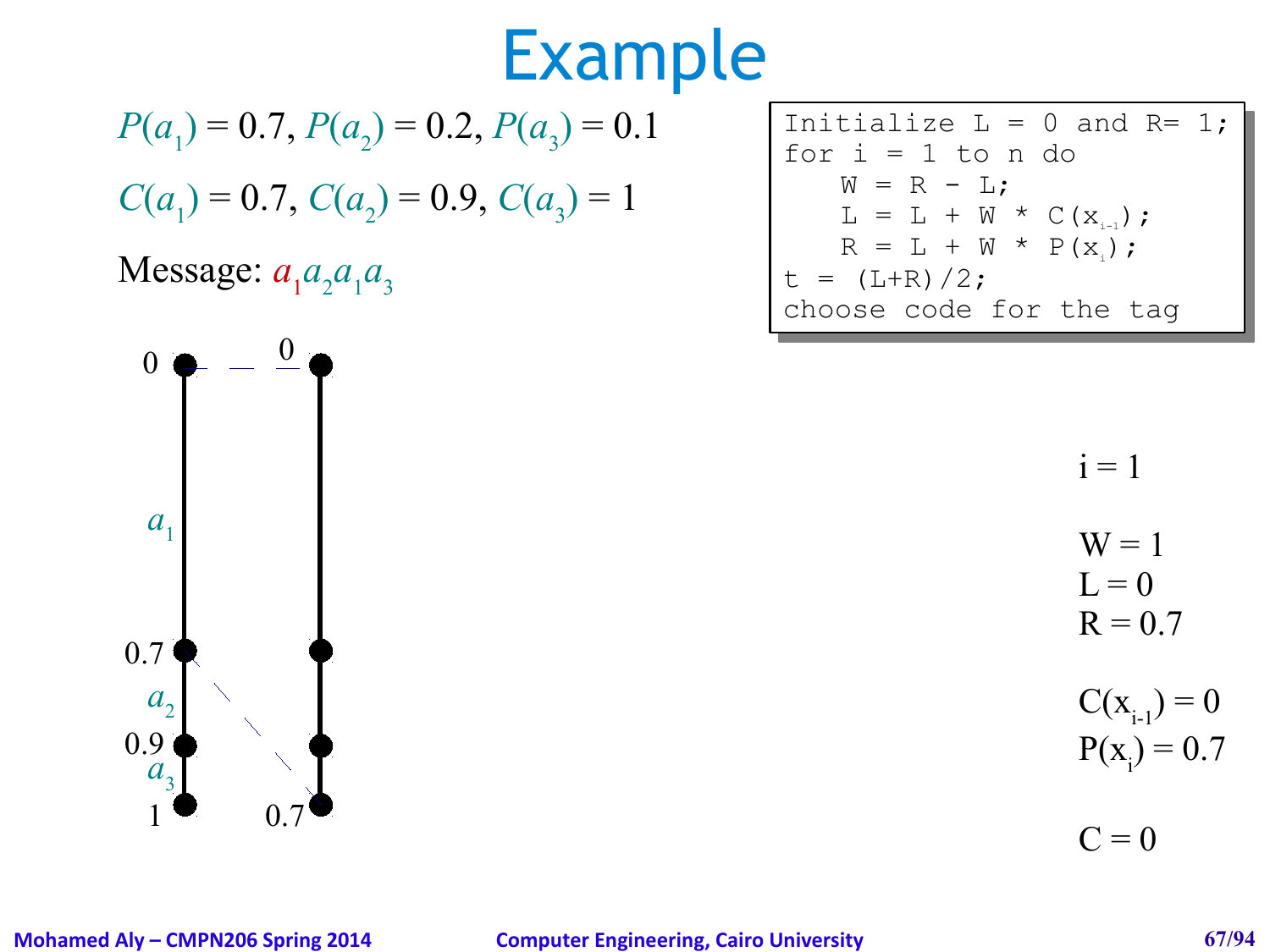$$
P(a_1) = 0.7, P(a_2) = 0.2, P(a_3) = 0.1
$$

 $C(a_1) = 0.7$ ,  $C(a_2) = 0.9$ ,  $C(a_3) = 1$ 

Message:  $a_1 a_2 a_1 a_3$ 



| Initialize $L = 0$ and $R = 1$ ; |
|----------------------------------|
| for $i = 1$ to n do              |
| $W = R - L$ ;                    |
| $L = L + W * C(x_{i-1})$ ;       |
| $R = L + W * P(x_1);$            |
| $t = (L+R)/2;$                   |
| choose code for the tag          |

 $i = 2$ 

$$
W = 0.7
$$
  

$$
L = 0.49
$$

 $R = 0.63$ 

[L,R) in [0.25, 0.75)

 $C(x_{i-1}) = 0.7$  $P(x_i) = 0.2$ 

 $C = 0$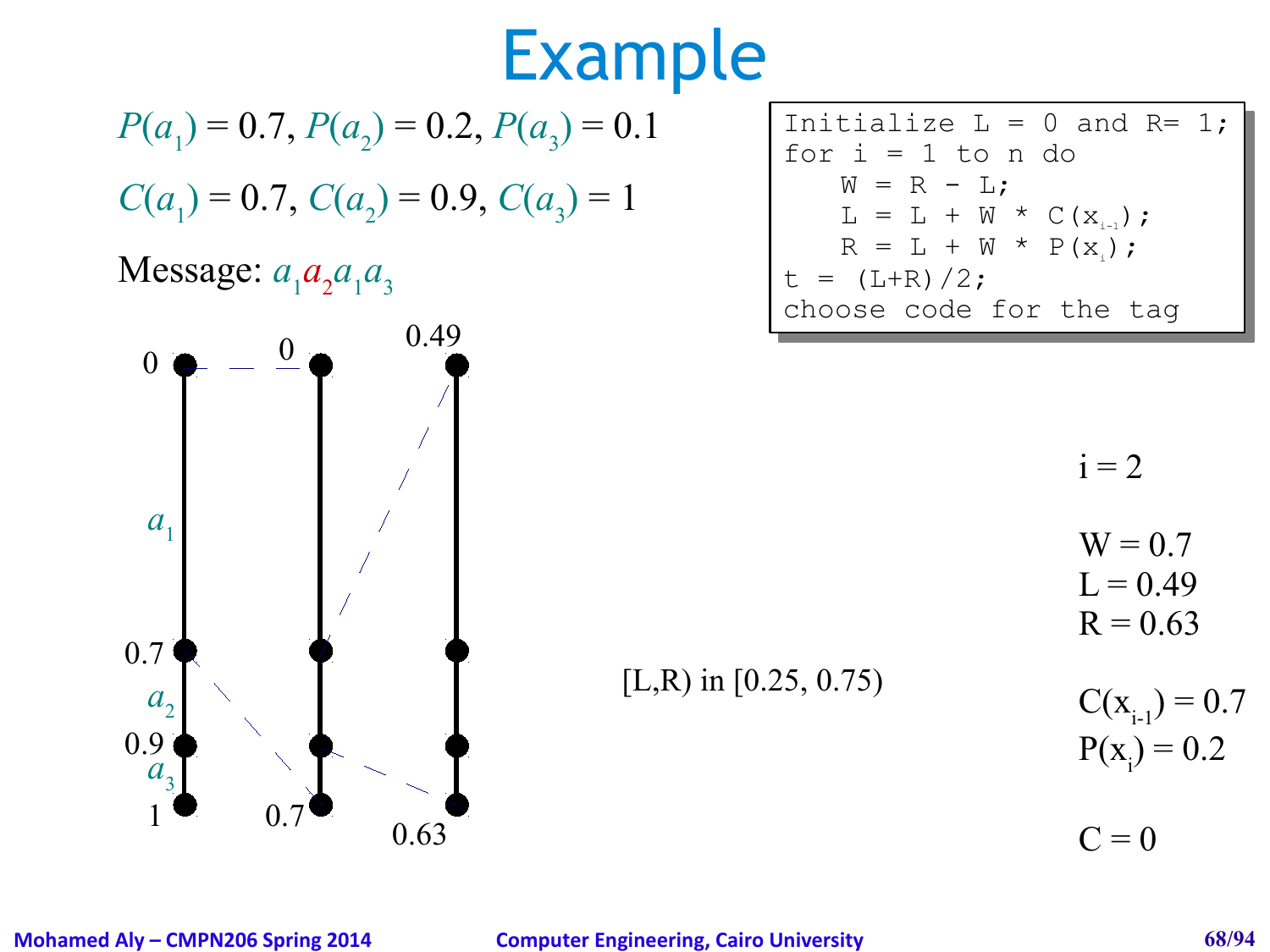$$
P(a_1) = 0.7, P(a_2) = 0.2, P(a_3) = 0.1
$$

 $C(a_1) = 0.7$ ,  $C(a_2) = 0.9$ ,  $C(a_3) = 1$ 

Message:  $a_1 a_2 a_1 a_3$ 



| Initialize $L = 0$ and $R = 1$ ; |
|----------------------------------|
| for $i = 1$ to n do              |
| $W = R - L$                      |
| $L = L + W * C(x_{i-1})$ ;       |
| $R = L + W * P(x_1);$            |
| $t = (L+R)/2;$                   |
| choose code for the tag          |

 $i = 2$ 

 $W = 0.7$  $L = 0.48$ 

 $R = 0.76$ 

 $C(x_{i-1}) = 0.7$  $P(x_i) = 0.2$ 

 $C = 1$ 

Scale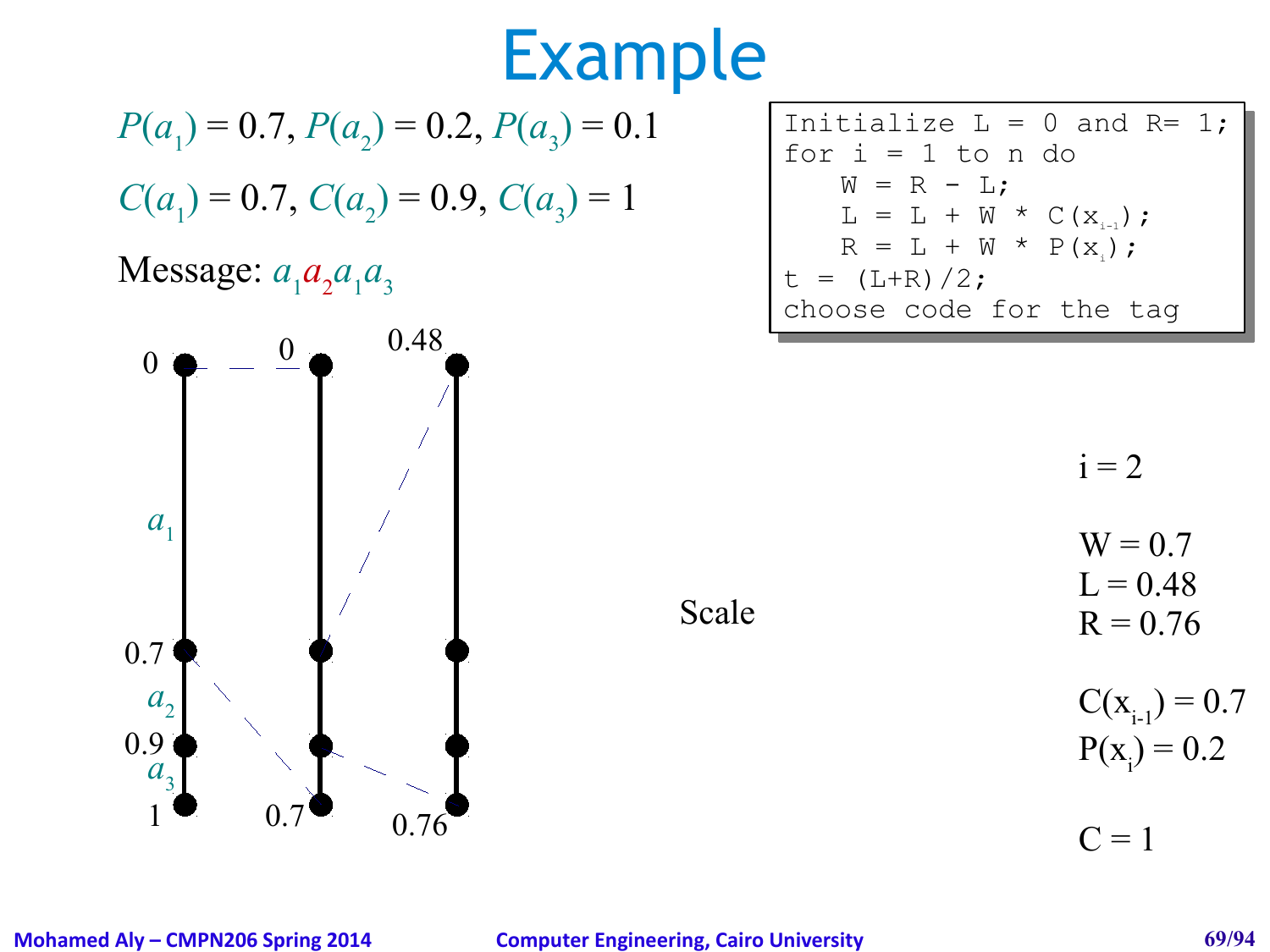$$
P(a_1) = 0.7, P(a_2) = 0.2, P(a_3) = 0.1
$$

 $C(a_1) = 0.7$ ,  $C(a_2) = 0.9$ ,  $C(a_3) = 1$ 

### Message:  $a_1 a_2 a_1 a_3$



| Initialize $L = 0$ and $R = 1$ ; |
|----------------------------------|
| for $i = 1$ to n do              |
| $W = R - L$                      |
| $L = L + W * C(x_{i-1})$ ;       |
| $R = L + W * P(x)$ ;             |
| $t = (L+R)/2;$                   |
| choose code for the tag          |

[L, R) within [0.25, 0.75)

 $i = 3$ 

$$
W = 0.28
$$

$$
L = 0.48
$$

$$
R = 0.676
$$

 $C(x_{i-1}) = 0$  $P(x_i) = 0.7$ 

 $C = 1$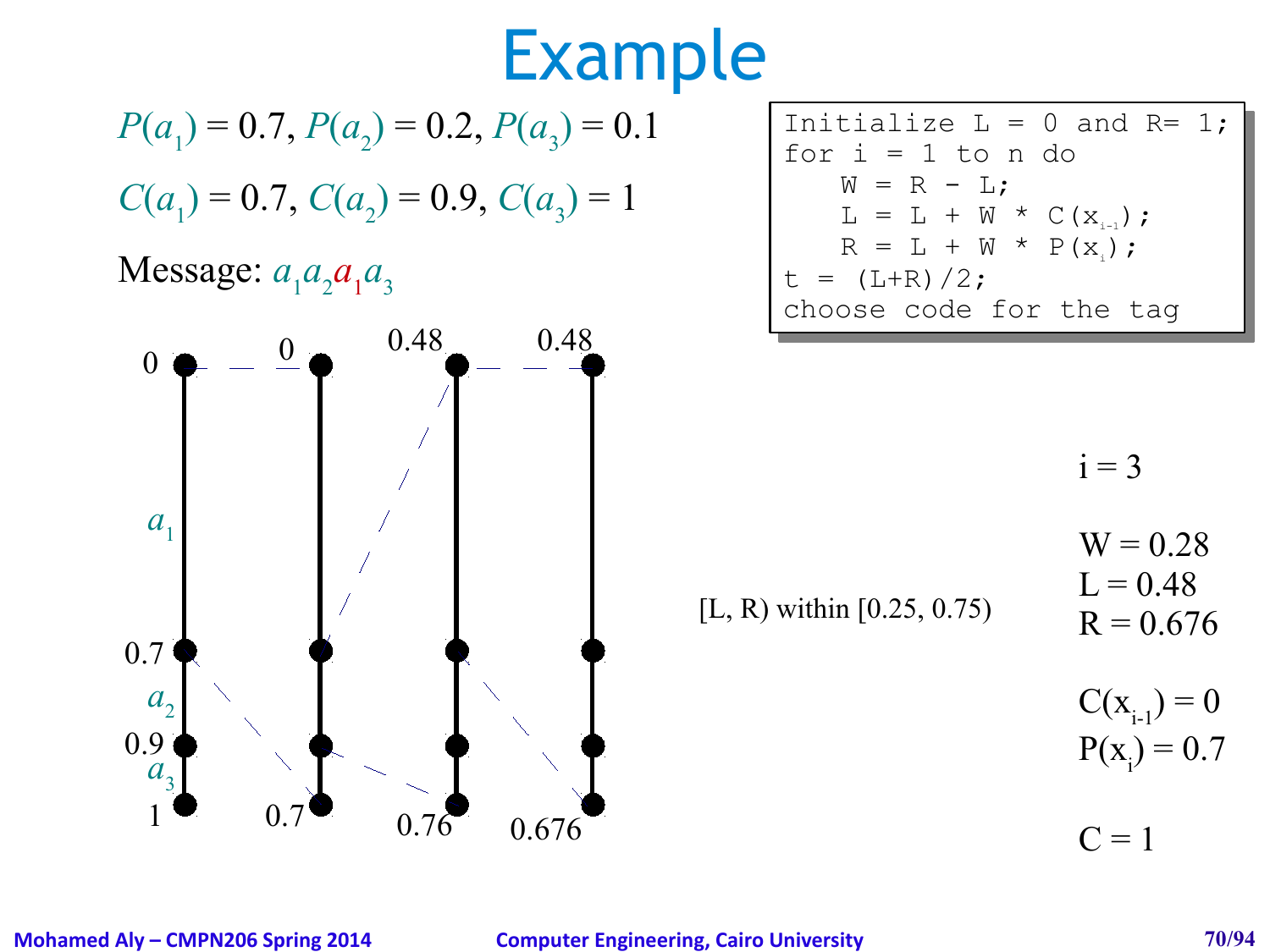$$
P(a_1) = 0.7, P(a_2) = 0.2, P(a_3) = 0.1
$$

 $C(a_1) = 0.7$ ,  $C(a_2) = 0.9$ ,  $C(a_3) = 1$ 

### Message:  $a_1 a_2 a_1 a_3$



| Initialize $L = 0$ and $R = 1$ ; |
|----------------------------------|
| for $i = 1$ to n do              |
| $W = R - L$ ;                    |
| $L = L + W * C(x_{i-1})$ ;       |
| $R = L + W * P(x_1);$            |
| $t = (L+R)/2;$                   |
| choose code for the tag          |

 $i = 3$ 

- $W = 0.28$  $L = 0.46$
- $R = 0.852$
- $C(x_{i-1}) = 0$  $P(x_i) = 0.7$

 $C = 2$ 

Scale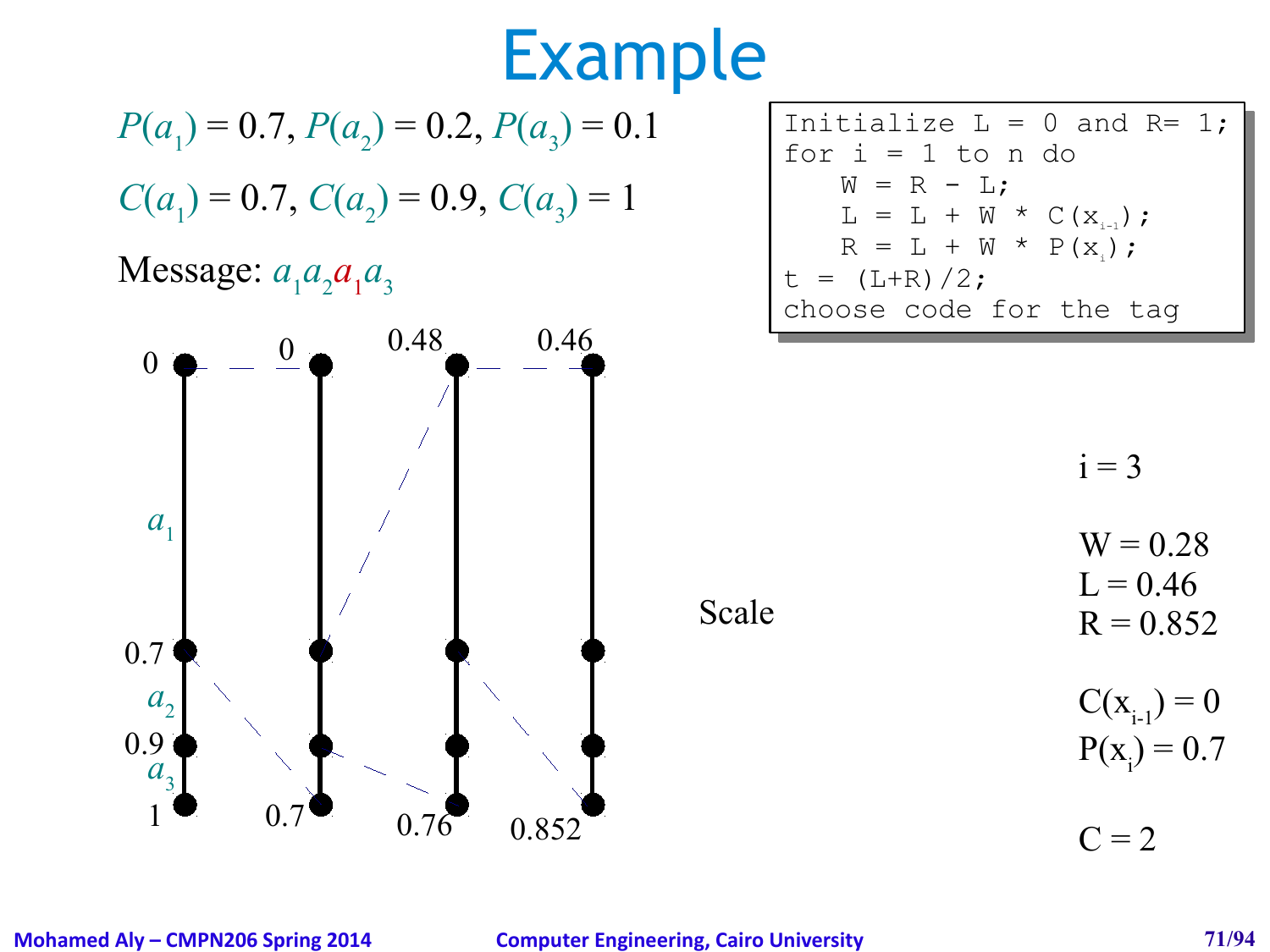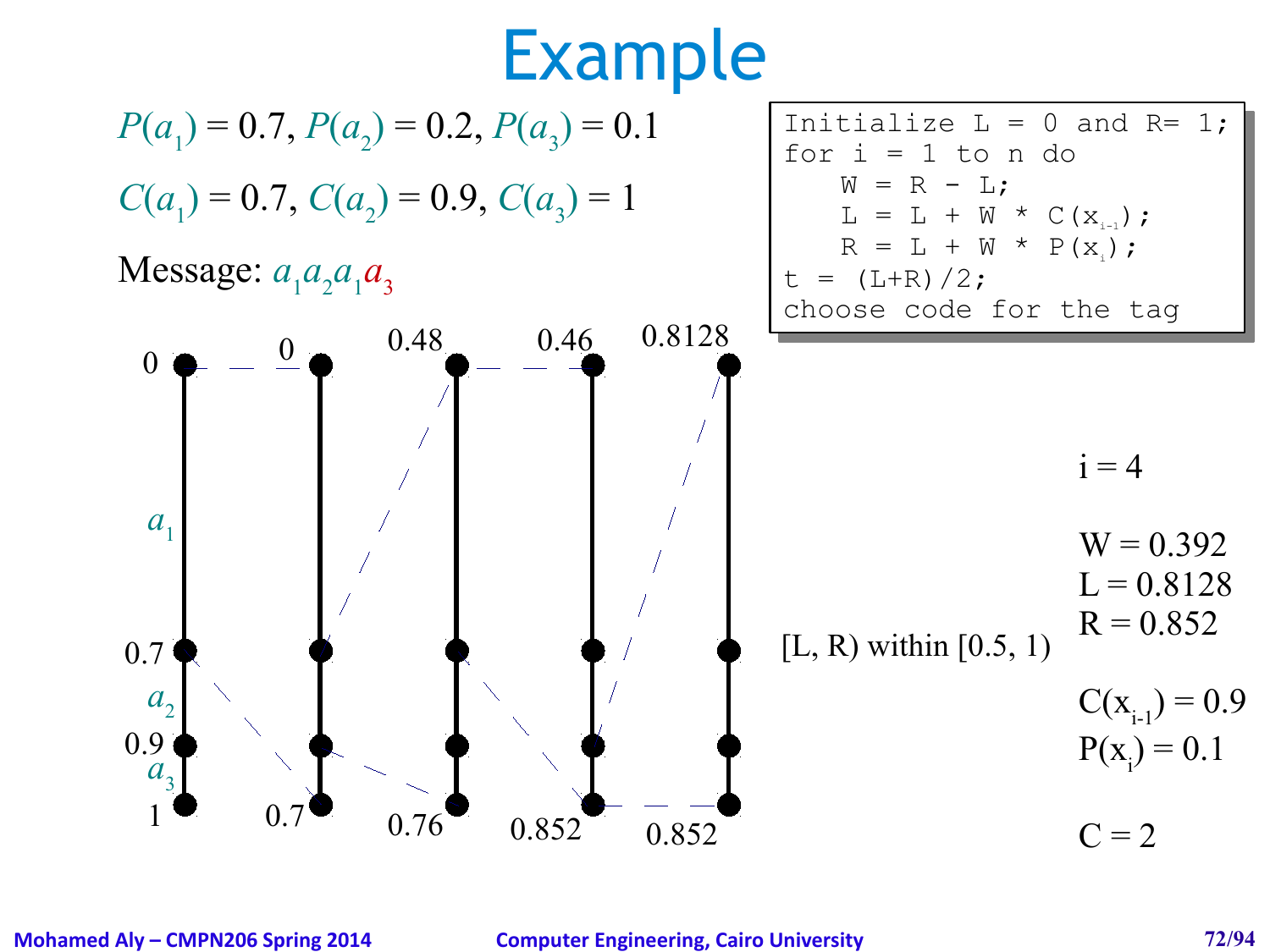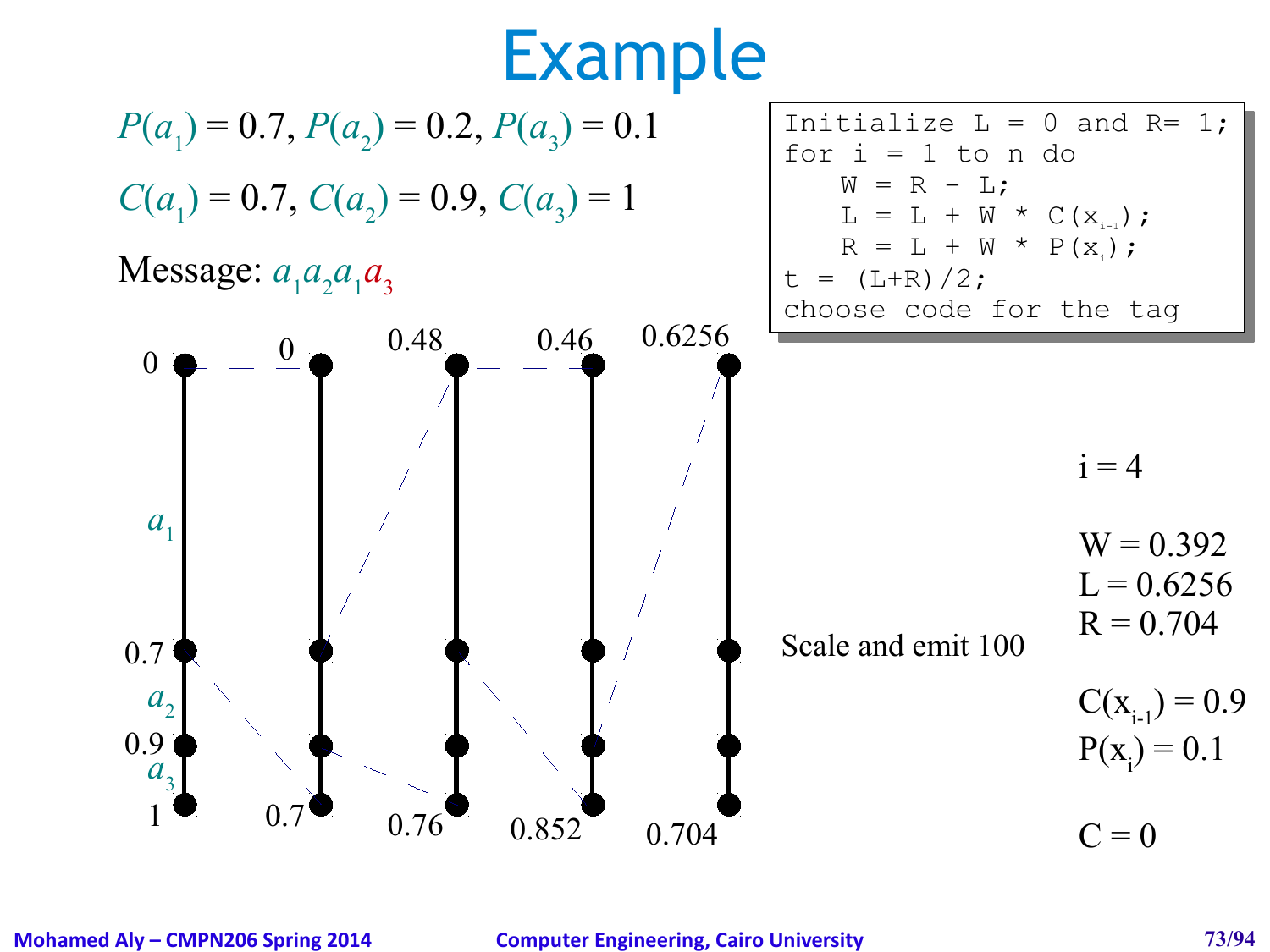$$
P(a_1) = 0.7, P(a_2) = 0.2, P(a_3) = 0.1
$$

 $C(a_1) = 0.7$ ,  $C(a_2) = 0.9$ ,  $C(a_3) = 1$ 

#### Message:  $a_1 a_2 a_1 a_3$



Initialize  $L = 0$  and  $R = 1$ ; for  $i = 1$  to n do  $W = R - L;$  $L = L + W * C(x_{i-1});$  $R = L + W * P(x_i);$  $t = (L+R)/2;$ choose code for the tag choose code for the tag

> $L = 0.6256$  $R = 0.704$

Already emitted 100, now choose any value within the interval e.g.  $0.6875 = 0.1011$ 

The codeword then becomes  $10010110 = 0.5859$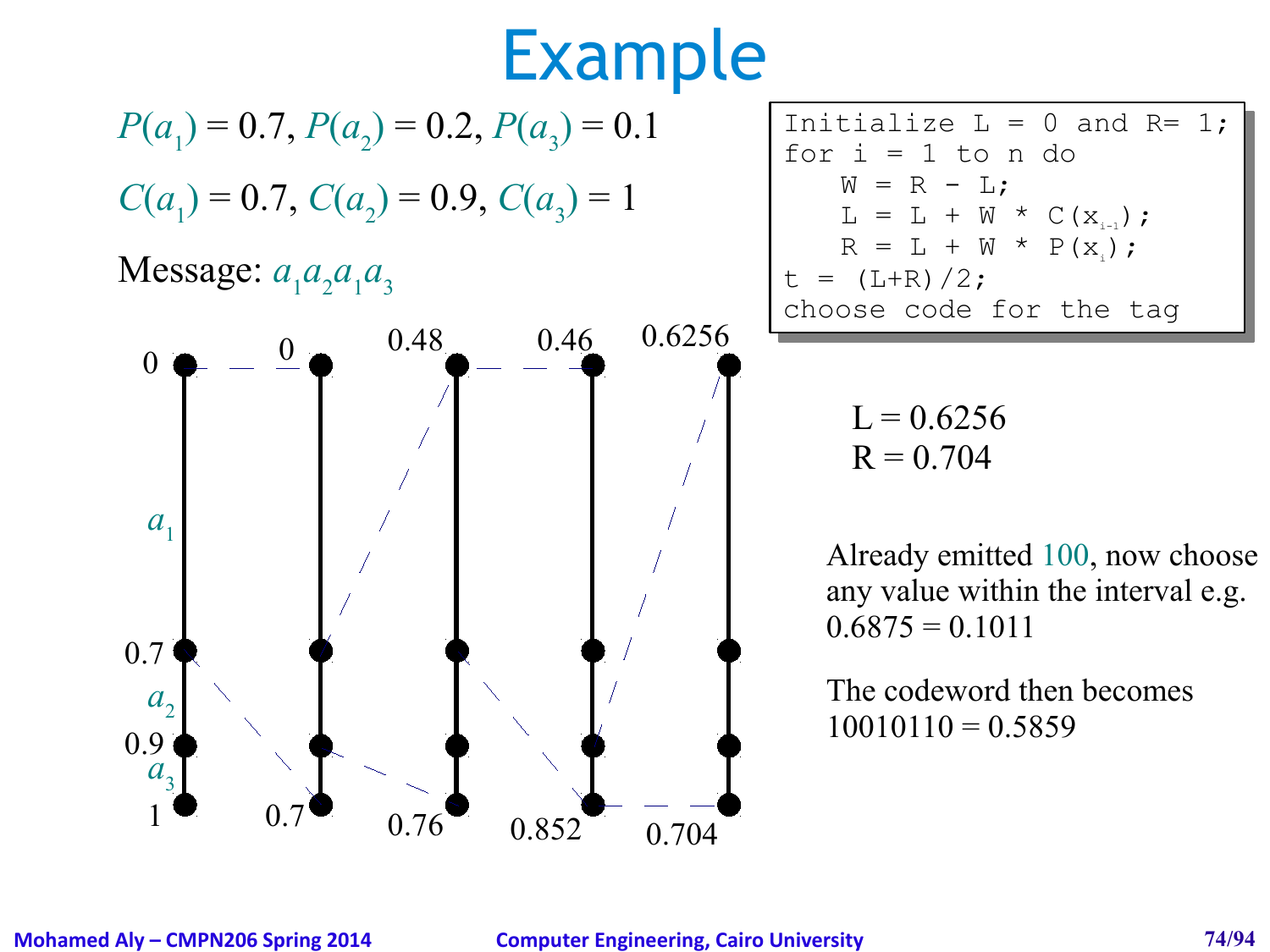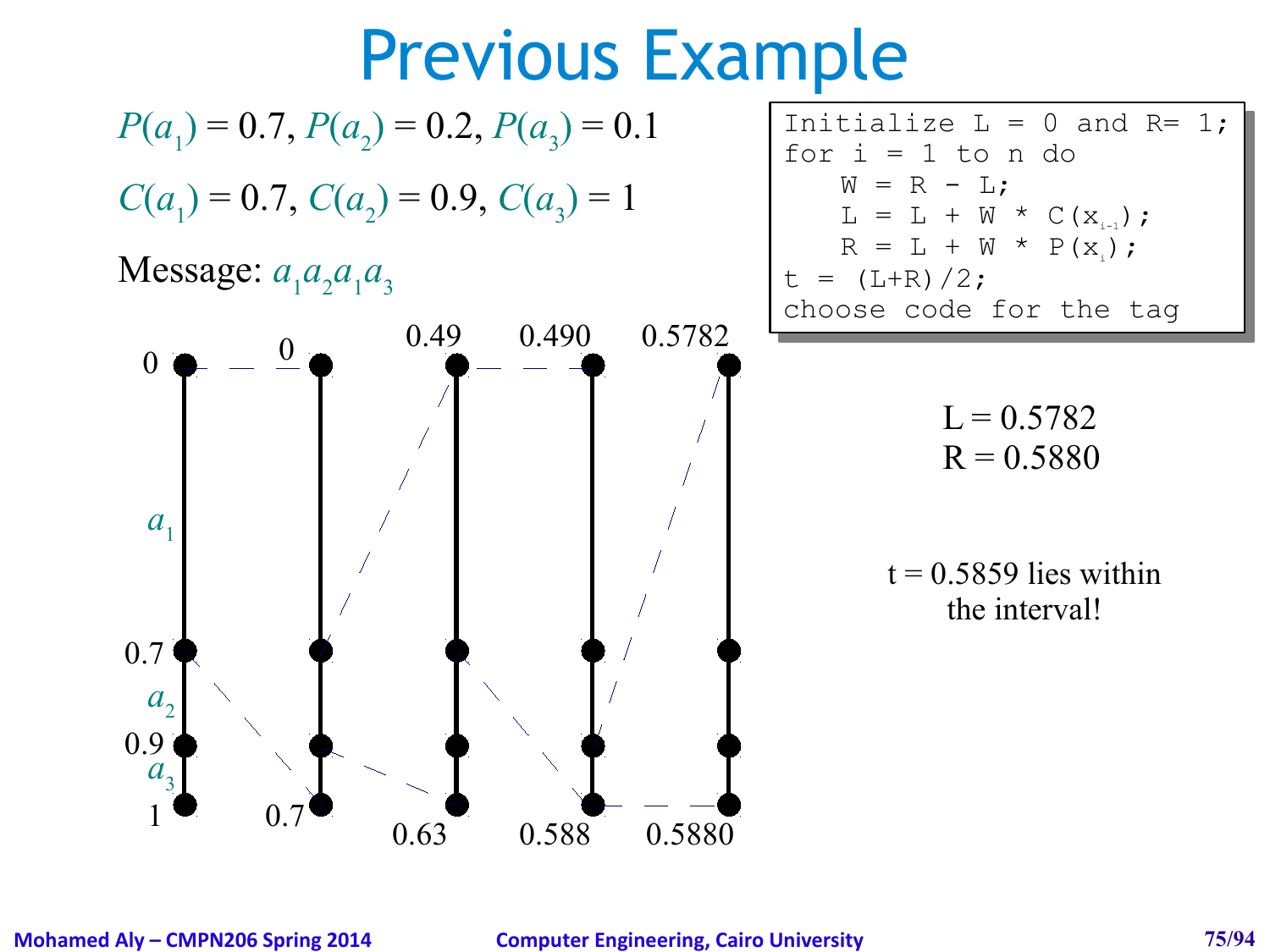# Decoding with Scaling

- The decoder behaves exactly the same as the encoder, except that it doesn't keep track of the *C* values
- Instead, the input stream is *consumed* during the scaling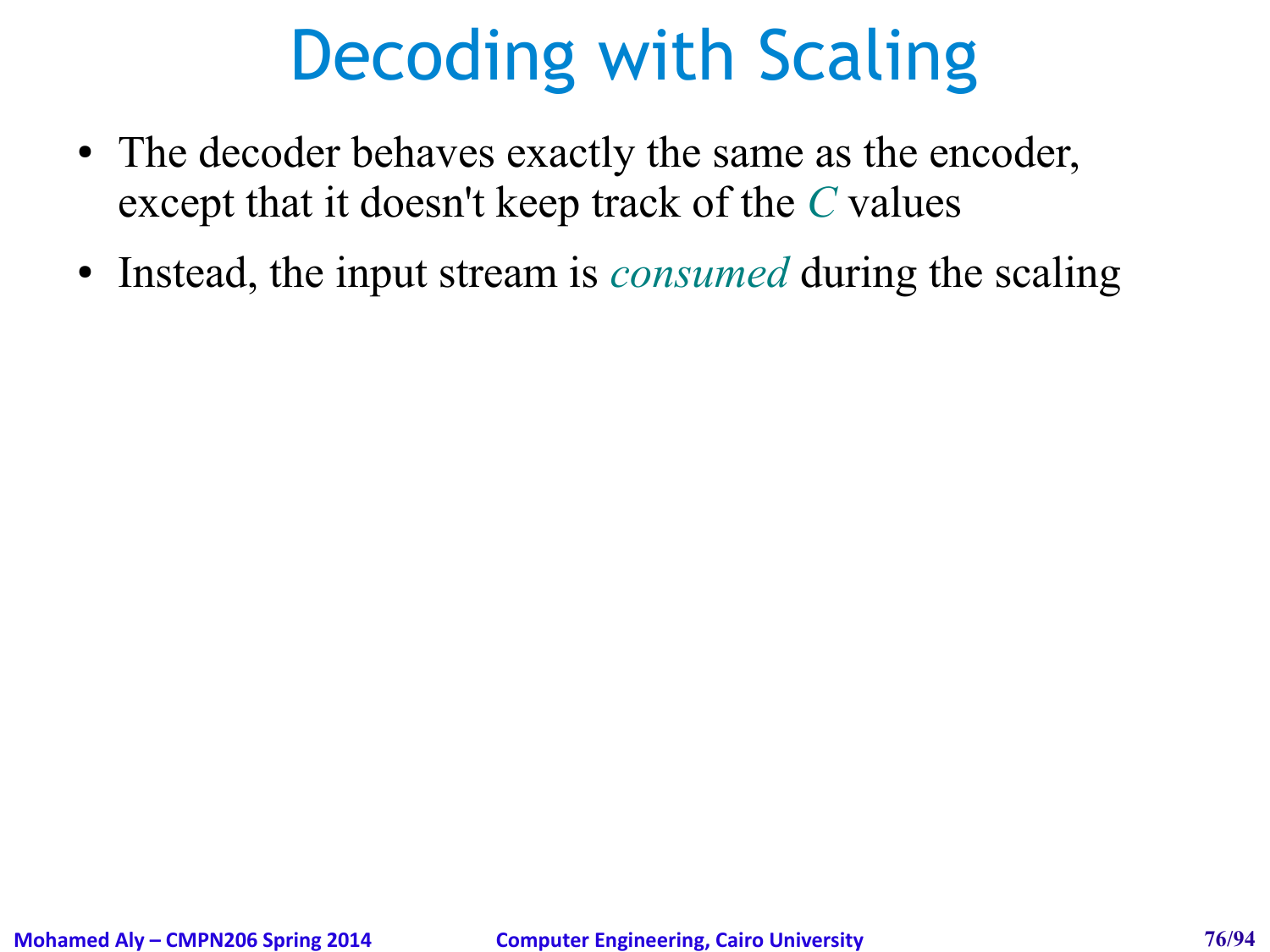# Decoding with Scaling



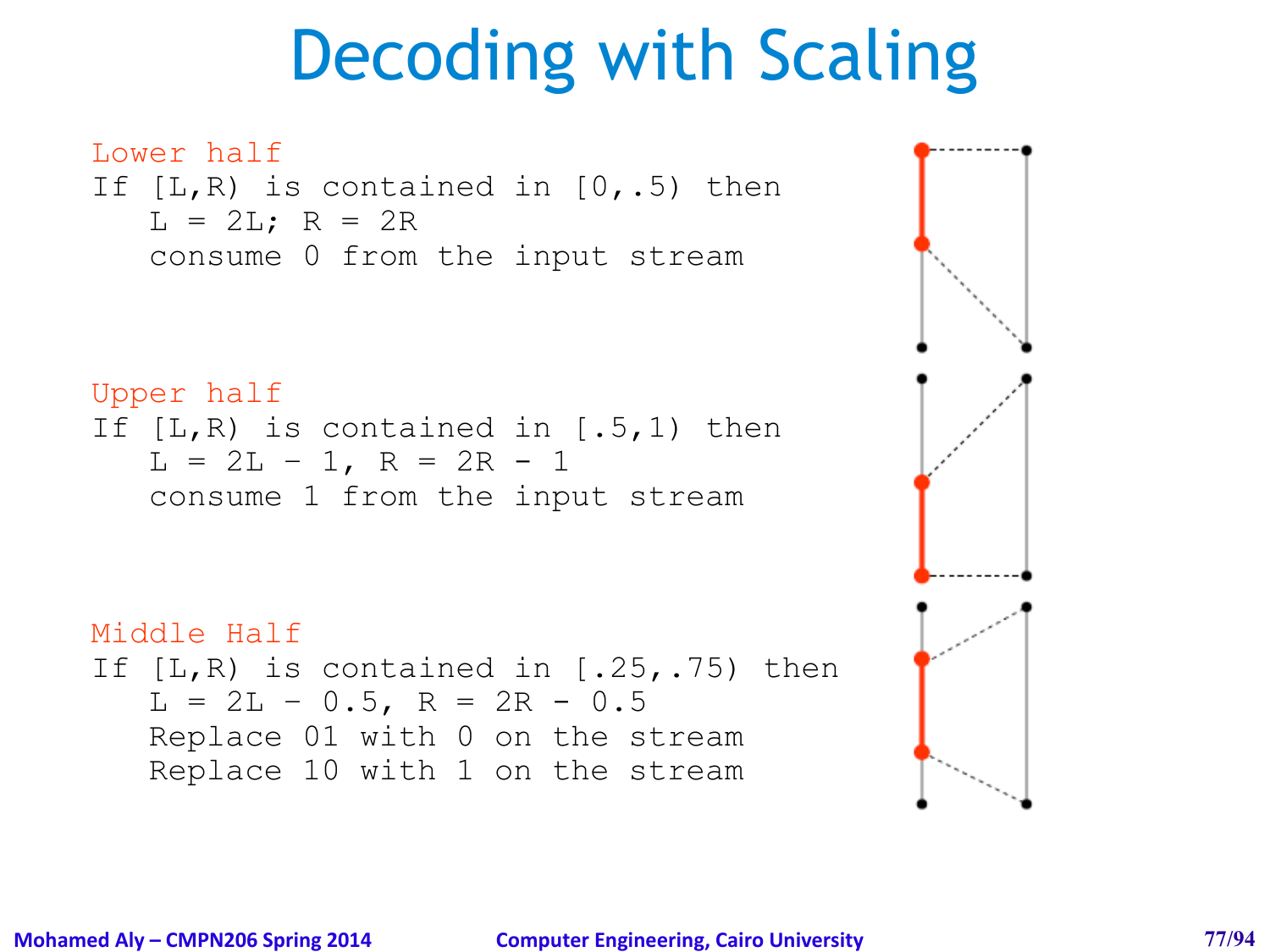#### Tag

What we are actually doing to the tag:

• Lower Half

 $0.0b_1 b_2 \cdots \times 10 = 0.b_1 b_2 \cdots$ 

• Upper Half

 $0.1b_1 b_2 \cdots \times 10 - 1 = 0.b_1 b_2 \cdots$ 

• Middle Half

 $0.10b_1b_2\cdots\times10-0.1=0.1b_1b_2\cdots$  $0.01b_1b_2\cdots\times10-0.1=0.0b_1b_2\cdots$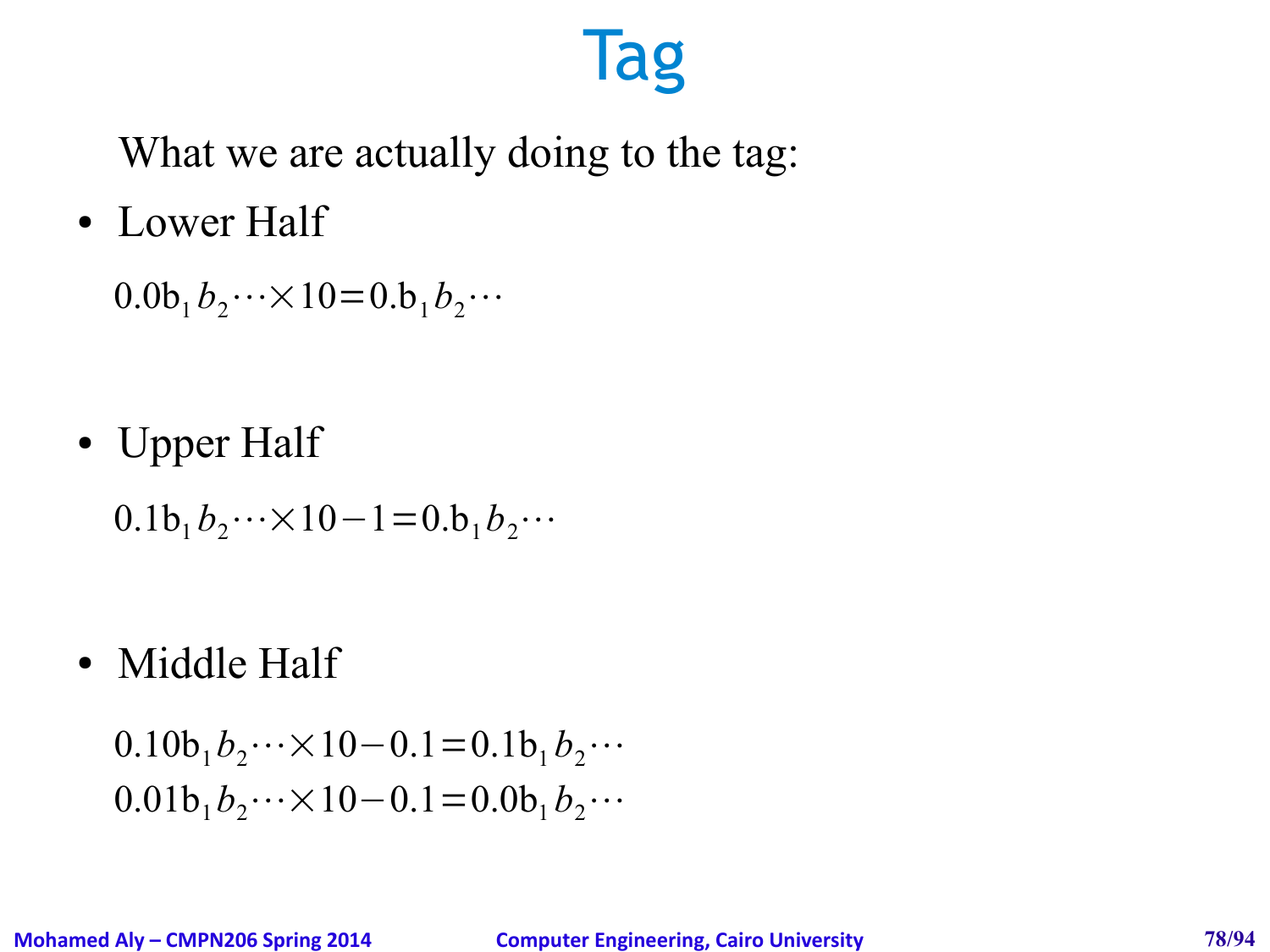$$
P(a_1) = 0.7, P(a_2) = 0.2, P(a_3) = 0.1
$$

 $C(a_1) = 0.7$ ,  $C(a_2) = 0.9$ ,  $C(a_3) = 1$ 

Code: 10010110

0

 $a<sub>1</sub>$ 

1

 $a_{3}$ 

 $a<sub>2</sub>$ 

0.7

0.9

Decoded message:

Initialize  $L = 0$  and  $R = 1$ ;  $t = 0.0102...b$ KOOO $...$ for  $i = 1$  to n do w - R - L;<br>find j such that:  $\begin{array}{c} \text{and} \\ \text{and} \\ \text{and} \\ \text{and} \\ \text{and} \\ \text{and} \\ \text{and} \\ \text{and} \\ \text{and} \\ \text{and} \\ \text{and} \\ \text{and} \\ \text{and} \\ \text{and} \\ \text{and} \\ \text{and} \\ \text{and} \\ \text{and} \\ \text{and} \\ \text{and} \\ \text{and} \\ \text{and} \\ \text{and} \\ \text{and} \\ \text{and} \\ \text{and} \\ \text{and} \\ \text{and} \\ \text{and} \\ \text{and} \\ \text{and} \\ \text{and} \\ \text{and} \\ \text{and} \\ \text{and} \\ \text{$  $L + W * C(a_{j-1}) \le t \le L + W * (C(a_{j-1}) + P(a_j))$ utput aj,<br>- II M  $L = L + W * C(a_{j-1});$  $R = L + W * P(a_j);$  $t =$ .b1b2...bk000...  $W = R - L$ ; output aj;

 $i = 1$ 



 $t = 0.5859375$ 

**Mohamed Aly – CMPN206 Spring 2014 Computer Engineering, Cairo University 79/94**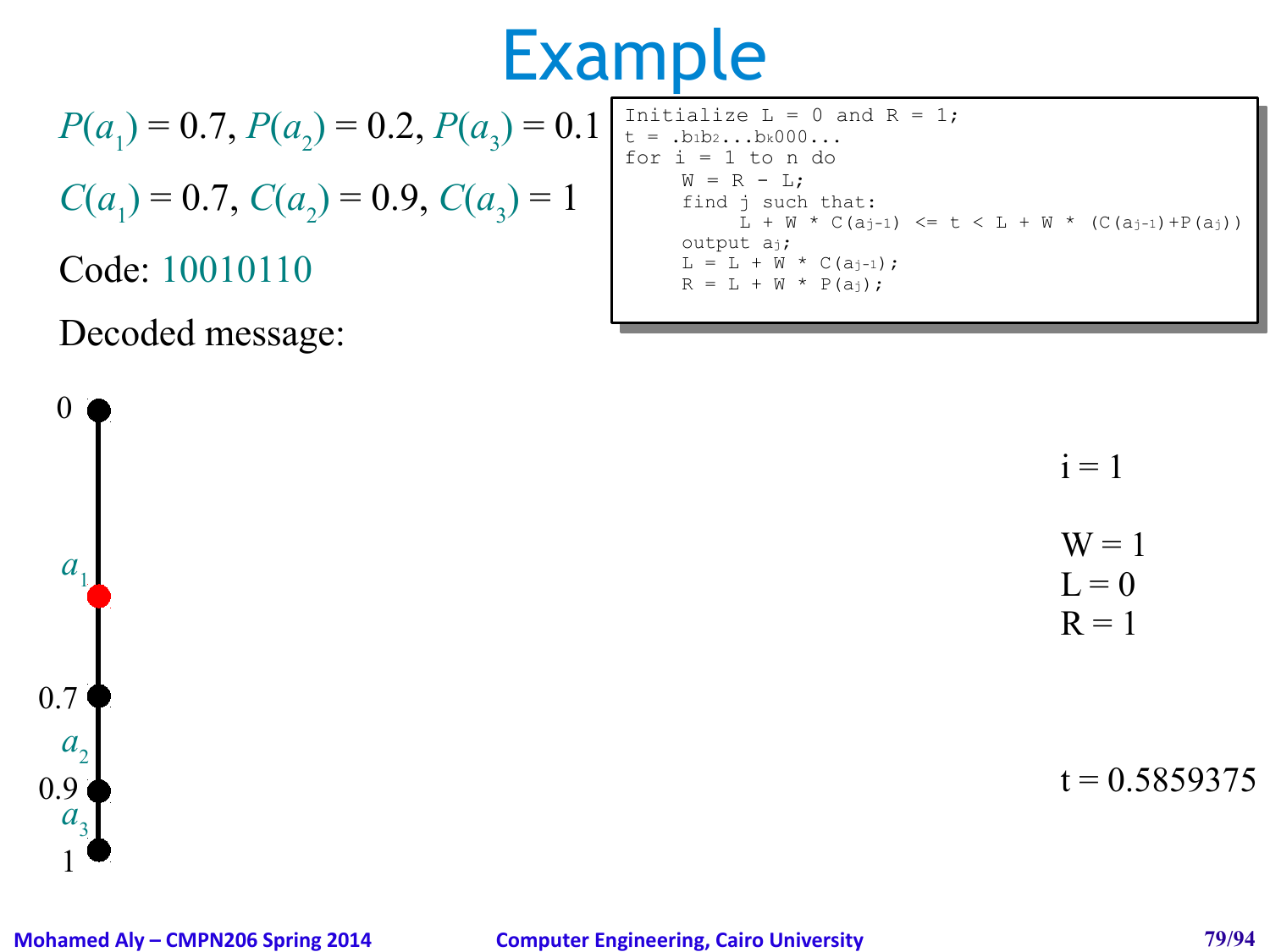$$
P(a_1) = 0.7, P(a_2) = 0.2, P(a_3) = 0.1
$$

 $C(a_1) = 0.7$ ,  $C(a_2) = 0.9$ ,  $C(a_3) = 1$ 

Code: 10010110

Decoded message:  $a_1$ 



Initialize L = 0 and R = 1;

\n
$$
t = .\text{bib2...bk000...}
$$
\nfor i = 1 to n do

\n
$$
W = R - L;
$$
\nfind j such that:

\n
$$
L + W * C(aj-1) \leq t \leq L + W * (C(aj-1) + P(aj))
$$
\noutput aj:

\n
$$
L = L + W * C(aj-1);
$$
\n
$$
R = L + W * P(aj);
$$

 $i = 2$ 

$$
W = 0.7
$$
  
L = 0  
R = 0.7

 $j = 1$ 

 $t = 0.5859375$ 

#### **Mohamed Aly – CMPN206 Spring 2014 Computer Engineering, Cairo University 80/94**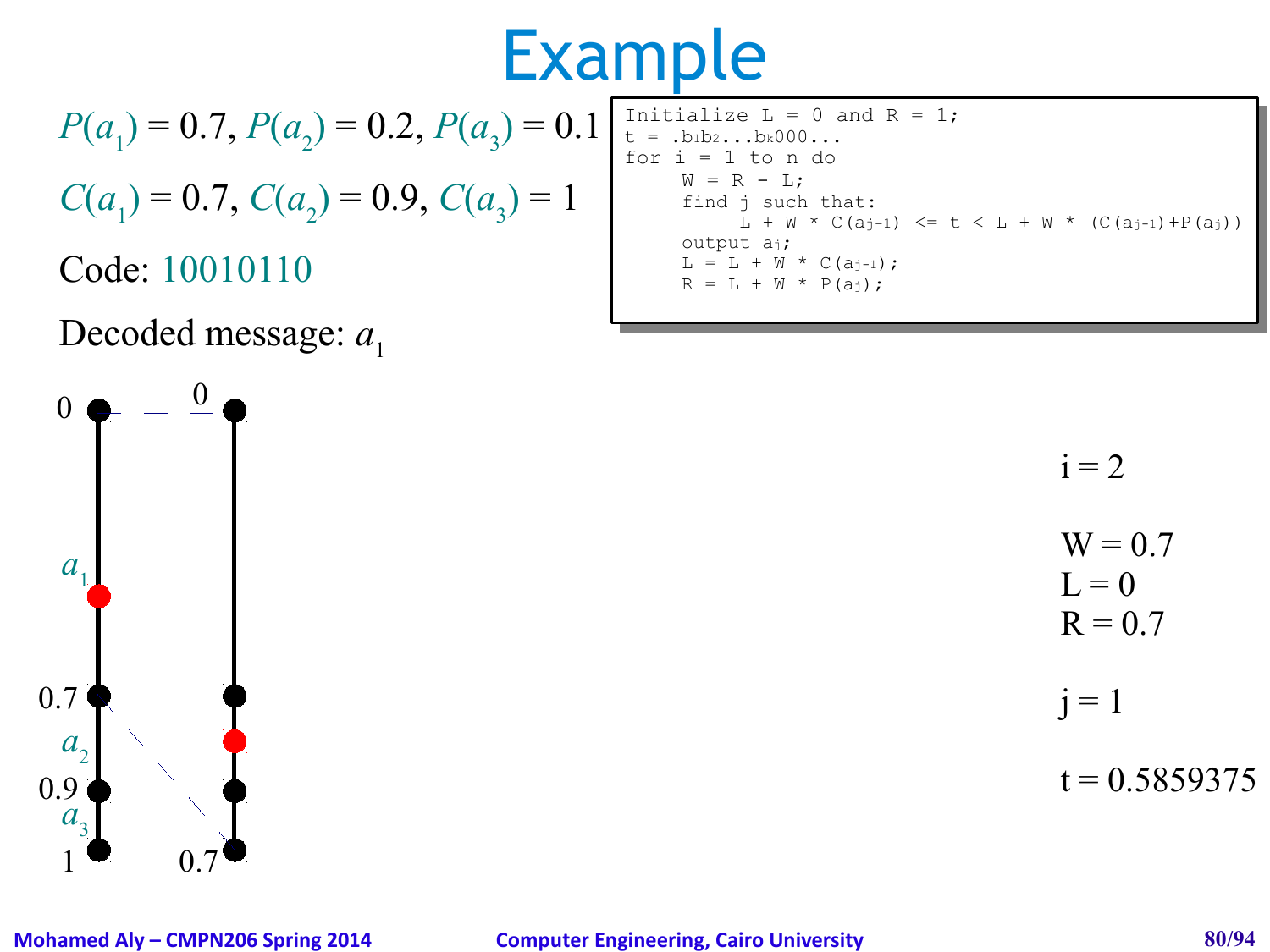$$
P(a_1) = 0.7, P(a_2) = 0.2, P(a_3) = 0.1
$$

 $C(a_1) = 0.7$ ,  $C(a_2) = 0.9$ ,  $C(a_3) = 1$ 

Code: 10010110

Decoded message:  $a_1 a_2$ 



```
Initialize L = 0 and R = 1;
   t = 0.0102...bKOOO...for i = 1 to n do
                 w - R - L;<br>find j such that:
                    \begin{array}{c} \text{and} \\ \text{and} \\ \text{and} \\ \text{and} \\ \text{and} \\ \text{and} \\ \text{and} \\ \text{and} \\ \text{and} \\ \text{and} \\ \text{and} \\ \text{and} \\ \text{and} \\ \text{and} \\ \text{and} \\ \text{and} \\ \text{and} \\ \text{and} \\ \text{and} \\ \text{and} \\ \text{and} \\ \text{and} \\ \text{and} \\ \text{and} \\ \text{and} \\ \text{and} \\ \text{and} \\ \text{and} \\ \text{and} \\ \text{and} \\ \text{and} \\ \text{and} \\ \text{and} \\ \text{and} \\ \text{and} \\ \text{L + W * C(a_{j-1}) \le t \le L + W * (C(a_{j-1}) + P(a_j))utput aj,<br>- II M
                 L = L + W * C(a_{j-1});R = L + W * P(a_j);t =.b1b2...bk000...
                W = R - L;
                output aj;
```

$$
i=3
$$

$$
W = 0.14
$$
  
\n
$$
L = 0.49
$$
  
\n
$$
L = 0.49
$$
  
\n
$$
R = 063
$$

 $i = 2$ 

 $t = 0.5859375$ 

#### **Mohamed Aly – CMPN206 Spring 2014 Computer Engineering, Cairo University 81/94**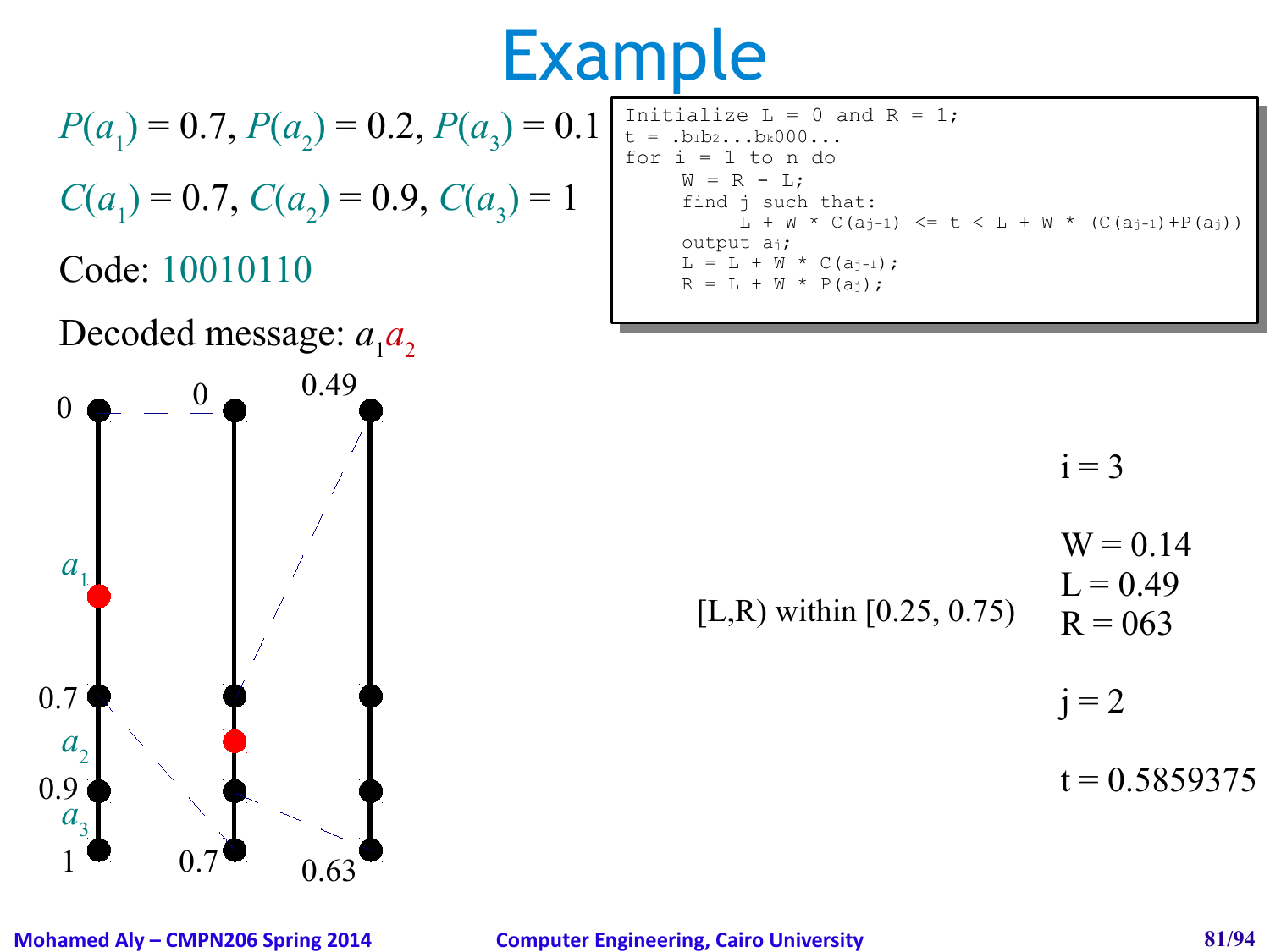$$
P(a_1) = 0.7, P(a_2) = 0.2, P(a_3) = 0.1
$$

 $C(a_1) = 0.7$ ,  $C(a_2) = 0.9$ ,  $C(a_3) = 1$ 

Code:  $\overline{40}$  1010110

Decoded message:  $a_1 a_2$ 



```
Initialize L = 0 and R = 1;
   t = 0.0102...bKOOO...for i = 1 to n do
                 w - R - L;<br>find j such that:
                    \begin{array}{c} \text{and} \\ \text{and} \\ \text{and} \\ \text{and} \\ \text{and} \\ \text{and} \\ \text{and} \\ \text{and} \\ \text{and} \\ \text{and} \\ \text{and} \\ \text{and} \\ \text{and} \\ \text{and} \\ \text{and} \\ \text{and} \\ \text{and} \\ \text{and} \\ \text{and} \\ \text{and} \\ \text{and} \\ \text{and} \\ \text{and} \\ \text{and} \\ \text{and} \\ \text{and} \\ \text{and} \\ \text{and} \\ \text{and} \\ \text{and} \\ \text{and} \\ \text{and} \\ \text{and} \\ \text{and} \\ \text{and} \\ \text{L + W * C(a_{j-1}) \le t \le L + W * (C(a_{j-1}) + P(a_j))utput aj,<br>- II M
                 L = L + W * C(a_{j-1});R = L + W * P(a_j);t =.b1b2...bk000...
                W = R - L;
                output aj;
```
 $i = 3$ 

Scale and change 10 to 1 and update the tag *t*

 $W = 0.28$  $L = 0.48$  $R = 0.76$  $i = 1$ 

 $t = 0.671875$ 

#### **Mohamed Aly – CMPN206 Spring 2014 Computer Engineering, Cairo University 82/94**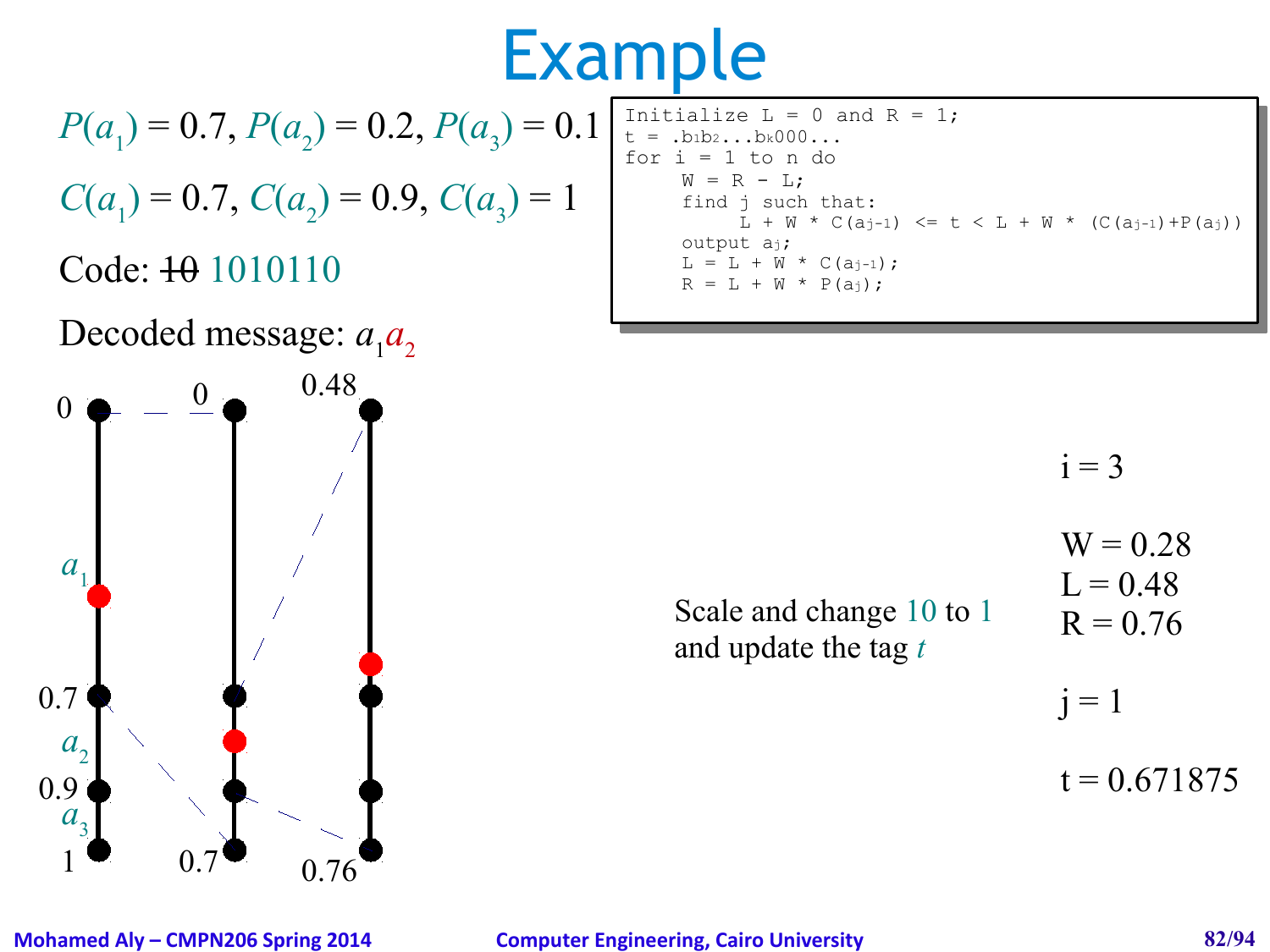$$
P(a_1) = 0.7, P(a_2) = 0.2, P(a_3) = 0.1
$$

 $C(a_1) = 0.7$ ,  $C(a_2) = 0.9$ ,  $C(a_3) = 1$ 

#### Code:  $\theta$  1010110

Decoded message:  $a_1 a_2 a_1$ 



Initialize L = 0 and R = 1;

\n
$$
t = .\text{bib2...bk000...}
$$
\nfor i = 1 to n do

\n
$$
W = R - L;
$$
\nfind j such that:

\n
$$
L + W * C(aj-1) \leq t \leq L + W * (C(aj-1) + P(aj))
$$
\noutput aj;

\n
$$
L = L + W * C(aj-1);
$$
\n
$$
R = L + W * P(aj);
$$

$$
i=4
$$

$$
W = 0.28
$$
  
[L,R) within [0.25, 0.75] 
$$
L = 0.48
$$

$$
R = 0.676
$$

 $j = 1$ 

 $t = 0.671875$ 

#### **Mohamed Aly – CMPN206 Spring 2014 Computer Engineering, Cairo University 83/94**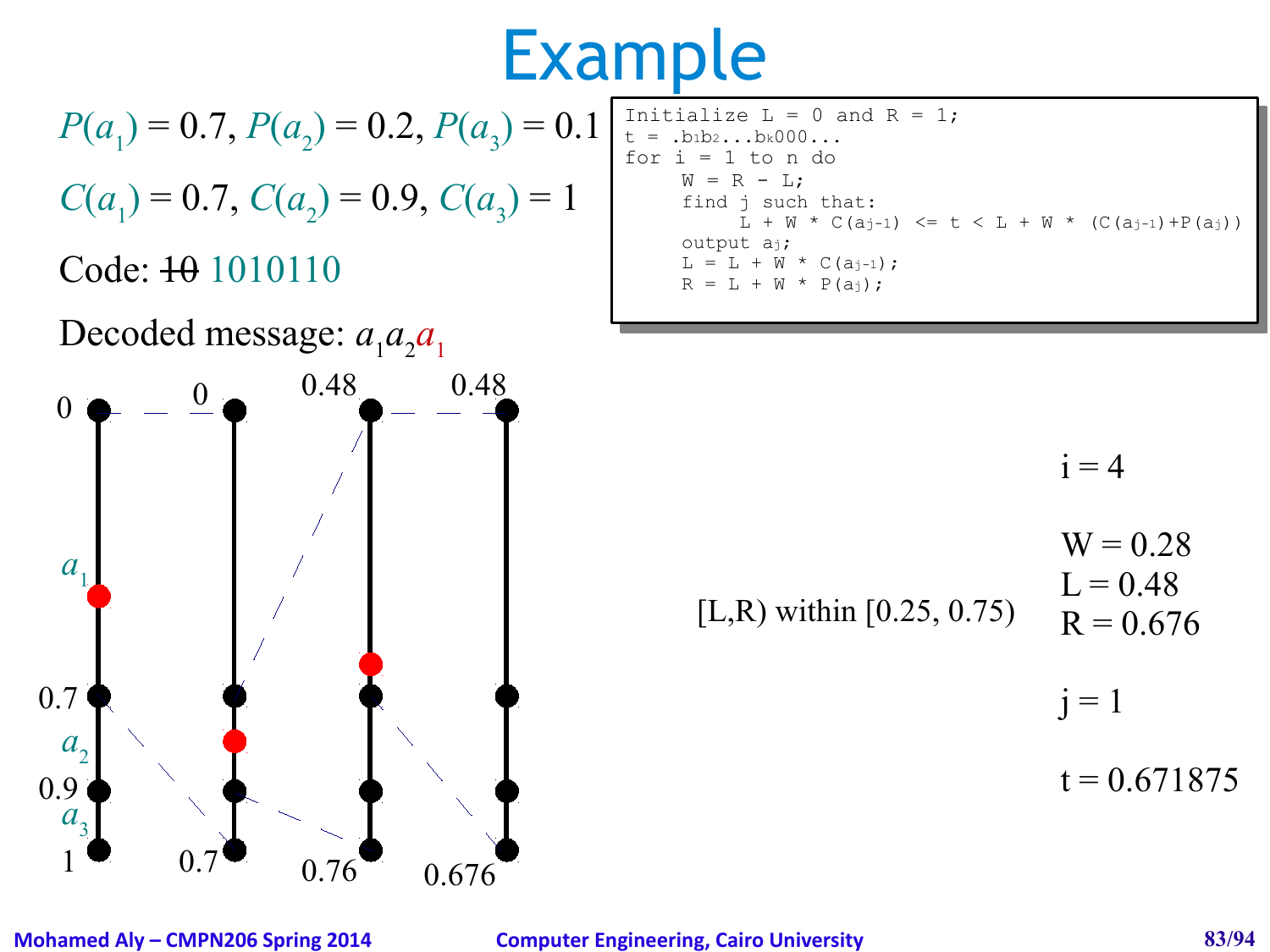$$
P(a_1) = 0.7, P(a_2) = 0.2, P(a_3) = 0.1
$$

 $C(a_1) = 0.7$ ,  $C(a_2) = 0.9$ ,  $C(a_3) = 1$ 

#### Code:  $+0+110110$

Decoded message:  $a_1 a_2 a_1$ 



| Initialize $L = 0$ and $R = 1$ ; |                                                                |
|----------------------------------|----------------------------------------------------------------|
| $t = .b_1b_2b_k000$              |                                                                |
| for $i = 1$ to n do              |                                                                |
| $W = R - L$ ;                    |                                                                |
| find j such that:                |                                                                |
|                                  | $L + W * C(a_{i-1}) \le t \le L + W * (C(a_{i-1}) + P(a_{i}))$ |
| output aj;                       |                                                                |
| $L = L + W * C(a_{j-1})$ ;       |                                                                |
| $R = L + W * P(a_i);$            |                                                                |
|                                  |                                                                |

$$
i=4
$$

Scale and change 10 to 1 and update the tag *t*

 $W = 0.392$  $L = 0.46$  $R = 0.852$ 

 $j = 1$ 

 $t = 0.84375$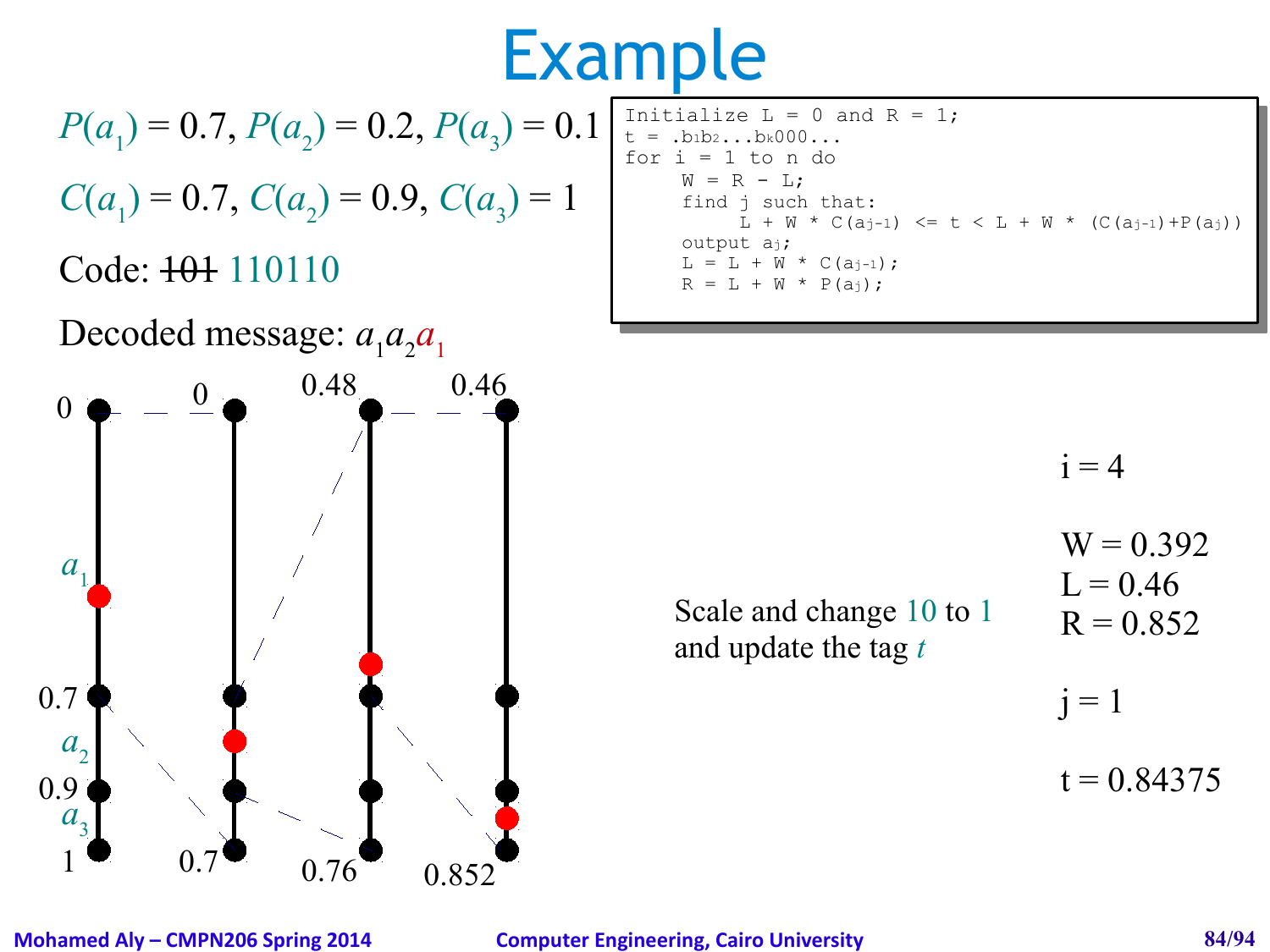$$
P(a_1) = 0.7, P(a_2) = 0.2, P(a_3) = 0.1
$$

 $C(a_1) = 0.7$ ,  $C(a_2) = 0.9$ ,  $C(a_3) = 1$ 

#### Code:  $+0+110110$



Initialize  $L = 0$  and  $R = 1$ ;  $t = 0.0102...b$ KOOO $...$ for  $i = 1$  to n do w - R - L;<br>find j such that:  $\begin{array}{c} \text{and} \\ \text{and} \\ \text{and} \\ \text{and} \\ \text{and} \\ \text{and} \\ \text{and} \\ \text{and} \\ \text{and} \\ \text{and} \\ \text{and} \\ \text{and} \\ \text{and} \\ \text{and} \\ \text{and} \\ \text{and} \\ \text{and} \\ \text{and} \\ \text{and} \\ \text{and} \\ \text{and} \\ \text{and} \\ \text{and} \\ \text{and} \\ \text{and} \\ \text{and} \\ \text{and} \\ \text{and} \\ \text{and} \\ \text{and} \\ \text{and} \\ \text{and} \\ \text{and} \\ \text{and} \\ \text{and} \\ \text{$  $L + W * C(a_{j-1}) \le t \le L + W * (C(a_{j-1}) + P(a_j))$ utput aj,<br>- II M  $L = L + W * C(a_{j-1});$  $R = L + W * P(a_j);$  $t =$ .b1b2...bk000...  $W = R - L$ ; output aj;

$$
i=4
$$

$$
W = 0.392
$$
  

$$
L = 0.46
$$
  

$$
R = 0.852
$$

$$
j=3
$$

 $t = 0.84375$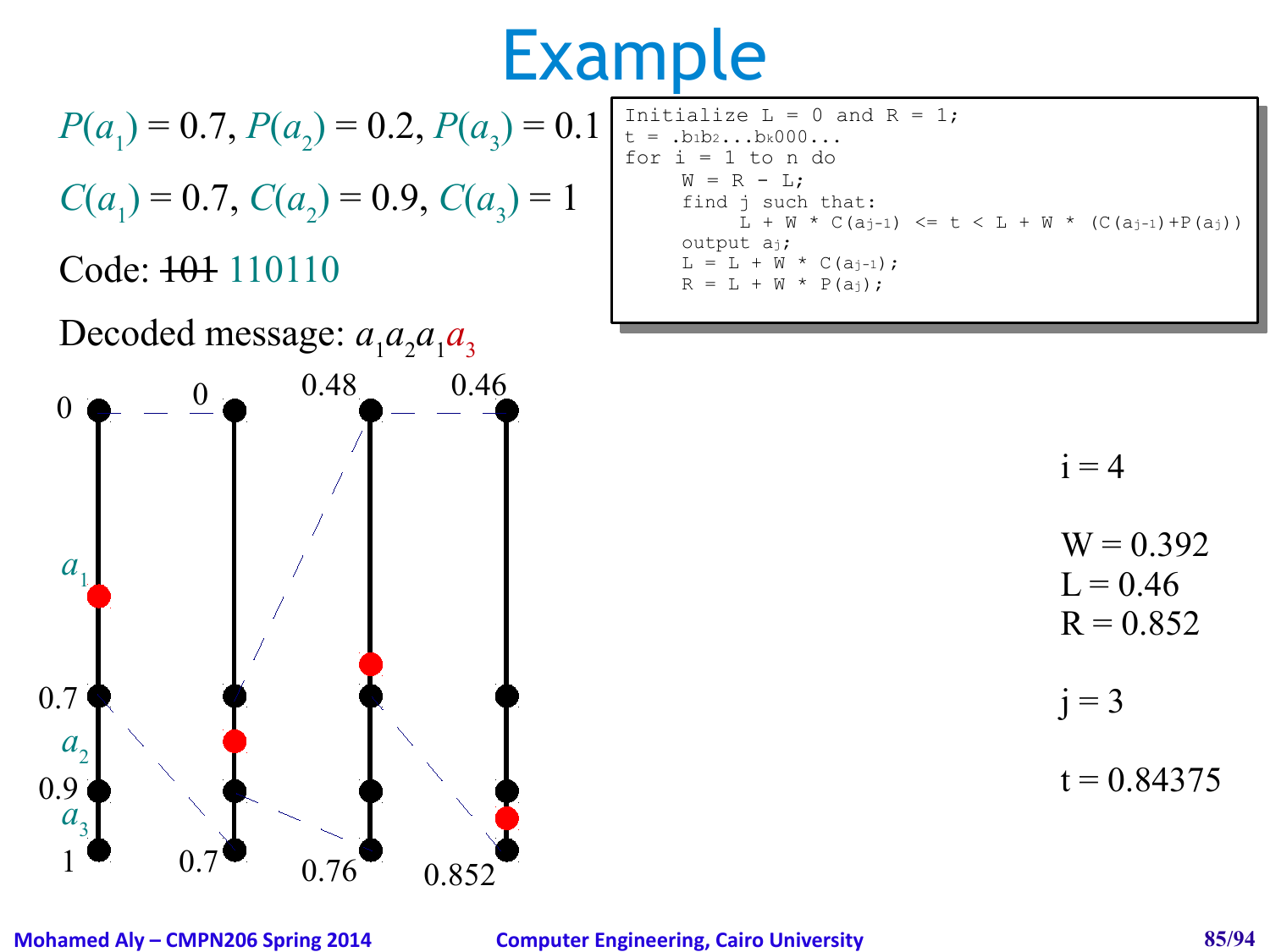$$
P(a_1) = 0.7, P(a_2) = 0.2, P(a_3) = 0.1
$$

 $C(a_1) = 0.7$ ,  $C(a_2) = 0.9$ ,  $C(a_3) = 1$ 

#### Code:  $10110$

Decoded message:  $a_1 a_2 a_1 a_3$ 



```
Initialize L = 0 and R = 1;<br>t = .bib2...bk000...
   t = 0.0102...bKOOO...for i = 1 to n do
                 w - R - L;<br>find j such that:
                   \begin{array}{c} \text{and} \\ \text{and} \\ \text{and} \\ \text{and} \\ \text{and} \\ \text{and} \\ \text{and} \\ \text{and} \\ \text{and} \\ \text{and} \\ \text{and} \\ \text{and} \\ \text{and} \\ \text{and} \\ \text{and} \\ \text{and} \\ \text{and} \\ \text{and} \\ \text{and} \\ \text{and} \\ \text{and} \\ \text{and} \\ \text{and} \\ \text{and} \\ \text{and} \\ \text{and} \\ \text{and} \\ \text{and} \\ \text{and} \\ \text{and} \\ \text{and} \\ \text{and} \\ \text{and} \\ \text{and} \\ \text{and} \\ \text{L + W * C(a_{j-1}) \le t \le L + W * (C(a_{j-1}) + P(a_j))U = L + W * C(a_{j-1});l = ⊥ ⊤ W <sup>*</sup> ∪(aj-l) ,<br>. _ т + ™ * D (э.) .
                 R = L + W * P(a_j);Initialize L = 0 and R = 1;
                W = R - L;
                output aj;
```
Now we are done decoding a sequence of 4 symbols. We get rid of the rest of the bits and work on a new batch of 4 symbols...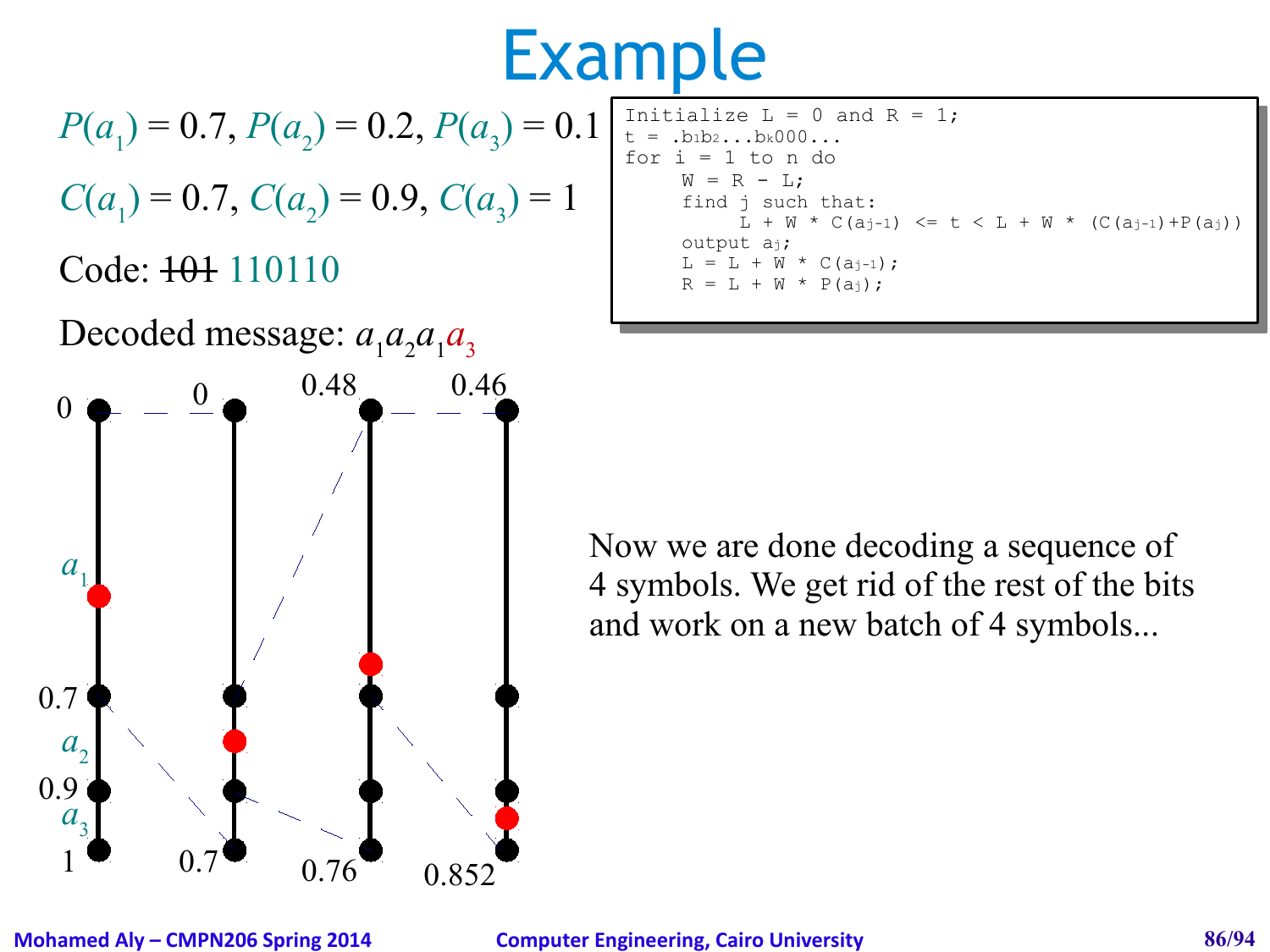# Integer Arithmetic Coding

- Using integer operations is faster than floating point operations
- Decide on the size of the integers to have *m* bits e.g. 8
- Map the fractions in the interval  $[0, 1]$  into values  $[0, 2<sup>m</sup>-1]$
- For example with  $m = 8$ :
	- $0 \rightarrow 0 = 0000 0000$
	- $1 \rightarrow 255 = 111111111$
	- $0.5 \rightarrow 128 = 1000 0000$
- Represent the probabilities by their frequencies
	- Let  $n_i$  be the number of times symbol  $a_i$  occurs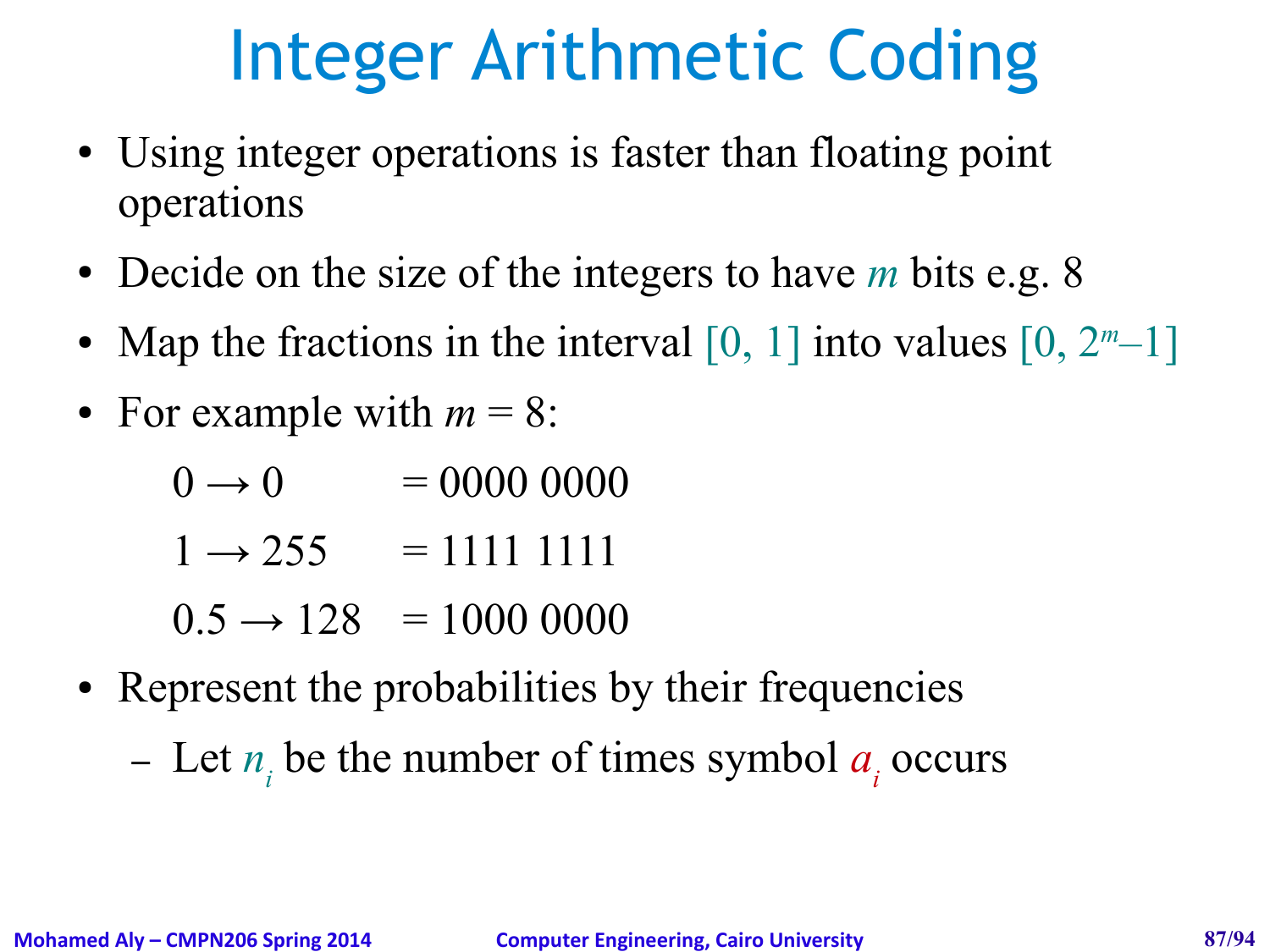# Integer Arithmetic Coding

- Represent the *probabilities* by symbol *frequencies*
	- Let  $n_i$  be the number of times symbol  $a_i$  occurs
	- $-$  Define  $C_i = \sum_{j=1}^i$ *ni*
	- Let *N* be the total size of the message
- Modify the encoding/decoding algorithm to use integer operations with frequencies instead of probabilities, together with scaling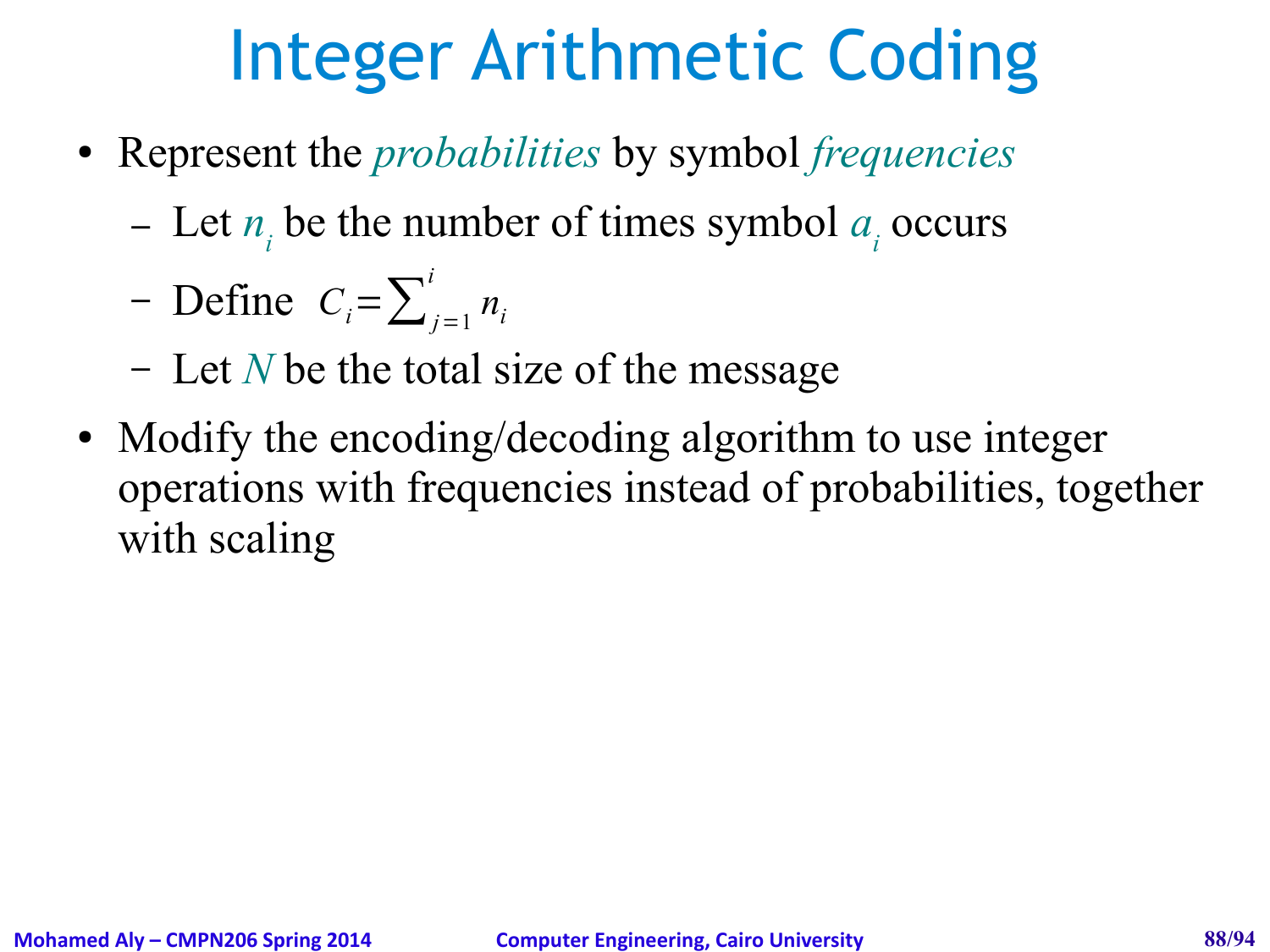#### Integer AC Encoder

```
Initialize L = 0 and R = 2<sup>m</sup> - 1;
for i = 1 to n do
      W = R – L + 1;
     L = L + W * C_{i-1} / N;R = L + W * n_i / N - 1;// Scaling
// Scaling
     while(we need rescaling)
while(we need rescaling)
          // If [L, R) in [0, 0.5) or [0.5, 1)
// If [L, R) in [0, 0.5) or [0.5, 1)
          If MSB(L) = MSB(R) = b// Shift left
// Shift left
                L \leq l = 1;// Shift left and add 1 as LSB
// Shift left and add 1 as LSB
                R <<= 1; R |= 1
R <<= 1; R |= 1
                Emit b
Emit b
                Emit !b C times
Emit !b C times
          // If [L, R) in [0.25, 0.75)
// If [L, R) in [0.25, 0.75)
          // by checking second MSB
// by checking second MSB
          Else SecondMSB(L) = 1 and SecondMSB(R) = 0// Shift left and complement MSB
// Shift left and complement MSB
                L <<= 1; L ^{\wedge}= 2^{m-1}R <<= 1; R ^= 2<sup>m-1</sup>; R |= 1;
                C += 1
    W = R - L + 1:
```
**Mohamed Aly – CMPN206 Spring 2014 Computer Engineering, Cairo University 89/94**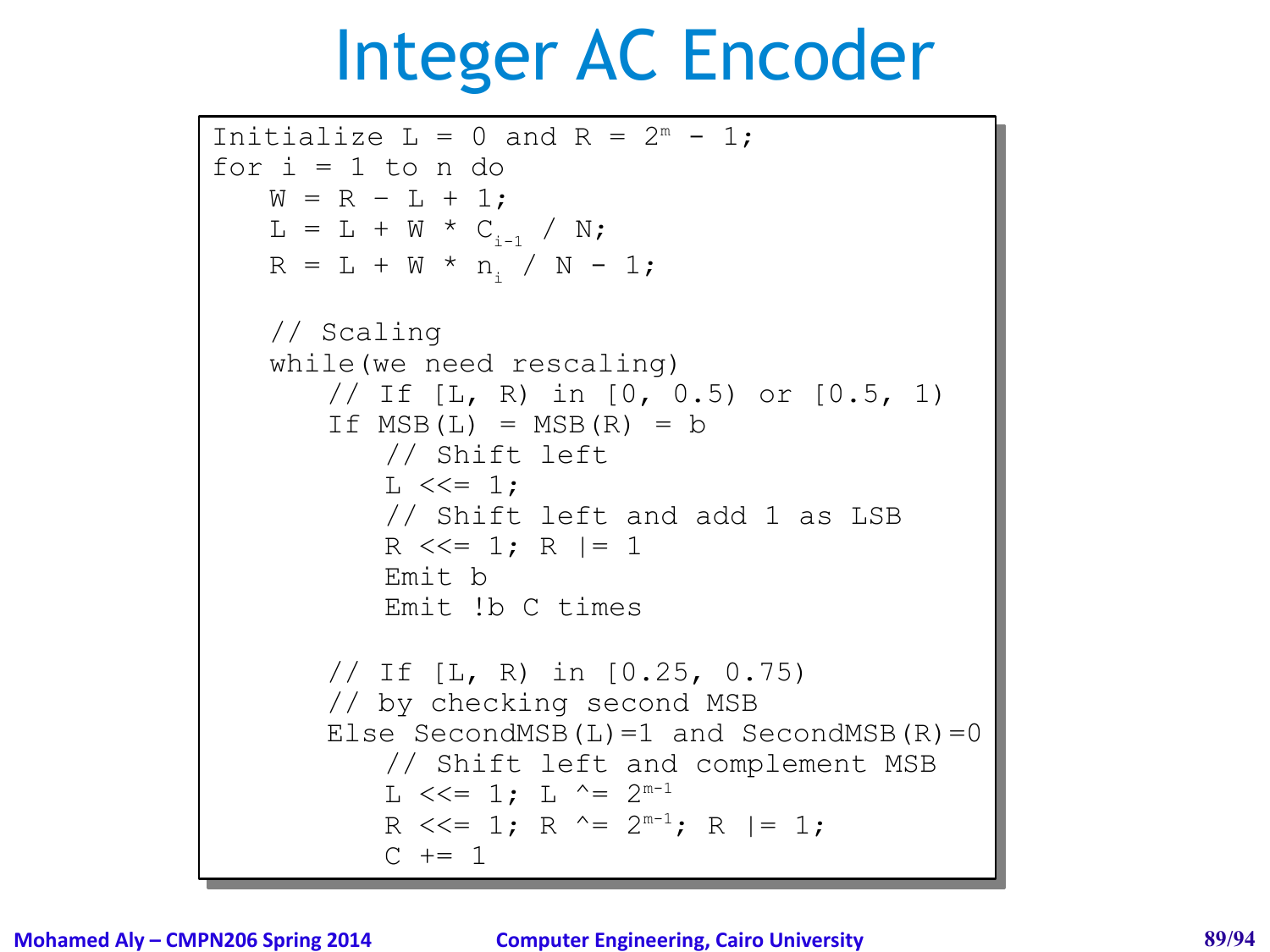#### Integer AC Decoder

```
Initialize L = 0 and R = 2<sup>m</sup> - 1;
Read the first m bits into tag t
Read the first m bits into tag t
for i = 1 to n doFind j such that:
            L + W * C_{j-1} / N \le t \le L + W * n_{j} / N - 1Output symbol aj
Output symbol aj
      L = L + W * C_{j-1} / N;R = L + W * n<sub>j</sub> / N - 1;W = R - L + 1;// Scaling
// Scaling
      while(we need rescaling)
while(we need rescaling)
            // If [L, R) in [0, 0.5) or [0.5, 1)
// If [L, R) in [0, 0.5) or [0.5, 1)
            If MSB(L) = MSB(R) = b// Shift left
// Shift left
                  L \leq l = 1;// Shift left and add 1 as LSB
// Shift left and add 1 as LSB
                  R \ll = 1; R \mid = 1// Shift left tag t
// Shift left tag t
                  t <<= 1 and put next bit into LSB
t <<= 1 and put next bit into LSB
            // If [L, R) in [0.25, 0.75) by checking second MSB
            Else SecondMSB(L) = 1 and SecondMSB(R) = 0// Shift left and complement MSB
// Shift left and complement MSB
                  L <<= 1; L \uparrow = 2^{m-1}R <<= 1; R ^= 2^{m-1}; R |= 1;
                  t <<= 1; t ^= 2^{m-1};
```
**Mohamed Aly – CMPN206 Spring 2014 Computer Engineering, Cairo University 90/94**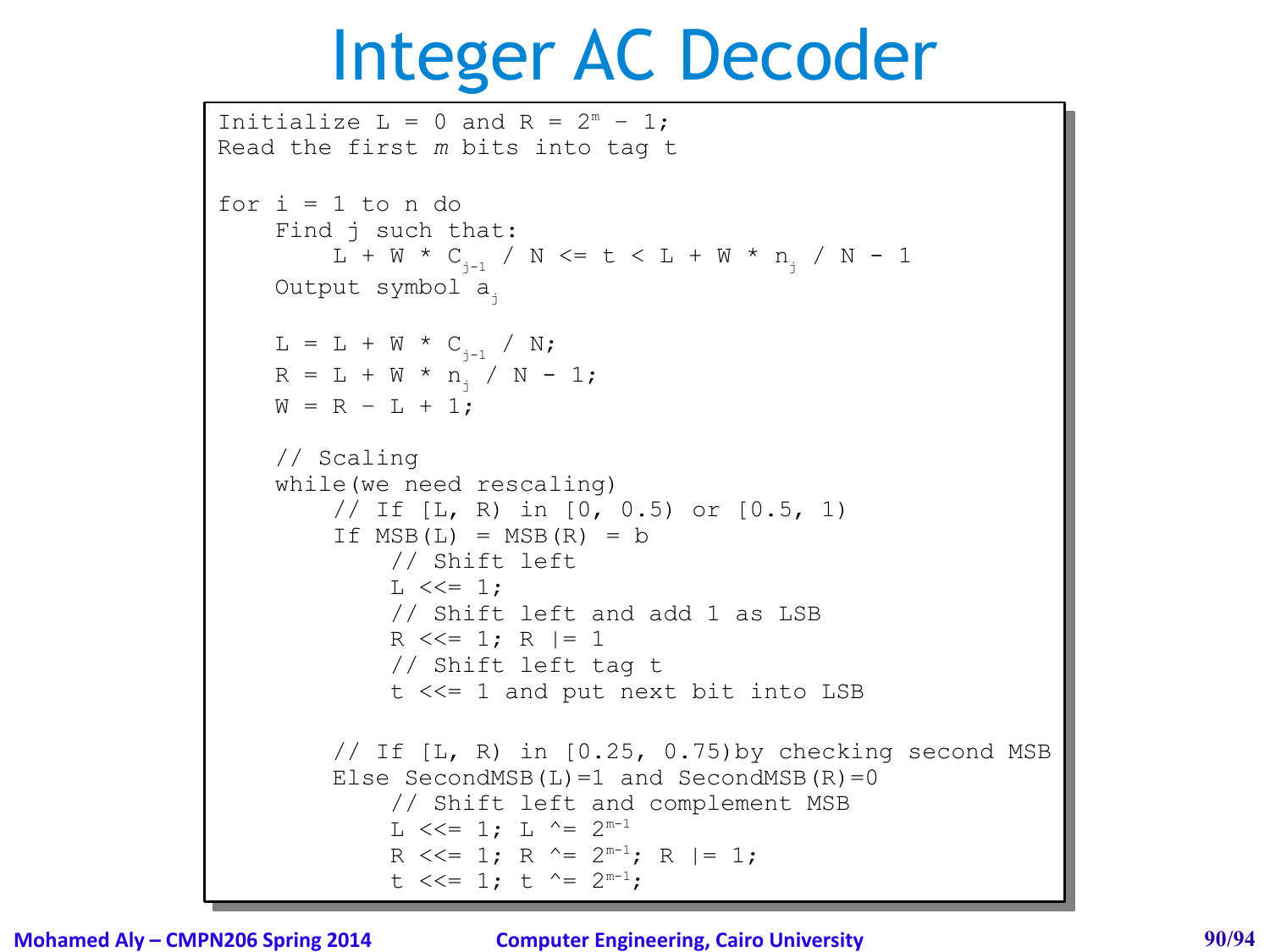# Adaptive Arithmetic Coding

- What if the symbol *probabilities* are not known in advance?
- We can use an adaptive scheme:
	- Start with a *count* of 1 for every symbol in the alphabet
	- Run the integer encoder, and update the counts *after* every symbol is encoded
	- The decoder does the same
- No need to send probabilities/frequencies to receiver
- This can be done for both *integer* and *floating point* versions of Arithmetic Coding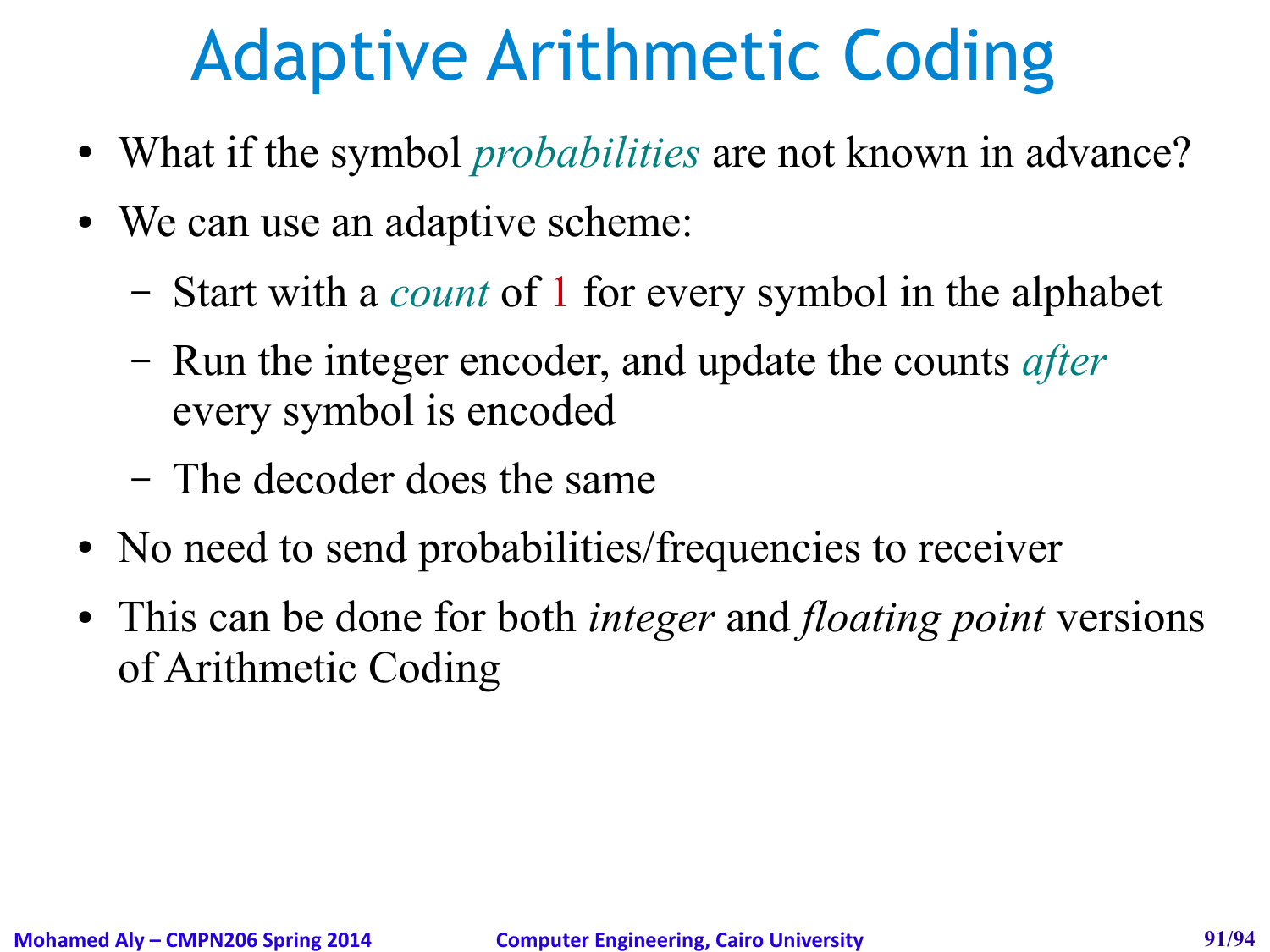# Applications

- Arithmetic Coding is used in many lossless and lossy compression standards
- Example:

| TABLE 4.7         | Compression using adaptive arithmetic coding of pixel values. |                              |                                          |                                       |  |
|-------------------|---------------------------------------------------------------|------------------------------|------------------------------------------|---------------------------------------|--|
| <b>Image Name</b> | Bits/Pixel                                                    | <b>Total Size</b><br>(bytes) | <b>Compression Ratio</b><br>(arithmetic) | <b>Compression Ratio</b><br>(Huffman) |  |
| Sena              | 6.52                                                          | 53,431                       | 1.23                                     | 1.16                                  |  |
| Sensin            | 7.12                                                          | 58,306                       | 1.12                                     | 1.27                                  |  |
| Earth             | 4.67                                                          | 38,248                       | 1.71                                     | 1.67                                  |  |
| Omaha             | 6.84                                                          | 56,061                       | 1.17                                     | 1.14                                  |  |

| TABLE 4.8<br><b>Image Name</b> | Compression using adaptive arithmetic coding of pixel differences. |                              |                                          |                                       |  |
|--------------------------------|--------------------------------------------------------------------|------------------------------|------------------------------------------|---------------------------------------|--|
|                                | <b>Bits/Pixel</b>                                                  | <b>Total Size</b><br>(bytes) | <b>Compression Ratio</b><br>(arithmetic) | <b>Compression Ratio</b><br>(Huffman) |  |
| Sena                           | 3.89                                                               | 31,847                       | 2.06                                     | 2.08                                  |  |
| Sensin                         | 4.56                                                               | 37,387                       | 1.75                                     | 1.73                                  |  |
| Earth                          | 3.92                                                               | 32,137                       | 2.04                                     | 2.04                                  |  |
| Omaha                          | 6.27                                                               | 51,393                       | 1.28                                     | 1.26                                  |  |

**Mohamed Aly – CMPN206 Spring 2014 Computer Engineering, Cairo University 92/94**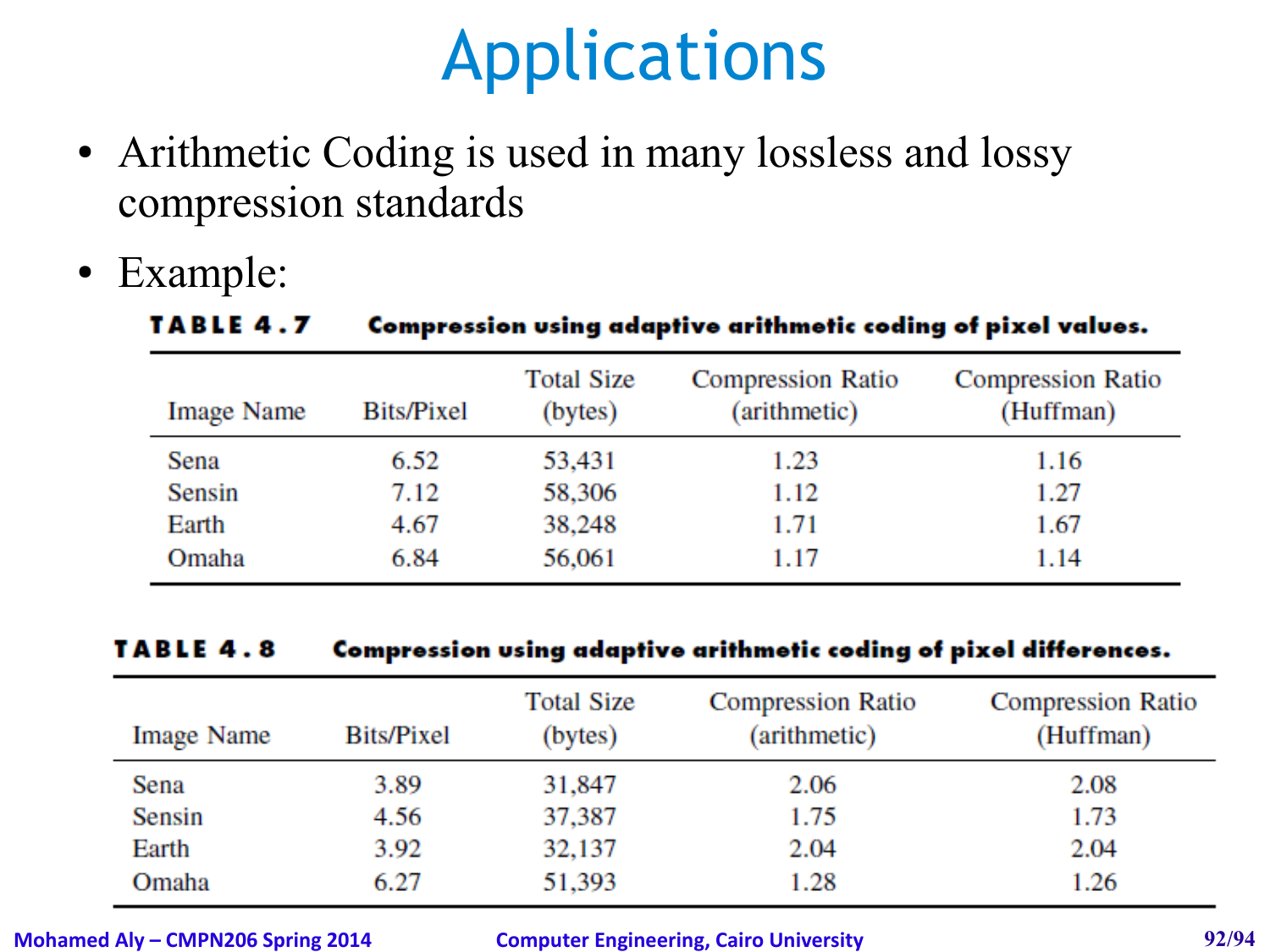### Huffman vs. Arithmetic Coding

- Both compress very well. For *m* symbol blocks:
	- Huffman within 1/*m* of entropy
	- Arithmetic within 2/*m* of entropy
- Adaptation
	- Adaptive Huffman Coding is much more complicated
	- Adaptive Arithmetic Coding is much simpler
- Skewed distributions and small alphabets
	- Arithmetic Coding much better
- Conclusion
	- Arithmetic coding is more versatile and flexible